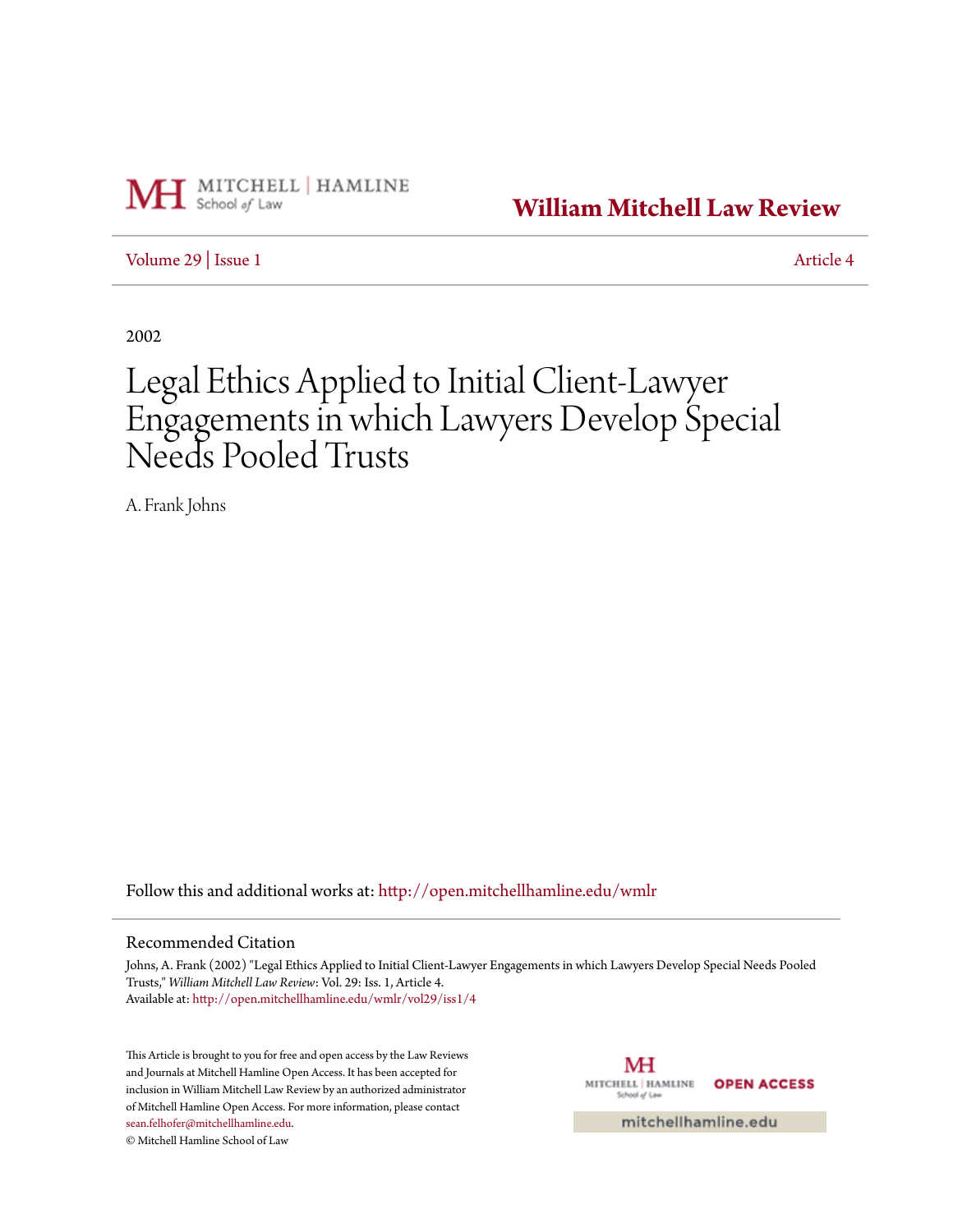1

# **LEGAL ETHICS APPLIED TO INITIAL CLIENT-LAWYER ENGAGEMENTS IN WHICH LAWYERS DEVELOP SPECIAL NEEDS POOLED TRUSTS**

# A. Frank Johns†

| I.   |                                                   |                                                               |
|------|---------------------------------------------------|---------------------------------------------------------------|
| II.  |                                                   | A BRIEF HISTORY OF THE SELF-SETTLED SPECIAL NEEDS             |
|      |                                                   | TRUST                                                         |
|      | A.                                                |                                                               |
|      | $B_{\cdot}$                                       |                                                               |
|      | $\mathcal{C}$ .                                   |                                                               |
|      | D.                                                |                                                               |
|      | E.                                                |                                                               |
|      | F.                                                | The Expanded Prohibitions Against Self-Settled                |
|      |                                                   | Discretionary Support or Special Needs Trusts52               |
|      | G.                                                | <b>OBRA</b> '93 - Great Restrictions and Narrow Exceptions on |
|      |                                                   | $SNTs$ .<br>53                                                |
| III. | OPERATION OF THE D4C SPECIAL NEEDS POOLED TRUST57 |                                                               |
|      | А.                                                | No Age Restriction Expressly Declared in a d4C SNPT57         |
|      | В.                                                | NPA Establishing and Managing d4C SNPTs 59                    |
|      | $\mathcal{C}$ .                                   | Separate or Segregated Account for Each Beneficiary63         |
|      | D.                                                | A Pooled Umbrella Trust for Investment and Management         |
|      |                                                   | of the Funds of All SNPTs Held by the NPA63                   |
|      | E.                                                | Accounts in the Pooled Umbrella Trust are Maintained for      |
|      |                                                   | the Sole Benefit of the Persons Who Are Disabled64            |
|      | F.                                                | Creation of SNPTs by Parents, Grandparents or Legal           |
|      |                                                   | Guardians of Such Persons, by Such Persons or by a            |
|      |                                                   | .65                                                           |
|      |                                                   |                                                               |

<sup>†</sup> Copyright © 2002 All Rights Reserved by A. Frank Johns, J.D., Florida State University College of Law; CELA, certified as an elder law attorney by the National Elder Law Foundation; partner in the firm of Booth Harrington & Johns L.L.P., Charlotte and Greensboro, North Carolina, concentrating in Elder Law; Fellow and past President, National Academy of Elder Law Attorneys; past Charter Chair, Elder Law Section of the North Carolina Bar Association; Fellow, American College of Trust and Estates Counsel (ACTEC); Charter Board member, National Guardianship Association.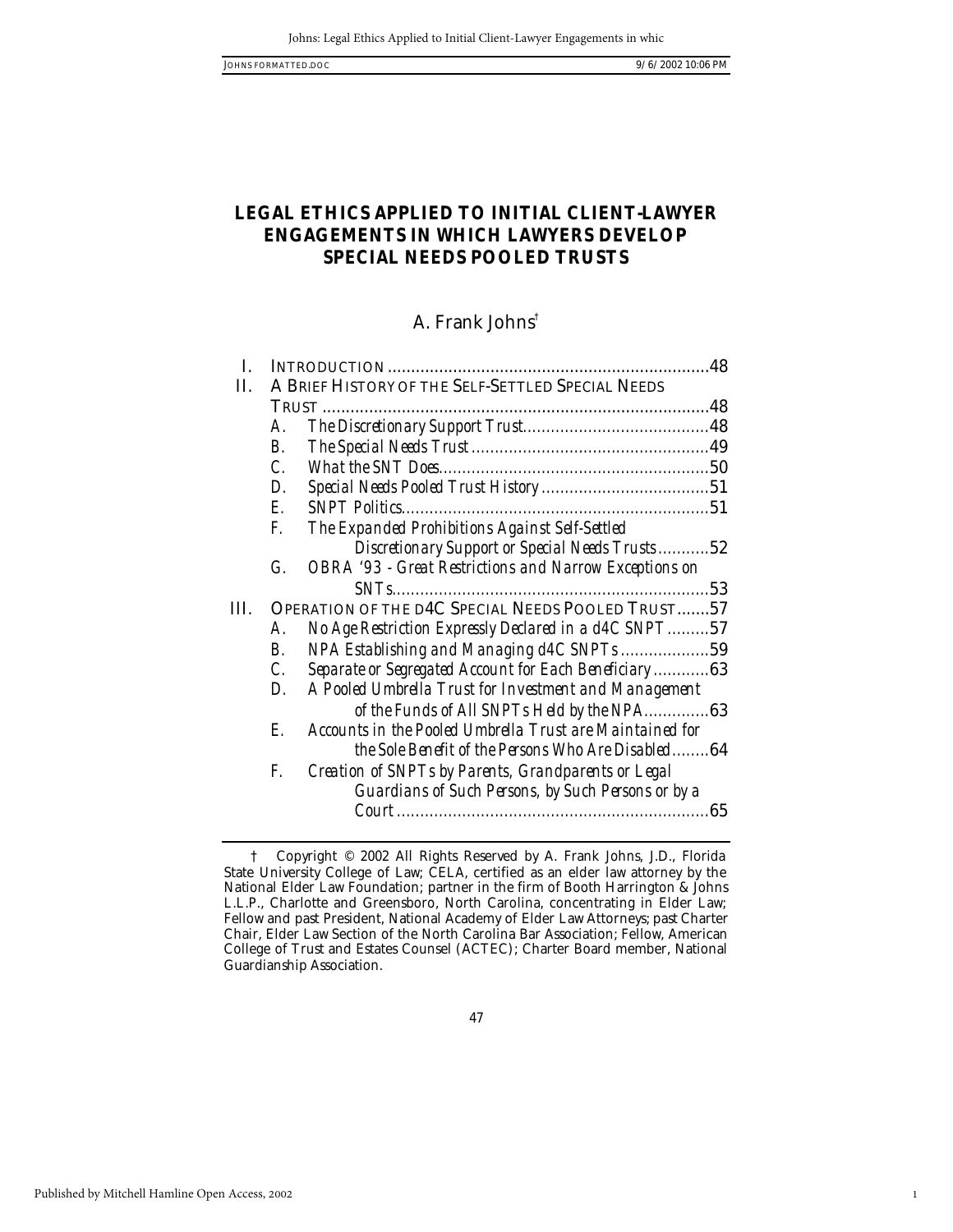| $9/6/2002$ 10:06 PM<br><b>JOHNS FORMATTED.DOC</b> |                                                                                                                     |  |
|---------------------------------------------------|---------------------------------------------------------------------------------------------------------------------|--|
| 48                                                | WILLIAM MITCHELL LAW REVIEW<br>[Vol. 29:1]                                                                          |  |
|                                                   | Remaining Corpus of Individual SNPTs Left in the Trust<br>G.<br>is Retained by the Non-profit Association, Repaying |  |
|                                                   | to the Medicaid Program All Other Corpus Not Left                                                                   |  |
|                                                   | in the Trust Up to the Amount of Medical                                                                            |  |
|                                                   | Assistance Paid by Medicaid for the Beneficiary of                                                                  |  |
|                                                   | the SNPT<br>66                                                                                                      |  |
| IV.                                               | ETHICAL CONSIDERATIONS IN THE CONTEXT OF THIS                                                                       |  |
|                                                   | 67<br><b>ARTICLE</b>                                                                                                |  |
|                                                   | А.                                                                                                                  |  |
|                                                   | Recent Changes to the ABA Model Rules of Professional<br>B.                                                         |  |
|                                                   | <b>Conduct that Impact Lawyers Developing Special</b>                                                               |  |
|                                                   | <b>Needs Pooled Trusts when Serving Injured,</b>                                                                    |  |
|                                                   | Disabled and Elderly Clients<br>67                                                                                  |  |
|                                                   | Proceeding in the Client-Lawyer Engagement within the<br>C.                                                         |  |
|                                                   | Context of Developing the SNPT<br>72                                                                                |  |

# I. INTRODUCTION

V. CONCLUSION.......................................................................110

This article examines the self-settled special needs pooled trust, a relatively new option available to elder law attorneys, estate and trust lawyers, and other legal practitioners serving disabled or injured elderly clients. It also examines the legal ethics involved in various initial client-lawyer engagements where the trust specialist is being engaged to design, implement, and fund such a trust, raising questions of lawyer loyalty and conflict of interests, confidentiality, and privity running to the trustee, the beneficiary or both.

II. A BRIEF HISTORY OF THE SELF-SETTLED SPECIAL NEEDS TRUST

# *A. The Discretionary Support Trust*

The self-settled special needs trust emanated from the discretionary support trust, a vehicle that has been well-defined for generations. $^{\rm 1}$  The discretionary support trust is created to provide the trustee unqualified power to pay the beneficiary a certain

<sup>1</sup>*. See* RESTATEMENT (SECOND) OF TRUSTS **§** 155 (1959) (defining a discretionary trust).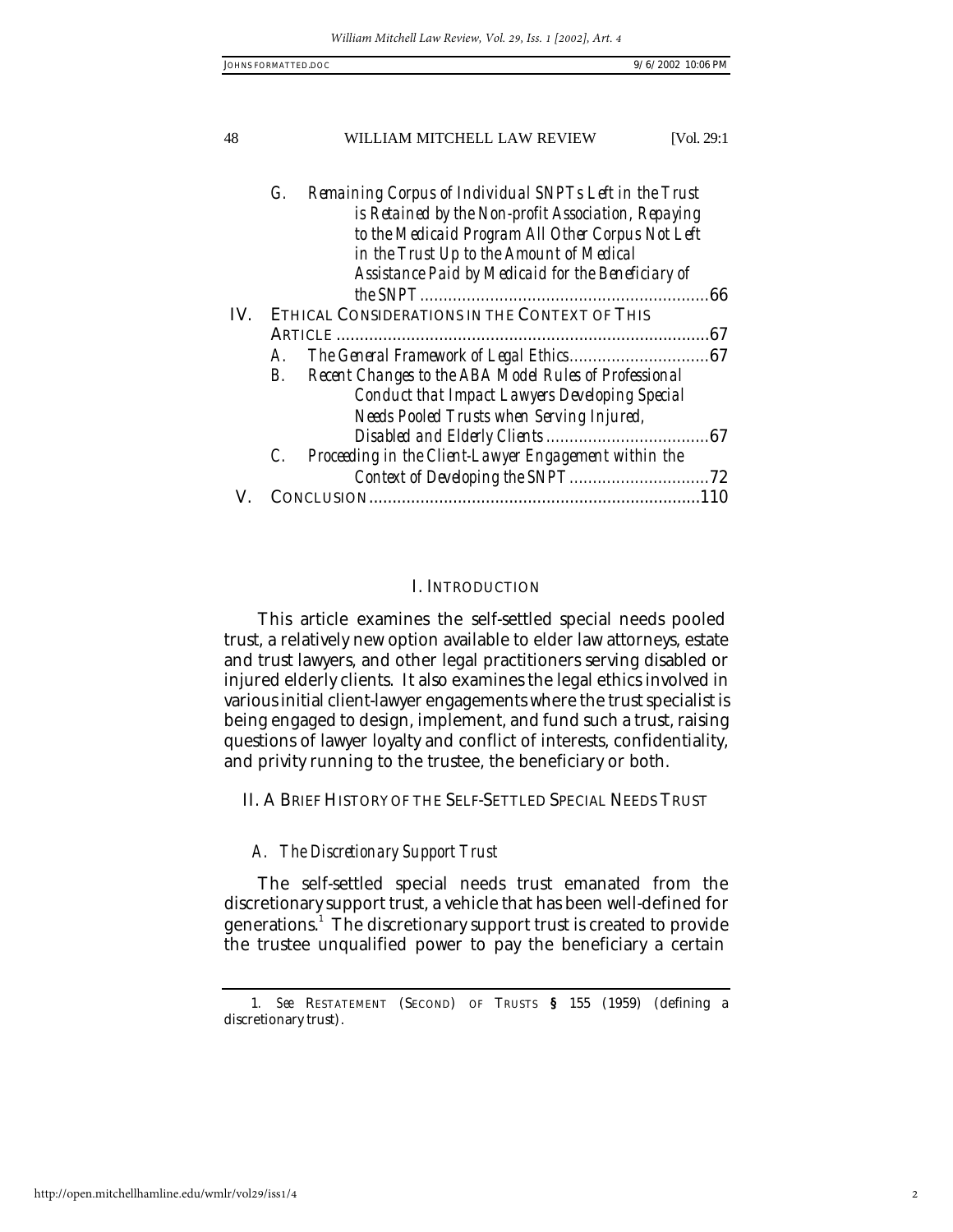amount of the income and capital of the trust, or to pay nothing at all. $^2$  The beneficiary has no way to access or control the trust interest whose character, even more than the express declarations of the settlor, may prevent alienation or attachment.<sup>3</sup> Historically, the nature of the discretionary support trust gives the beneficiary no assignable interest before the trustee distributes any portion of the income or principal to the beneficiary.<sup>4</sup> Once there is distribution, however, the distributed income or property is exposed to claims of creditors of the beneficiary.<sup>5</sup> Generally, to overcome the reach of attachment or creditor claims, spendthrift clauses are made a part of the trust.<sup>6</sup> Spendthrift clauses are a standard of practice among elder law, estate planning and trust and estate lawyers.

When the beneficiary creates the discretionary trust, it is defined as a self-settled discretionary trust.<sup>8</sup> Such a trust vehicle has rarely been a safe harbor for asset protection against creditors.<sup>9</sup> Less protected has been the self-settled trust that a person creates when attempting to insulate resources from state agencies operating means tested benefit programs prior to the person qualifying for those programs. $10$ 

*B. The Special Needs Trust*

Historically the special needs trust ("SNT") evovled from the

6*. See* BOGERT, *supra* note 2, at 114.

7*. See* ROBERT WHITMAN & DAVID M. ENGLISH, FIDUCIARY ACCOUNTING AND TRUST ADMINISTRATION GUIDE § 17.3 at 175 (ALI-ABA 2002).

10*. Id*.

<sup>2</sup>*. See* GEORGE G. BOGERT, THE LAW OF TRUSTS 113 (4th ed. 1963).

<sup>3</sup>*. Id.* at 114 (citing Calloway v. Smith*,* 186 S.W.2d 642, 643 (Ky. 1945)).

<sup>4</sup>*. See* A.W. SCOTT & W.F. FRATCHER, THE LAW OF TRUSTS § 155 (4th ed. 1987) (citing McNiff v. Olmsead County Welfare Dept*.,* 287 Minn. 40, 44 , 176 N.W.2d 888, 892 (1970)).

<sup>5.</sup> This was the general policy across the country prior to 1997. In 1997, the statutory Self-Settled Discretionary Spendthrift ("SSDS") trust was enacted in Alaska, and followed in 2000 by Nevada and Rhode Island with their own statutory SSDS trusts. *See* David G. Shaftel, *Newest Developments in Alaska Law Encourage Use of Alaska Trusts,* ESTATE PLANNING Feb. 1999 (citing Jonathan G. Blattmachr & Howard Zaritsky, *North to Alaska–Estate Planning Under the New Alaska Trust Act,* 32 U. MIAMI HECKERLING INST. ON EST. PLAN. (1998)); Jeffery N. Pennell, *1997 Current Estate Planning Developments,* THE S. CAL. TAX & EST. PLAN. FORUM (1997)).

<sup>8</sup>*. See* CLIFTON B. KRUSE, JR., THIRD PARTY AND SELF-CREATED TRUSTS 3 (ABA 1998).

<sup>9</sup>*. See id*. (citing Vanderbilt Credit Corp. v. Chase Manhattan Bank, 473 N.Y.S.2d 22, 245 (N.Y. App. Div. 1984)).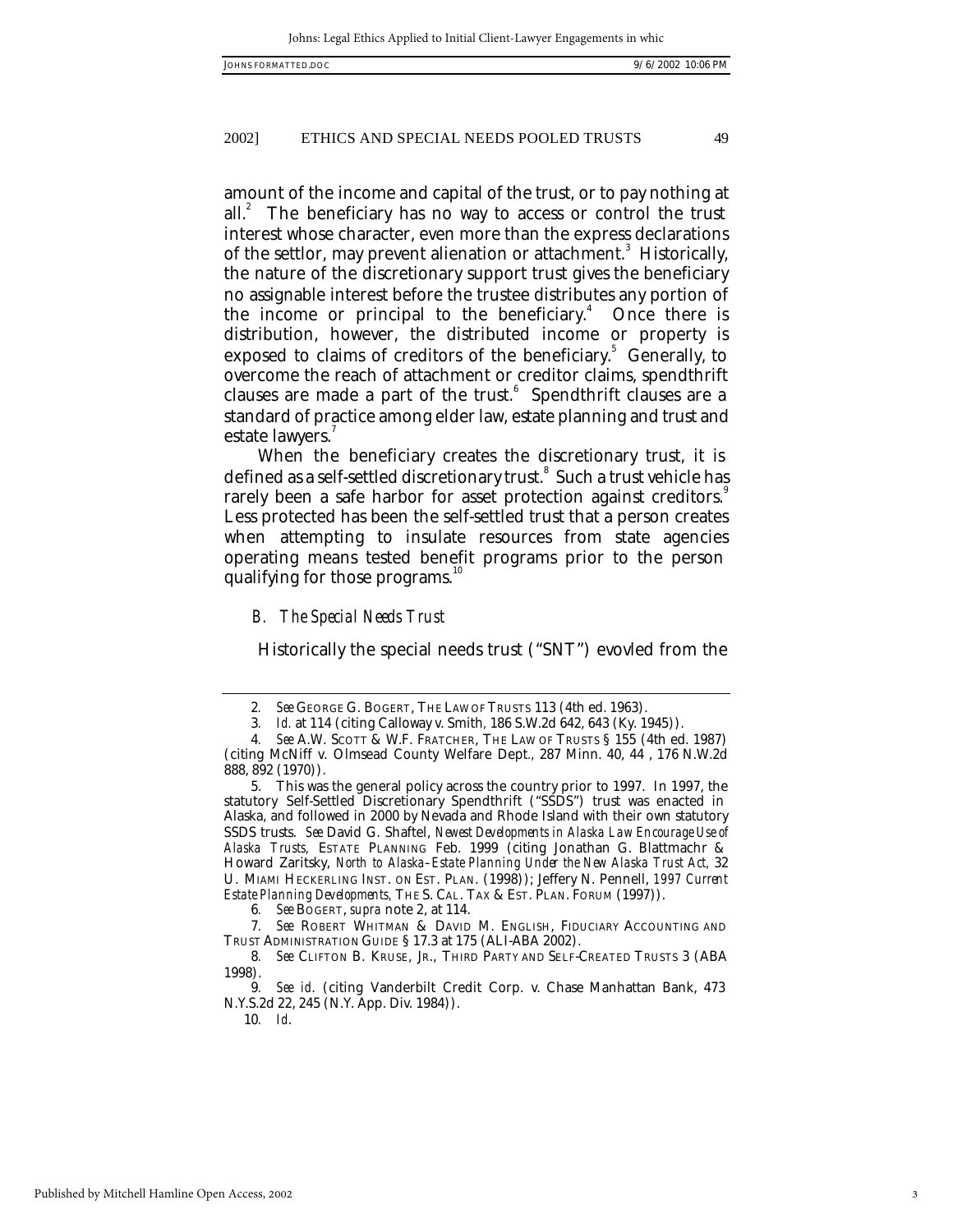irrevocable discretionary trust.<sup>11</sup> With more than twenty years of SNT development, consumer driven organizations, including the ARC of America, and affiliated organizations in every state, the National Alliance for the Mentally Ill and the National Autistic Society, and its affiliates across the states, just to mention a few, have been advising their members, numbering in the millions, to utilize the SNT for estate planning purposes.<sup>1</sup>

#### *C. What the SNT Does*

The SNT vehicle takes unilateral, discretionary powers given to trustees for various situations and broadens the scope by specifically expanding how the trustee supplements the needs of the trust beneficiary. There are several variations of SNT distribution.<sup>13</sup> In one, the SNT details how the trustee, within his/her/its sole discretion, administers the trust for the sole benefit of the beneficiary, providing: health and medical provisions; social and educational programs and services; recreation, vacations and even trips abroad where appropriate; and institutional or group home transition and placement, promoting community-based, leastrestrictive alternatives that would enhance the quality of life of the trust beneficiary.<sup>14</sup>

Additionally, the SNT is developed as irrevocable and spendthrift in nature.<sup>15</sup> The settlor develops language that bars any use of trust funds for services already provided to the beneficiary through federal and state programs. The SNT is exempt under federal and state agency regulations that consider such trusts appropriate as a matter of public policy.<sup>16</sup>

<sup>11</sup>*. Id.* at 4.

<sup>12.</sup> See Harriet P. Prensky & Patricia Tobin, *Using the Special Needs Trust*,  $4^m$ ANNUAL NAELA SYMPOSIUM ON ELDER LAW § 15 (1992); M. Kent Olsen, *Pooled Income Trusts Following OBRA '93*, NAELA ADVANCED INSTITUTE ON ELDER LAW IV § 17 (1994).

<sup>13</sup>*. See generally* Cynthia L. Barrett, *Distribution Standard for the Special and Supplemental Needs Trust,* 14 J. OF NAT'L ACAD. OF ELDER L. ATT'YS (hereinafter "NAELA QUARTERLY") 10, 10-13 (Summer 2001) (describing the six most commonly used trust distribution standards and the likely impact on needs-based public programs).

<sup>14</sup>*. Id*.

<sup>15</sup>*. Id.*

<sup>16</sup>*. See* State Medicaid Manual, Part 3–Eligibility, HCFA Transmittal No. 64 (1994).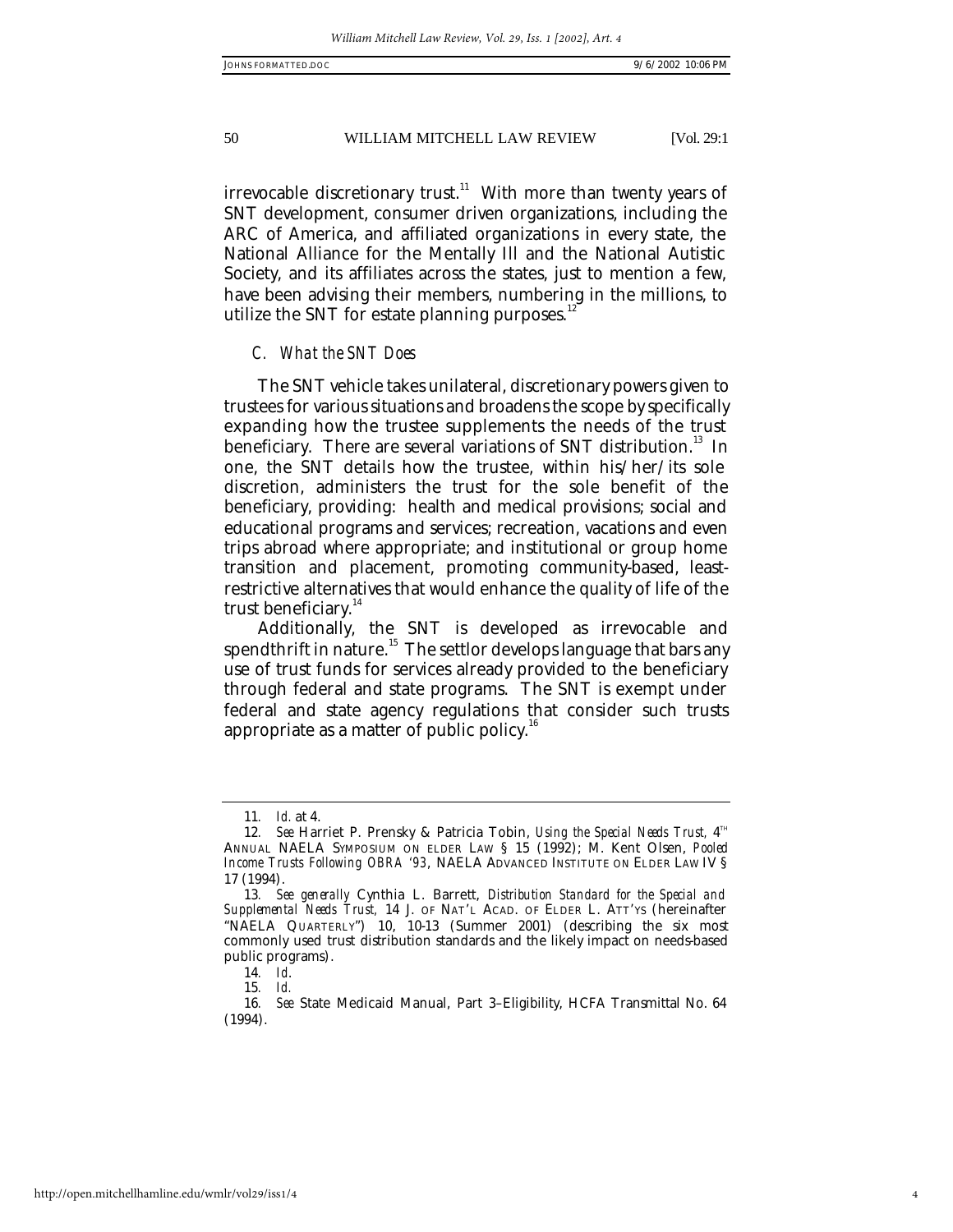#### *D. Special Needs Pooled Trust History*

In 1950, parents of mentally retarded children organized the National Association of Parents and Friends of Mentally Retarded Children. $17$  As the children became adults and their parents aged, the name changed (National Association of Retarded Citizens, aka ARC of the United States) and the focus turned to finding those who would care for the aging people with mental retardation after their parents died or were no longer able to care for them in the community.<sup>18</sup>

In the 1970s, parents of children with severe chronic disabilities, primarily mental retardation, worked with trust and estates counsel to develop vehicles that would not only provide for the transfer of funds for the benefit of their children with severe disabilities, but, more importantly, mandate to the trustees detailed instructions that addressed the quality of care and the quality of life of the children to be served by the trustees.<sup>19</sup>

State-based non-profit associations, organized as affiliates of ARC, created parallel umbrella or pooled trusts that would receive the assets of the parents in separate sub-accounts, and in return use the corpus of the sub-trusts for the care-giving and quality of life needs of the parents' mentally retarded children. This is where the concept and model for the d4C special needs pooled trust ("SNPT") came from when the legislation for prohibitions and restrictions on trusts as part of Medicaid eligibility was hammered out in congressional committee.<sup>20</sup>

# *E. SNPT Politics*

In the early nineties, Congress, concerned about escalating Medicaid costs, made a concerted effort to stiffen regulations by

<sup>17</sup>*. See* WOODHULL HAY, *Associations for Parents of Mental Retardates in* ENCYCLOPEDIA AMERICANA (1952), *available at*

http://www.thearc.org/history/hay.htm (last visited Aug. 12, 2002).

<sup>18.</sup> Robert Segal, The National Association for Retarded Citizens, *at* http://www.thearc.org/history/segal.htm (last visited Aug. 23, 2002).

<sup>19</sup>*. See* OLSEN, *supra* note 12, at 3-4. *See also* Renee Lovelace, *The Dark Side of Pooled Trusts,* 14 J. OF NAT'L ACAD. ELDER L. ATT'YS 6, 7 (2001); ARC, *Aging Position Statement #23*, *at* http://www.thearc.org/posits/agingpost.html (last visited Aug. 23, 2002).

<sup>20.</sup> *See* A. Frank Johns, Interface with Elder Law: Elder Law's Broader Application of Estate Planning Reaches Beyond the Legal Profession--Is It Beyond Lawyering as Well?, 23rd Annual Duke Estate Planning Conference (2001).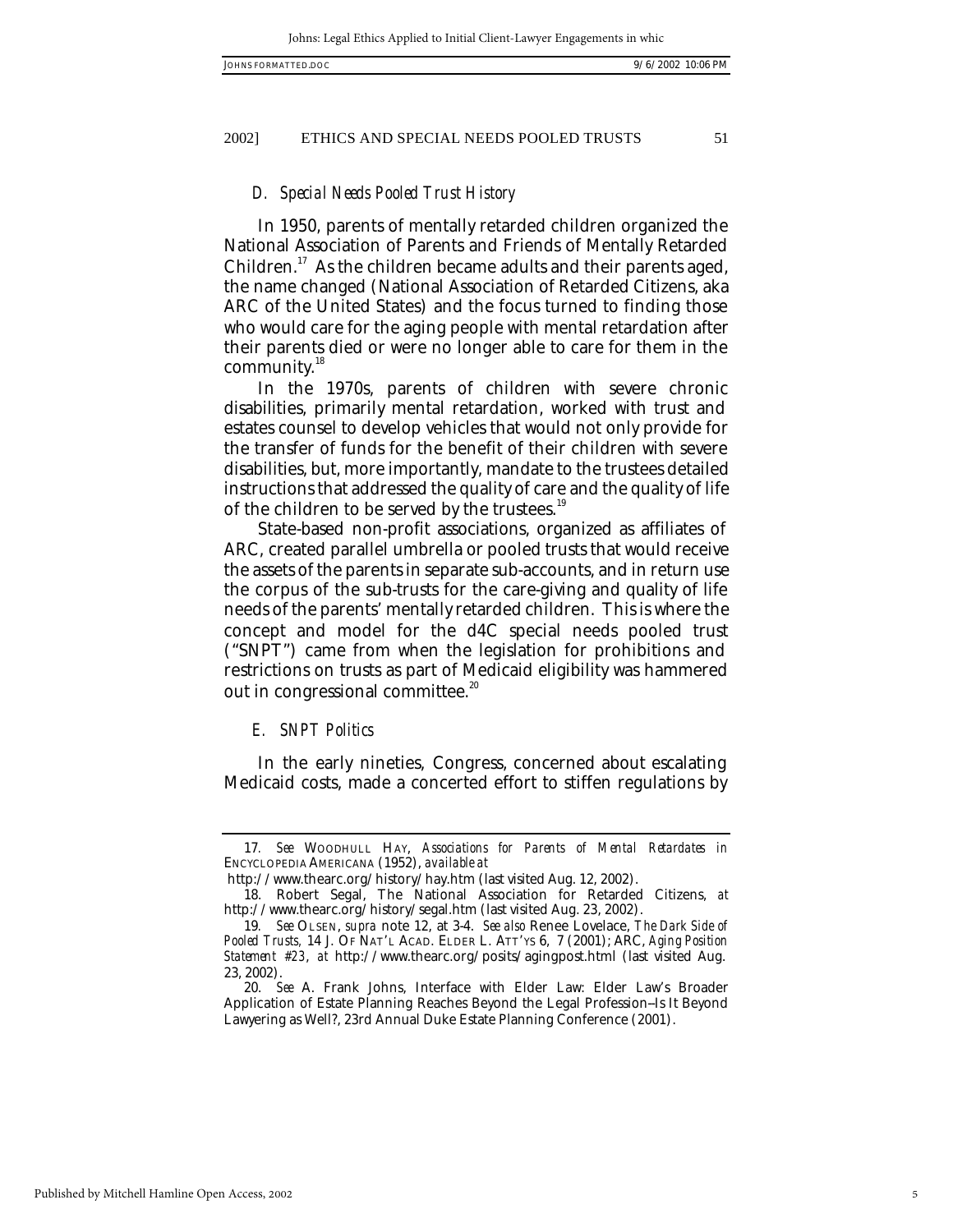which persons would become Medicaid-eligible.<sup>21</sup> As various congressional committees wrote legislation focused on so-called "Medicaid planning loop-holes," the Medicaid Qualifying Trust became a primary target for repeal.<sup>22</sup> However, the consumer groups identified above teamed with the AARP and other organizations in the aging network, including the National Academy of Elder Law Attorneys, to negotiate the exemption of several trusts that, if designed to allow for a "pay-over"<sup>23</sup> (paying to the nonprofit) or "pay-back"<sup>24</sup> (reimbursement of the state for Medicaid expenditures on behalf of the trust beneficiary) at the end of the trust beneficiary's life, would be exempt and not counted under Medicaid eligibility requirements.<sup>25</sup>

Lobbyists for the ARC and other organizations articulated that tens of thousands of citizens already had such trusts in place through hundreds of affiliated non-profit associations around the country. 26

# *F. The Expanded Prohibitions Against Self-Settled Discretionary Support or Special Needs Trusts*

In 1985, Congress declared a statutory prohibition that targets inter vivos self-settled trusts, including those for spouses, barring access or attachment by state agencies providing public resources to those trust creators and beneficiaries applying for Medicaid.<sup>27</sup> During this same period, the basic discretionary support trust was expanded into supplemental or special needs trusts for disabled persons, usually serving children of the grantors with mental retardation or mental illness.<sup>28</sup> As these trusts became more widely recognized and used, critics decried the misuse of Medicaid, a public benefits program for the poor, by children of the elderly

<sup>21</sup>*. See generally* Ira S. Wiesner, *Asset Transfers, Trust Availabiity and Estate Recovery Under OBRA '93: Statutory Analysis in Context,* 3d NAELA Advanced Elder Law Institute §§ 2-3 (1993); M. Kent Olsen, *Trusts, Medicaid and OBRA '93,* NAELA Advanced Elder Law Institute III §§ 2-3 (1993).

<sup>22</sup>*. See* KRUSE, *supra* note 8, at 4, 11.

<sup>23</sup>*. See* Lovelace, *supra* note 19, at 6 n.2.

<sup>24</sup>*. Id.*

<sup>25</sup>*. See infra* note 33.

<sup>26</sup>*. See supra* note 21.

<sup>27</sup>*. See* 42 U.S.C. § 1396a(k) (2002).

<sup>28</sup>*. See* H. RUTHERFORD TURNBULL, III, ET AL., DISABILITY AND THE FAMILY Chs. 14–16 (Brookes ed., 1989).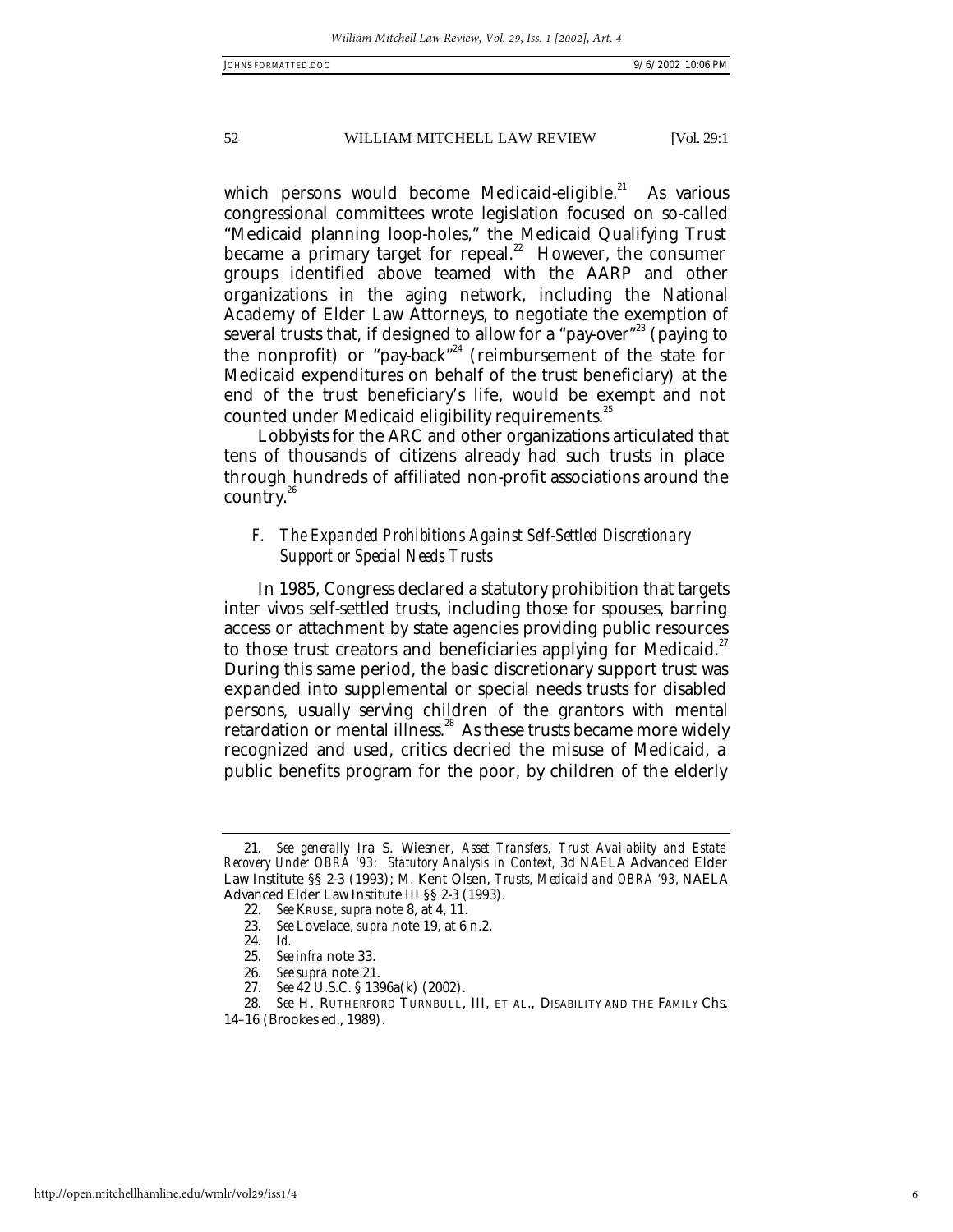middle class, attempting to salvage their inheritances.<sup>29</sup>

#### *G. OBRA '93 - Great Restrictions and Narrow Exceptions on SNTs*

The prohibition against self-settled trusts created to gain eligibility for Medicaid benefits was expanded in the early nineties with passage by Congress of the Revenue Reconciliation Act of 1993 (also known as the Omnibus Budget Reconciliation Act of 1993 or OBRA '93).<sup>30</sup> The specific language declares:

(d) Treatment of trust amounts

(1) For purposes of determining an individual's eligibility for, or amount of, benefits under a State plan under this subchapter, subject to paragraph (4), the rules specified in paragraph (3) shall apply to a trust established by such individual.

(2)(A) For purposes of this subsection, an individual shall be considered to have established a trust if assets of the individual were used to form all or part of the corpus of the trust and if any of the following individuals established such trust other than by will:

(i) The individual.

(ii) The individual's spouse.

(iii) A person, including a court or administrative body, with legal authority to act in place of or on behalf of the individual or the individual's spouse.

(iv) A person, including any court or administrative body, acting at the direction or upon the request of the individual or the individual's spouse.

(B) In the case of a trust the corpus of which includes assets of an individual (as determined under

<sup>29.</sup> The antagonists painted broad strokes and pithy sound bites, decrying socalled Medicaid Planners. *See, e.g.,* Jane Bryant Quinn, *"Poor" Middle Class Eats Up Medicaid Program*, THE GREENSBORO NEWS & RECORD, Sept. 15, 1996 ("[Medicaid planning] pops up when elderly people think about nursing homes. They may be able to pay the bill, at least for the first year or two. But they'd prefer to leave the money to their kids (or their kids would prefer it; they sometimes initiate this game).").

<sup>30</sup>*. See* Omnibus Budget Reconciliation Act 1993, H.R. 2264, 103d Cong. §§ 13611, 13612 (1993) (amending § 1917(c)(1) of the Social Security Act) (enacted).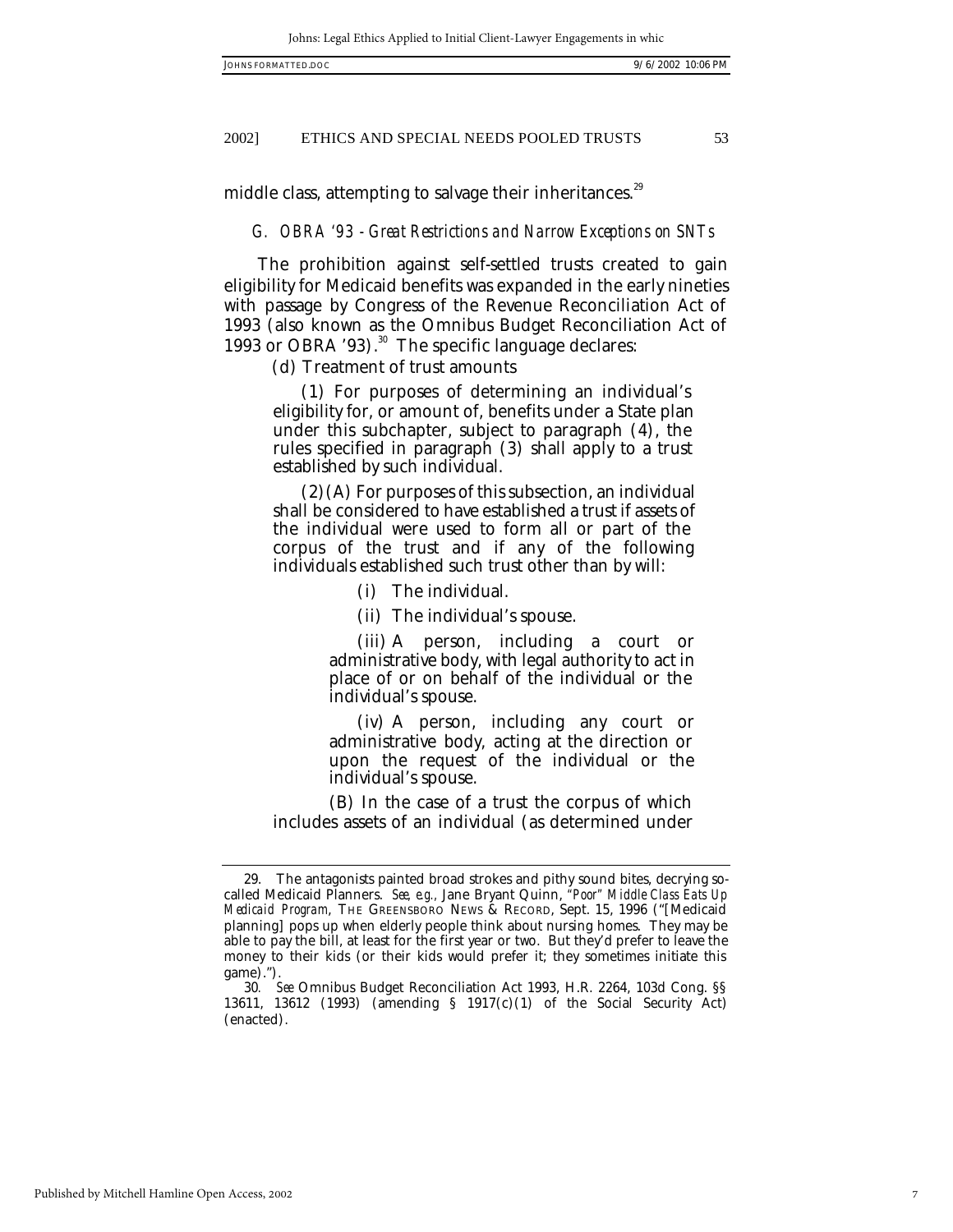subparagraph (A)) and assets of any other person or persons, the provisions of this subsection shall apply to the portion of the trust attributable to the assets of the individual.

(C) Subject to paragraph (4), this subsection shall apply without regard to —

> (i) the purposes for which a trust is established,

(ii) whether the trustees have or exercise any discretion under the trust,

(iii) any restrictions on when or whether distributions may be made from the trust, or

(iv) any restrictions on the use of distributions from the trust.

 $(3)(A)$  In the case of a revocable trust  $-$ 

(i) the corpus of the trust shall be considered resources available to the individual,

(ii) payments from the trust to or for the benefit of the individual shall be considered income of the individual, and

(iii) any other payments from the trust shall be considered assets disposed of by the individual for purposes of subsection (c) of this section.

(B) In the case of an irrevocable trust —

(i) if there are any circumstances under which payment from the trust could be made to or for the benefit of the individual, the portion of the corpus from which, or the income on the corpus from which, payment to the individual could be made shall be considered resources available to the individual, and payments from that portion of the corpus or income —

(I) to or for the benefit of the individual, shall be considered income of the individual, and

(II) for any other purpose, shall be considered a transfer of assets by the individual subject to subsection (c) of this section; and

http://open.mitchellhamline.edu/wmlr/vol29/iss1/4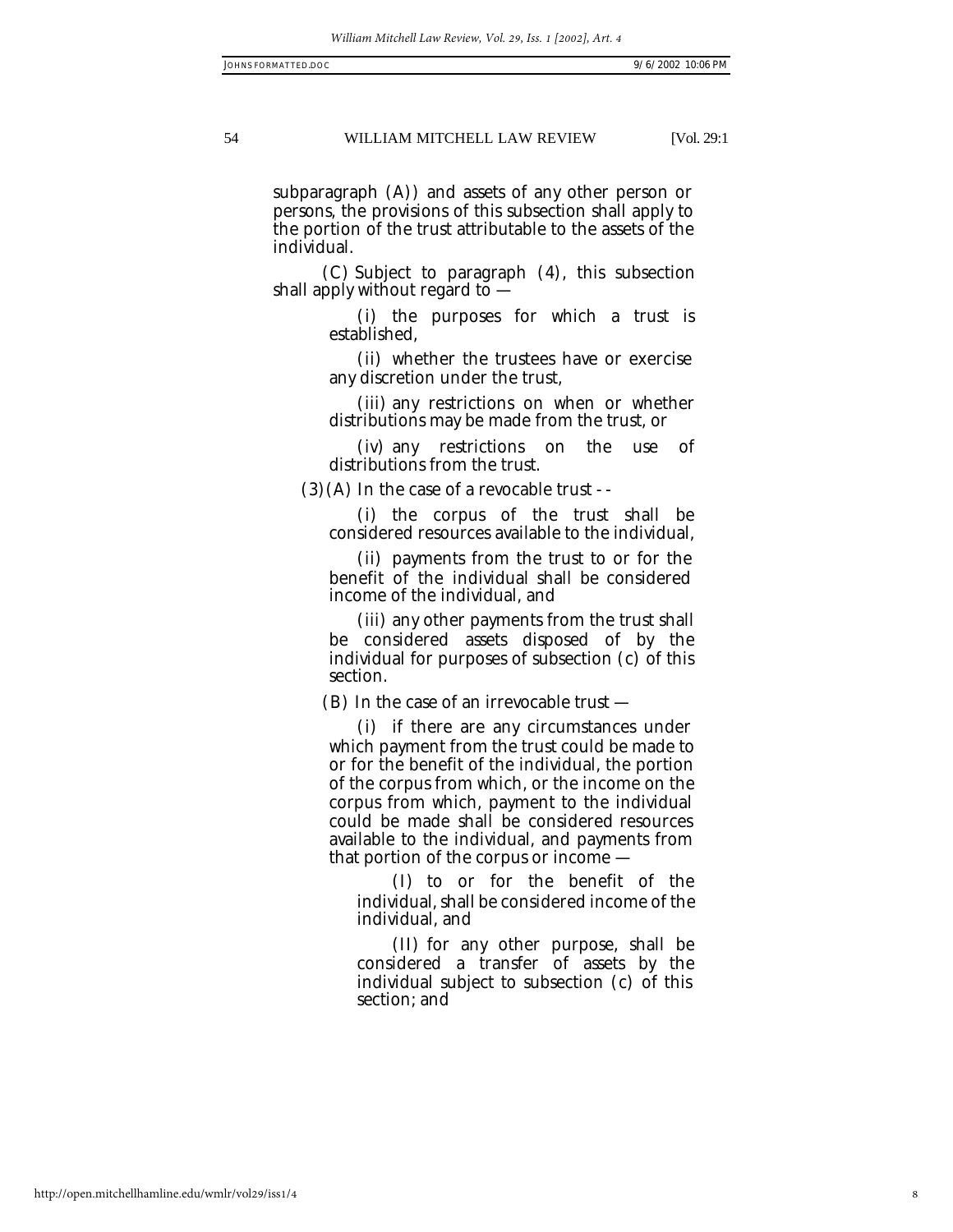(ii) any portion of the trust from which, or any income on the corpus from which, no payment could under any circumstances be made to the individual shall be considered, as of the date of establishment of the trust (or, if later, the date on which payment to the individual was foreclosed) to be assets disposed by the individual for purposes of subsection (c) of this section, and the value of the trust shall be determined for purposes of such subsection by including the amount of any payments made from such portion of the trust after such date.

With the sweeping prohibition came a narrowly structured set of three irrevocable "pay-back" or "pay-over" trusts against which the prohibition would not apply. $32$  "Pay-back" or "pay-over" requirements would either repay Medicaid all payments made under the Medicaid Program to the beneficiary of the trust at the end of the beneficiary's life, or pay over to the NPA the corpus of the trust remaining at the end of the beneficiary's life. The trusts are statutorily described as follows:

(4) This subsection shall not apply to any of the following trusts:

(A)A trust containing the assets of an individual under age 65 who is disabled (as defined in section  $1382c(a)(3)$  of this title) and which is established for the benefit of such individual by a parent, grandparent, legal guardian of the individual, or a court if the State will receive all amounts remaining in the trust upon the death of such individual up to an amount equal to the total medical assistance paid on behalf of the individual under a State plan under this subchapter.

(B) A trust established in a State for the benefit of an individual if —

(i) the trust is composed only of pension, Social Security, and other income to the individual (and accumulated income in the trust),

(ii) the State will receive all amounts remaining in the trust upon the death of such individual up to an amount equal to the total

<sup>31.</sup> 42 U.S.C. § 1396p(d) (2002).

<sup>32.</sup> Repayment would be all amounts remaining in the trust up to the total amount of medical assistance paid on behalf of the beneficiary. *See infra* note 34.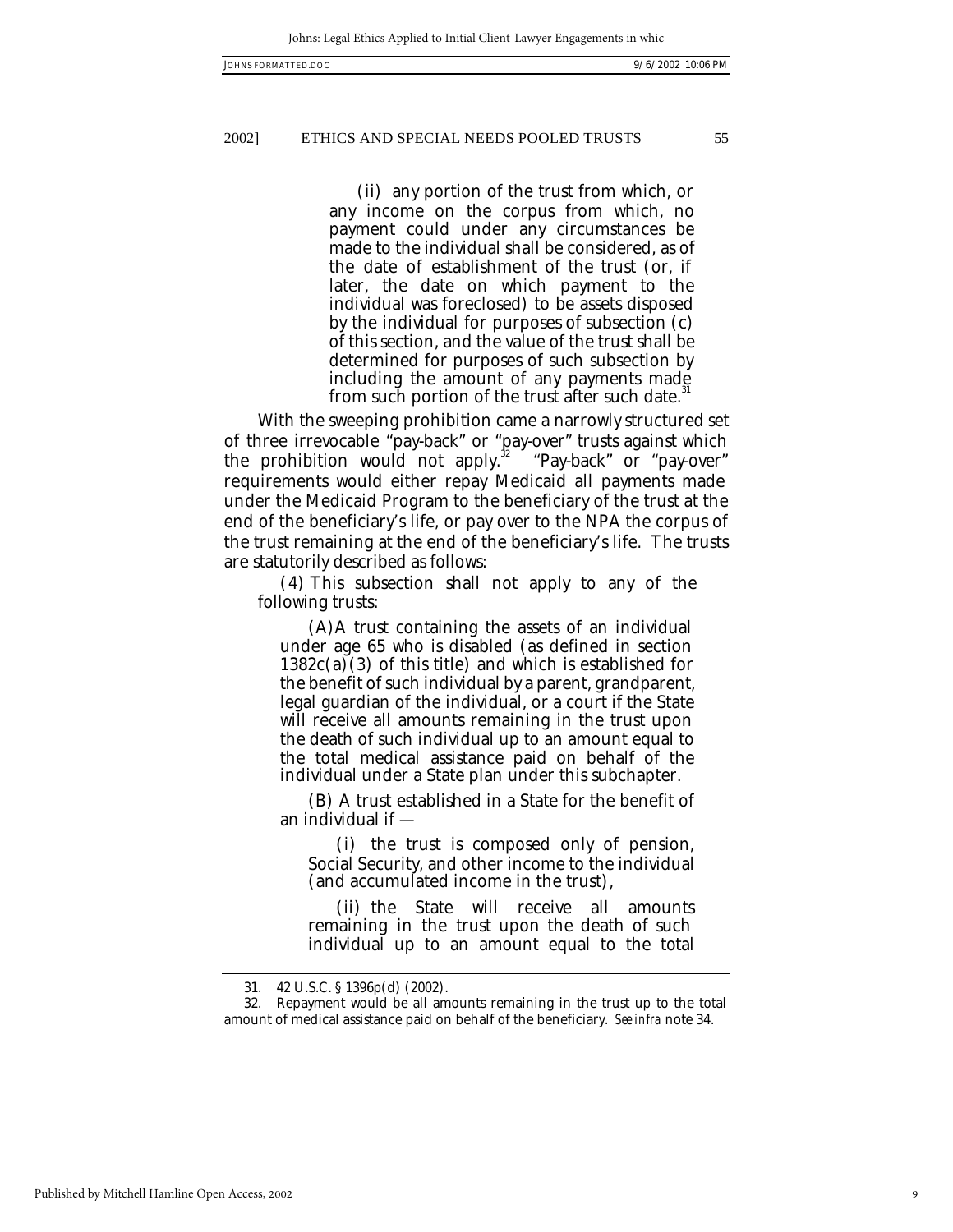medical assistance paid on behalf of the individual under a State plan under this subchapter, and

(iii) the State makes medical assistance available to individuals described in section  $1396a(a)(10)(A)(ii)(v)$  of this title, but does not make such assistance available to individuals for nursing facility services  $1396(a)(10)(C)$  of this title.

(C) A trust containing the assets of an individual who is disabled (as defined in section  $1382(c)(a)(3)$  of this title) that meets the following conditions:

(i) The trust is established and managed by a nonprofit association.

(ii) A separate account is maintained for each beneficiary of the trust, but, for purposes of investment and management of funds, the trust pools these accounts.

(iii) Accounts in the trust are established solely for the benefit of individuals who are disabled (as defined in section  $1614(a)(3)$  by the parent, grandparent, or legal guardian of such individuals, by such individuals, or by a court.

(iv) To the extent that amounts remaining in the beneficiary's account upon the death of the beneficiary are not retained by the trust, the trust pays to the State from such remaining amounts in the account an amount equal to the total amount of medical assistance paid on behalf of the beneficiary under the State plan under this title.

(5) The State agency shall establish procedures (in accordance with standards specified by the Secretary) under which the agency waives the application of this subsection with respect to an individual if the individual establishes that such application would work an undue hardship on the individual as determined on the basis of criteria established by the Secretary.

(6) The term "trust" includes any legal instrument or device that is similar to a trust but includes an annuity only to such extent and in such manner as the Secretary specified.<sup>33</sup>

http://open.mitchellhamline.edu/wmlr/vol29/iss1/4

<sup>33</sup>*. See* 42 U.S.C. §§ 1396p(d)(4)(A)(B) and (C) (2002) [hereinafter d4A,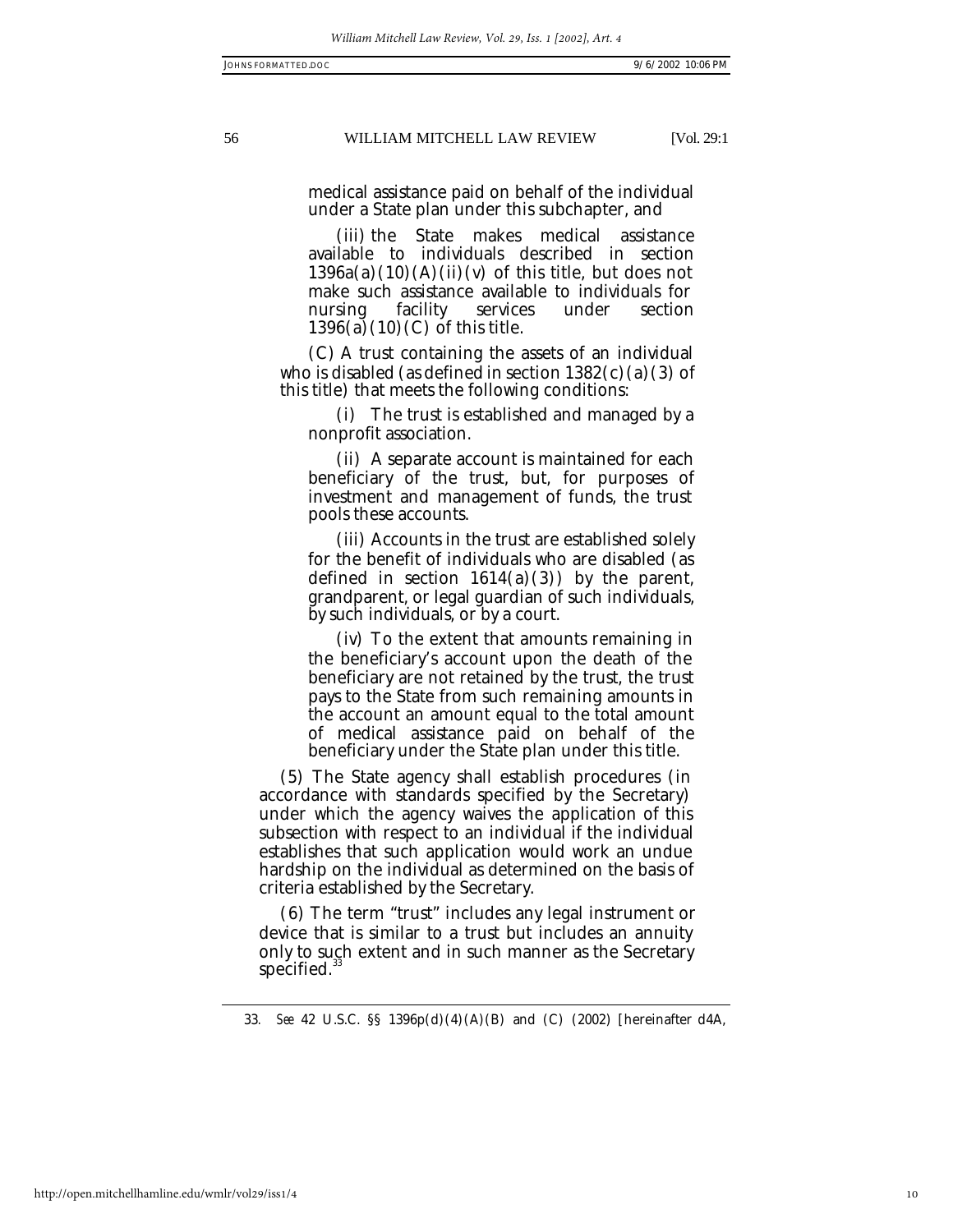#### III. OPERATION OF THE D4C SPECIAL NEEDS POOLED TRUST

The statutory criteria for the SNPT focuses on: (A) eligibility of beneficiaries (especially those older than sixty-five); (B) a nonprofit association ["hereinafter NPA"] establishing and managing the trust; (C) a separate or segregated account for each beneficiary; (D) a pooled umbrella trust for investment and management of the funds of all SNPTs held by the NPA; (E) accounts in the pooled umbrella trust are maintained for the sole benefit of the persons who are disabled; (F) creation of the trusts are by parents, grandparents or legal guardians of such persons, by such persons or by a court; and (G) remaining corpus of individual SNPTs left in the trust is retained by the NPA, repaying to the Medicaid program all other corpus not left in the trust up to the amount of medical assistance paid by Medicaid for the beneficiary of the SNPT.<sup>34</sup>

### *A. No Age Restriction Expressly Declared in a d4C SNPT*

Since passage of OBRA '93, disabled, injured or elderly persons younger than sixty-five have had the benefit of special needs trusts under one particular section of the law.<sup>35</sup> Those over sixty-five were without such a benefit for many years.<sup>36</sup> The Social Security Administration took the position that: "such transfers are subject to transfer penalties. Nothing in the Medicaid statute permits us to reach a different conclusion. We believe that this policy is clearly set forth in sections 3258.10 and 3259.7 of the State Medicaid Manual."<sup>37</sup>

A review of HCFA 64 sections 3258.10 and 3259.7 shows the circuitous argument HCFA used to reach its "belief."<sup>38</sup> Nowhere in the "Medicaid" statute did Congress expressly declare that the d4C trust was restricted to use by those under sixty-five.<sup>39</sup> Congress was explicit in its language, only restricting the d4A trust to use by

d4B and d4C], and implementing instructions, *State Medicaid Manual, Part 3- Eligibility, HCFA Transmittal No. 64* (1994) [hereinafter HCFA 64].

<sup>34</sup>*. See* d4C.

<sup>35</sup>*. See* d4A.

<sup>36</sup>*. See* KRUSE, *supra* note 8, at app. D, 241-42, Priv. Ltr. Rul. 95-24-023 (March 22, 1995) (regarding transfers into pooled trusts for beneficiaries over age sixtyfive).

<sup>37</sup>*. Id*.

<sup>38</sup>*. Id.*

<sup>39</sup>*. See supra* note 33.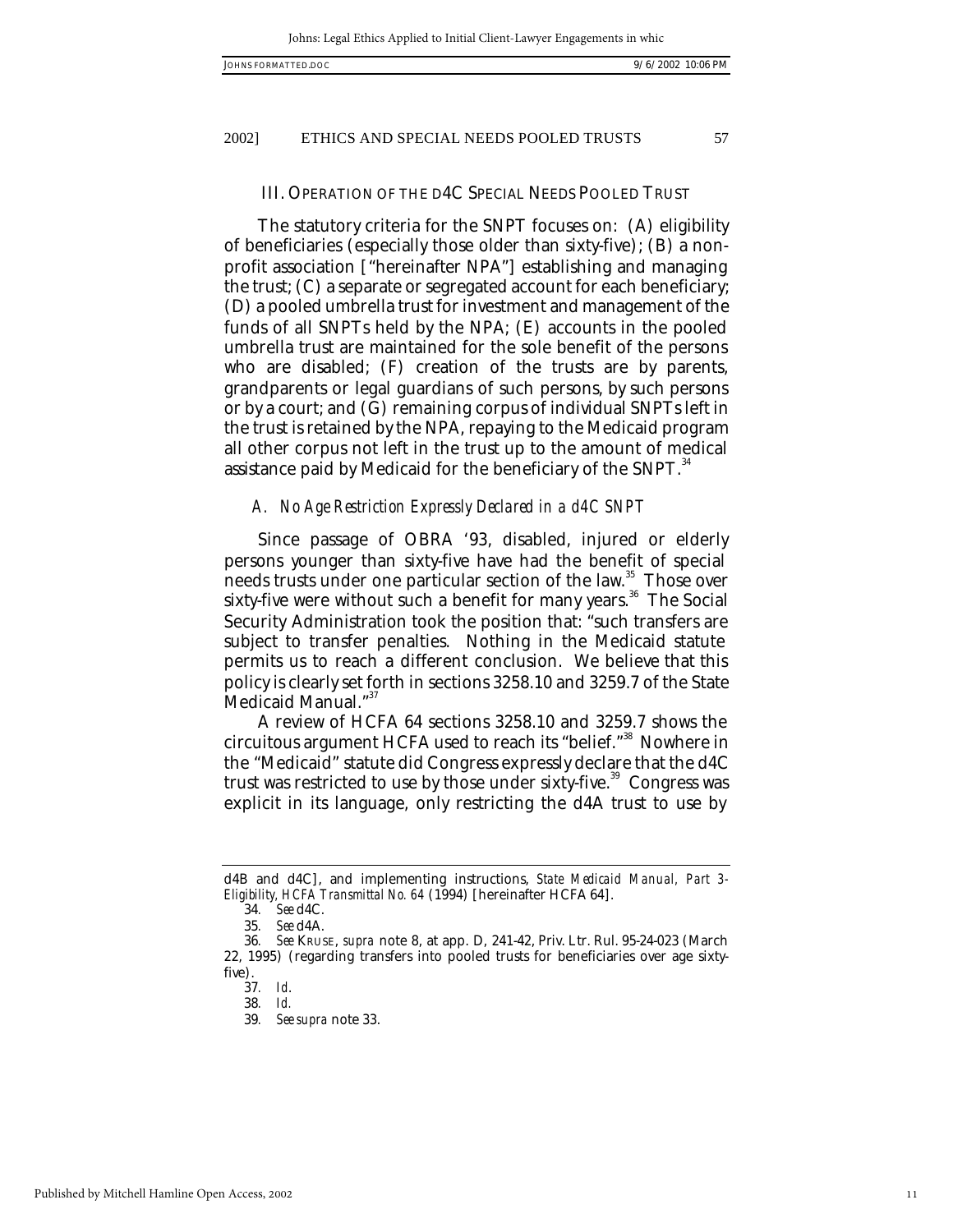individuals under the age of sixty-five. $40$  However, HCFA wrote a broader restriction in section 3258.10B, grafting the under-sixty-five restriction on all OBRA '93 exempt trusts, including the d4C  $SNPT.<sup>41</sup>$ 

In the fall of 2001, HCFA responded to an inquiry by author Clifton Kruse, Jr., declaring that people sixty-five or older have not been limited from use of the  $d4\overline{C}$  SNPT.<sup>42</sup> The actual language of the letter states:

With regard to your question about why certain trusts for the disabled are subject to an age limit, the conference report accompanying the enabling legislation (OBRA 92) provided very little insight into why Congress elected to write the legislation (including those portions that apply an age limit to the trusts in question) as it did. In the absence of any explanation from the Congress itself as to why it imposed an age limit on those trusts, we hesitate to speculate on Congress' motivations in imposing such a limit. As a technical point, however, we would note that while an age limit does apply to two of the trusts you cite, the statute does not impose an age limit on the trust cited at 42 U.S.C.  $1396p(d)(4)(C)^{4}$ 

With such an option available, lawyers serving older Americans need to be aware of governmental benefit constraints, identifying who their client is throughout the process; maintaining careful attention to how the SNPT is developed, implemented and funded through an appropriately qualified, organized and operated NPA; and maintaining assurances that the elder persons for whom the trusts are created actually receive benefits that enhance the quality of their lives and extend their assets in ways that supplement their standard of care for longer periods than had they not had the trusts available.<sup>44</sup>

<sup>40</sup>*. Id.*

<sup>41</sup>*. See* State Medicaid Manual, Part 3–Eligibility, HCFA Transmittal No. 64, *supra* note 16, § 3258.10, *Exceptions to Applications of Transfers of Assets Penalties,* B. "The assets were:... [t]ransferred to a trust (including a trust discussed in § 3259.7) established for the sole benefit of an individual under 65 years of age who is disabled as defined under SSI." *Id.*

<sup>42.</sup> A copy of the Letter Ruling is on file with the author. *See also* KRUSE, *supra* note 8, at 328.

<sup>43</sup>*. Id*.

<sup>44</sup>*. See* John W. Staunton & Leo J. Govoni, *Special Needs Trusts: Planning Vehicles that Have Come of Age,* 3 ELDER'S ADVISOR, THE J. OF ELDER L. AND POST-RETIREMENT PLAN. 28, 30 (spring 2002).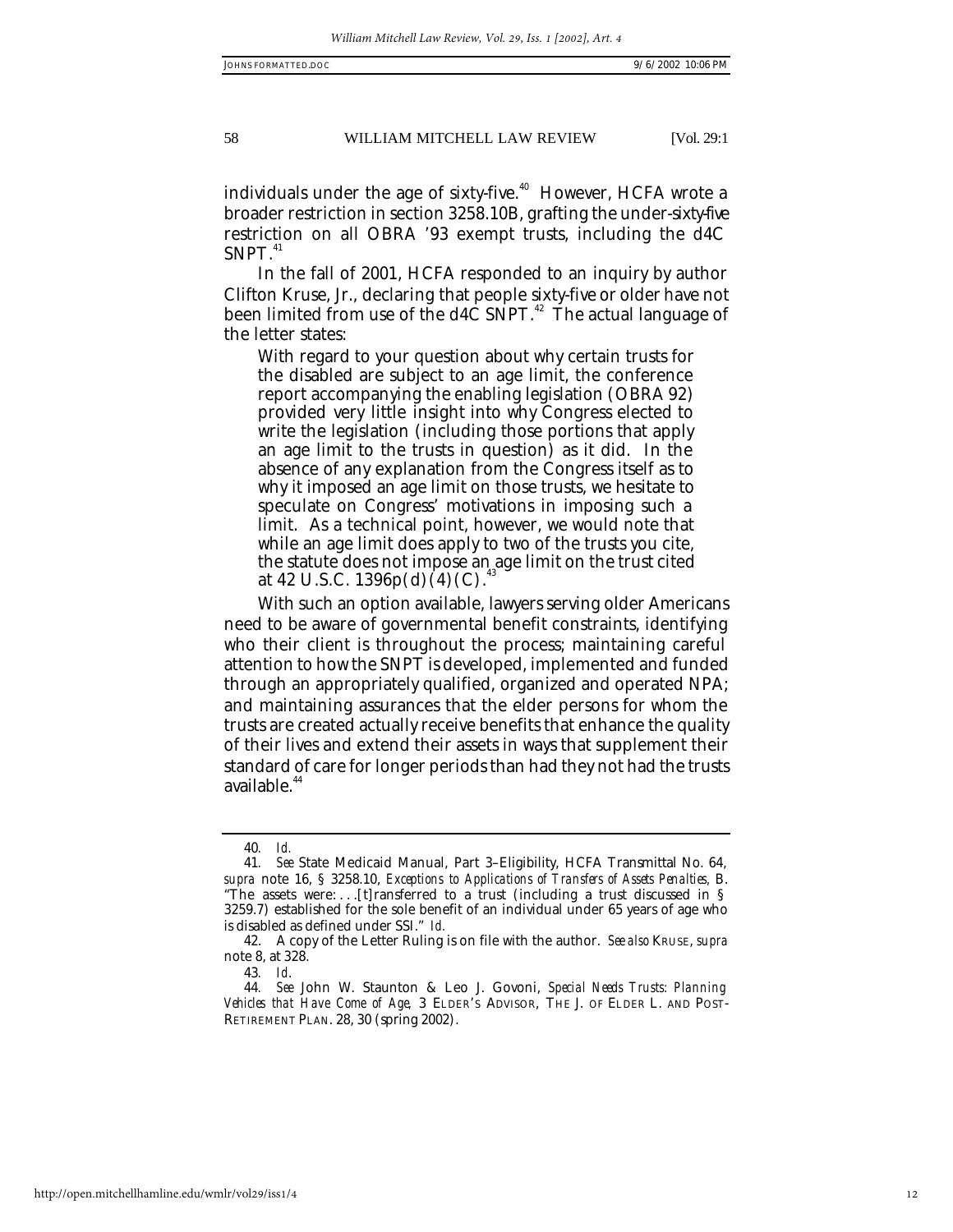An NPA qualifies as trustee to administer a d4C special needs pooled trust if it meets all necessary state corporate statutory and Internal Revenue Code requirements.<sup>45</sup>

# *B. NPA Establishing and Managing d4C SNPTs*

#### *1. Typical Statutory Requirements for NPAs*

There are no extraordinary elements necessary to create and operate the NPA that qualifies to manage d4C SNPTs. There must be compliance with the charitable corporations or non-profit associations statutes in the state where the NPA is a resident. In many states, there need be only one incorporator, officer, and board member. At times, the lawyer serves in all positions just to create sufficient inertia to bring those operating and supporting the NPA into a forum that will serve the lawyer's clients and others as well. There is usually no stock issued, and often there are no members of an NPA created to manage d4C SNPTs.

Examples of NPAs providing care-giving and trust services for SNPTs stretch across the country. One such NPA is Life Plan Trust of North Carolina, an NPA started in 1990 by The Arc of North Carolina and NAMI North Carolina (formerly the North Carolina Alliance for the Mentally Ill). As explained on its website, Life Plan Trust works with families of individuals with developmental disabilities, mental illness and other disabilities to help develop comprehensive plans for future care, serving as trustee for funds designated for the benefit of disabled family members. Two other sponsoring organizations of the NPA include the Autism Society of North Carolina and United Cerebral Palsy.<sup>46</sup>

Similar to other NPAs, Life Plan Trust of North Carolina has an \$800 enrollment fee and a \$175 annual update fee with an assurance that once a family enrolls the fees will not increase. $47$ The fees are not to be confused with delivery of case management services, currently billed at \$60 per service hour. The enrollment fee and annual update fees may be paid in monthly installments over a period of months or years.<sup>48</sup> The NPA makes it clear that fees for client services are not tax deductible, but the contributions

<sup>45</sup>*. See supra* note 33.

<sup>46</sup>*. See* http://www.arcnc.org/lpt/faq.htm (last visited Aug. 12, 2002).

<sup>47</sup>*. Id.*

<sup>48</sup>*. Id.*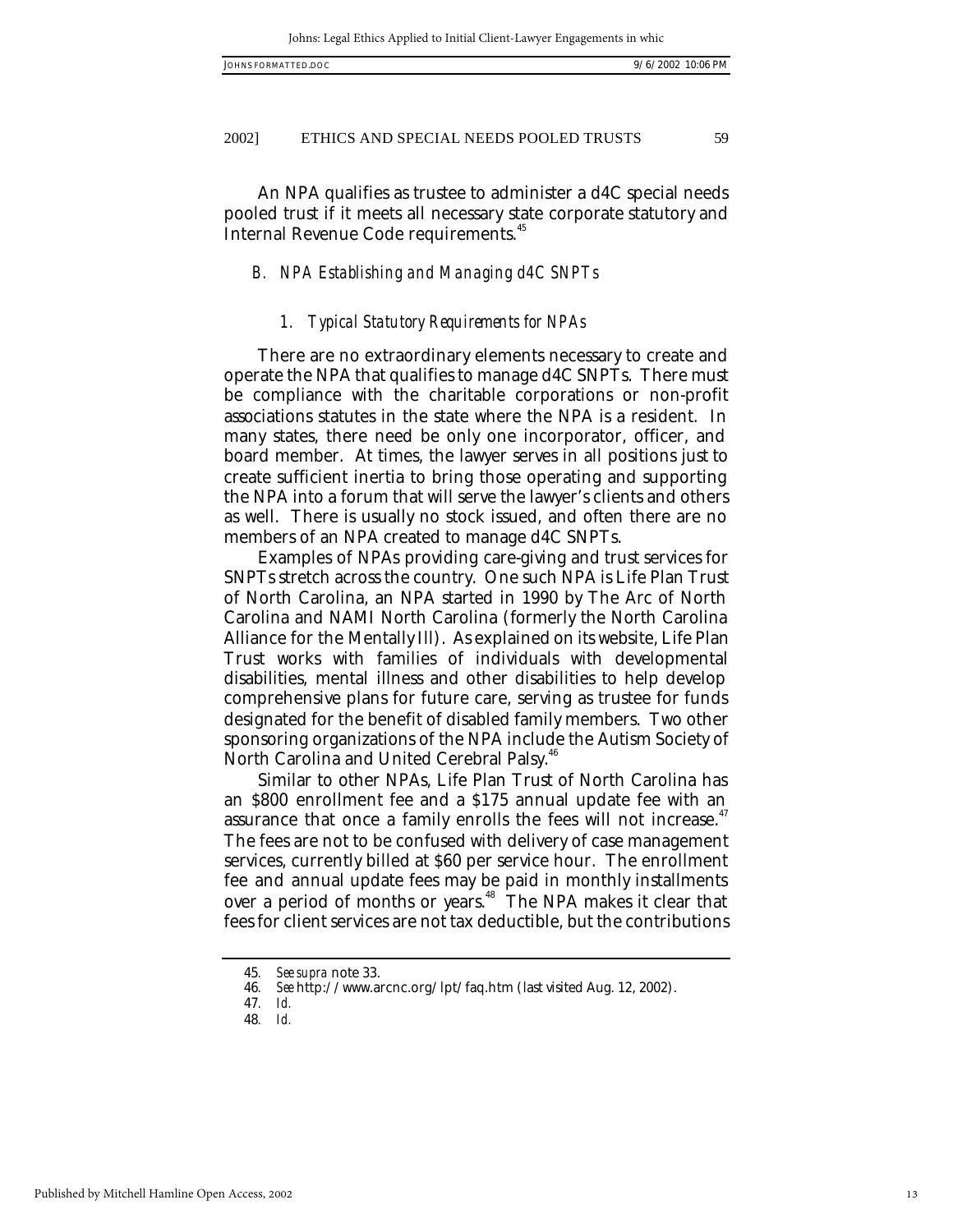solicited by the organizations are tax deductible because the NPA has tax-exempt status under section  $501(c)(3)$  of the Internal Revenue Code (IRC).<sup>49</sup>

Another example of an NPA serving d4C SNPTs is the selfincorporation of Tennessee Pooled Assets, Inc. by Timothy L. Takacs, in the summer of  $2000$ .<sup>50</sup> Takacs, a well-recognized member of the National Academy of Elder Law Attorneys ("NAELA"), made his work product available to other NAELA members, hoping to assist advocates in other states to take the initiative to organize pooled trusts, making SNPTs more readily available to people with disabilities and older Americans.<sup>51</sup>

Once the incorporation is filed and the charter is issued by the secretary of state, the NPA often partners with a banking institution, a trust company or a securities entity with a trust component to bring asset investment and management sophistication into the process, meeting the financial and fiduciary responsibilities associated with d4C SNPTs.

The NPA created to be trustee of exempt d4C SNPTs must have sufficient charitable purposes.<sup>52</sup> Usually, the focus is on foundation status with additional components that allow for taxexempt charitable gifts. $53$ 

# *2. Internal Revenue Code Requirements for Tax-Exempt Status– IRC § 501(c)(3)*

A tax-exempt NPA under section 501(c)(3) of the IRC must be organized and operated exclusively for one or more of the purposes set out in the IRC, and none of the organization's earnings may be distributed to private shareholders. Also, the taxexempt NPA is barred from political action because a substantial part of its activities attempts to influence legislation, and it is completely barred from participating in any political campaigns or

53*. Id.* at 7.

<sup>49</sup>*. Id.*

The work product of Takacs, comprising nonprofit charter, nonprofit organizing by incorporator, nonprofit bylaws and nonprofit organizing by the board, are on file with the author.

<sup>51</sup>*. Id.*

<sup>52</sup>*. See* Lovelace, *supra* note 19, at 6. Lovelace actually describes the start-up of the pooled trust as one primarily founded by those with compassion and commitment to promote respectful quality of care and independent living options for persons with disabilities of all ages. *Id.*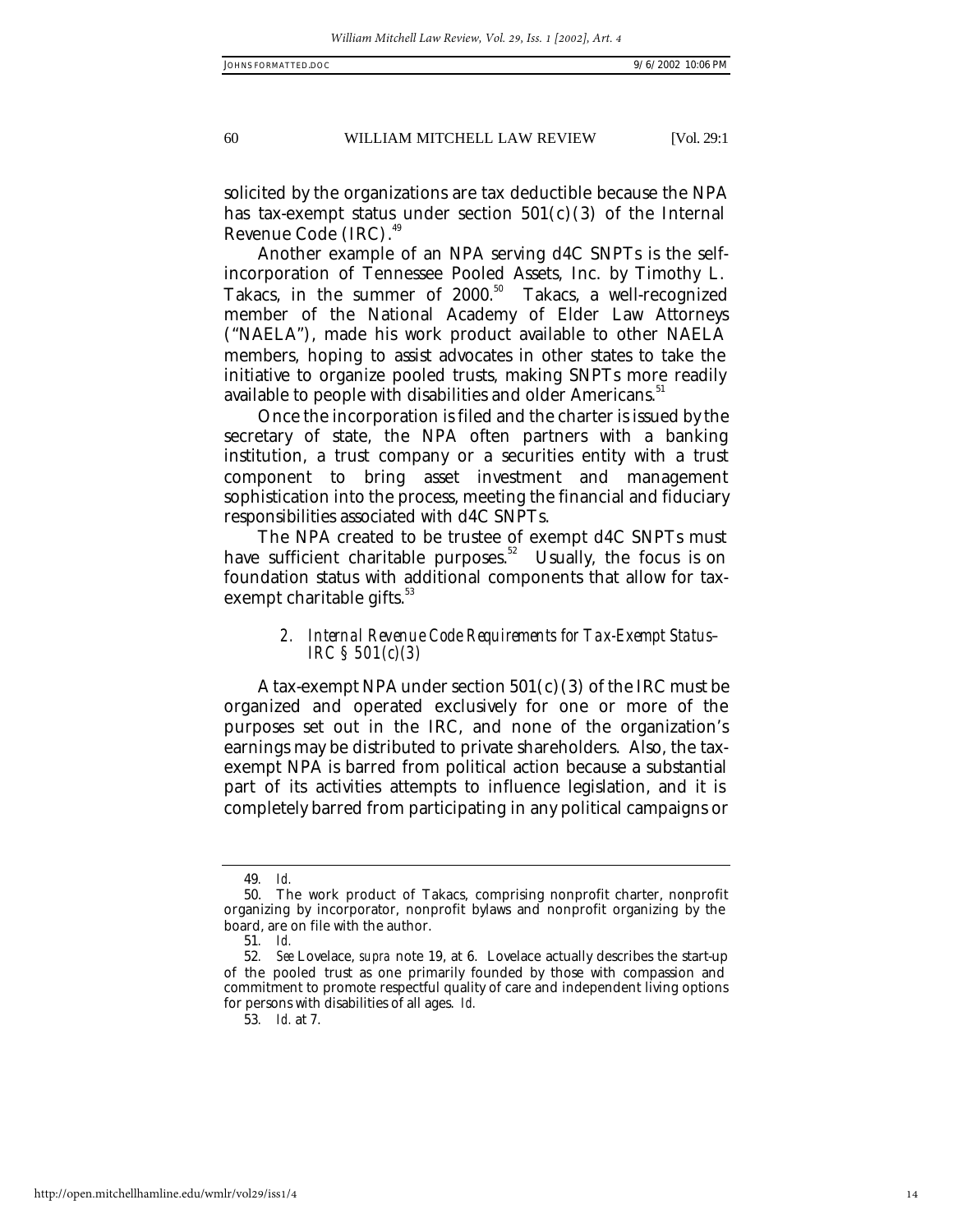activities for or against political candidates.<sup>54</sup>

The organizations described in section  $501(c)(3)$  are commonly referred to as "charitable organizations."<sup>55</sup> The exempt purposes set forth in section 501(c)(3) are charitable, religious, educational, scientific, literary, testing for public safety, fostering national or international amateur sports competition, and the prevention of cruelty to children or animals. The term charitable is used in its generally accepted legal sense and includes relief of the poor, the distressed, or the underprivileged; advancement of religion; advancement of education or science; erection or maintenance of public buildings, monuments, or works; lessening the burdens of government; lessening of neighborhood tensions; elimination of prejudice and discrimination; defense of human and civil rights secured by law; and combating community deterioration and juvenile delinquency.<sup>36</sup>

Organization of an SNPT as tax-exempt must be exclusively for a charitable purpose. An individual or partnership will not qualify; only a corporate entity whose charter must limit its purposes to one or more activities that are not in furtherance of one or more of those purposes defined in the IRC will qualify. This requirement is met by reference to declared purposes in section 501(c)(3) in the corporation's charter.

Additionally, the exempt entity must permanently dedicate its assets to an exempt purpose, including that its assets will be distributed for a section  $501(c)(3)$  exempt purpose or to a federal, state or local government for a public purpose. Assurance of compliance may be shown by a provision in the corporate charter insuring assets will be distributed for an exempt purpose in the event of dissolution.<sup>57</sup>

An organization will be regarded as "operated exclusively" for one or more exempt purposes only if it engages primarily in activities which accomplish one or more of the exempt purposes

<sup>54</sup>*. See generally* IRS Publ'n 557, Tax-Exempt Status for Your Organization (Rev. July 2001).

<sup>55.</sup> Treas. Reg. § 1.501(c)(3)-1(d)(1)(i) (as amended in 1990).

<sup>56.</sup> Treas. Reg. § 1.501(c)(3)-1(d)(2) (as amended in 1990).

<sup>57.</sup> Treas. Reg. §§ 1.501(c)(3)-1(b)(4) and (5) (as amended in 1990). *See also,* IRS Publ'n 557 (Rev. July 2001) ("Although reliance may be placed upon state law to establish permanent dedication of assets for exempt purposes, an organization's application can be processed by the IRS more rapidly if its articles of organization include a provision insuring permanent dedication of assets for exempt purposes.").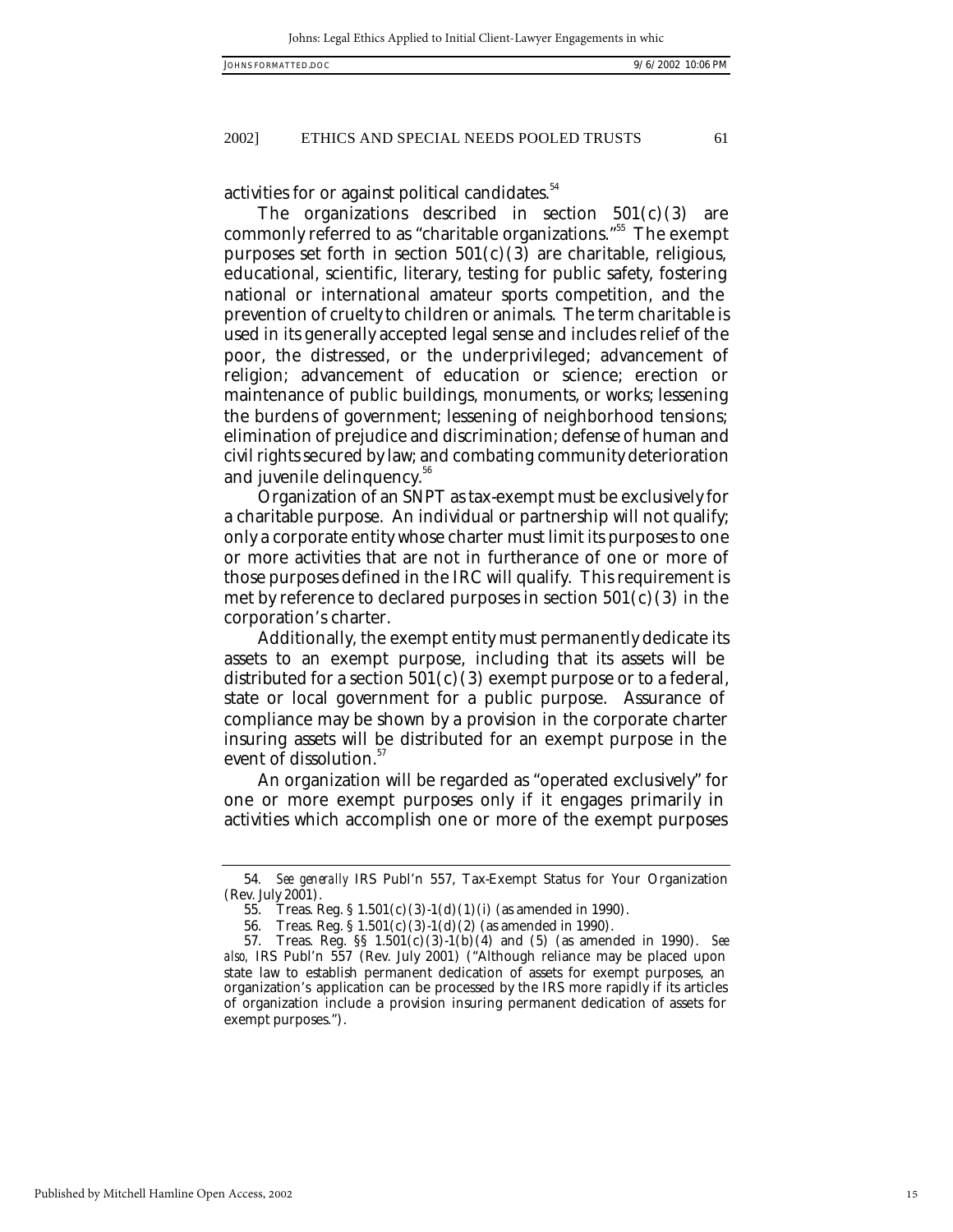specified in section  $501(c)(3)$ . An organization will not be so regarded if more than an insubstantial part of its activities is in furtherance of non-exempt purposes.<sup>58</sup> The organization must not be organized or operated for any private purpose, and no net earnings shall be of benefit or interest to private entities or individuals. If such a private benefit transaction passes to a person having substantial influence over the organization, then a possible excise tax may be imposed on the person and any managers agreeing to the transaction.<sup>39</sup>

# *3. Internal Revenue Code Requirements for Section 509*

Often the NPAs are organized under the tax-exempt foundation requirements of section 509 of the IRC. Generally, ''private foundation'' means a domestic or foreign organization described in section  $501(c)(3)$ , with other exceptions.<sup>60</sup> NPAs functioning on a foundation basis must not receive more than onethird support in each taxable year from any combination of gifts, grants, contributions, or membership fees. $61$  Gross receipts of the NPA may also come from admissions, sales of merchandise, performance of services, or furnishing of facilities, in an activity which is not an unrelated trade or business, in any taxable year to the extent such receipts exceed the greater of \$5,000 or one percent of the organization's support in such taxable year, from persons other than disqualified persons with respect to the organization, from governmental units as described, or from organizations as described. $62$  The NPA must continue singular operation of those functions that first gained tax-exempt status.<sup>63</sup>

While the NPA must be non-profit, OBRA '93 does not require such a narrow focus as to be created only by those entities that have members who will benefit from the SNPTs that would be administered by the  $NPA.<sup>64</sup>$  Lovelace writes that organizations creating the NPAs have voluntary boards and voluntary attorneys that use fundraising skills on the built in market of their own members. She explains that this is often necessary because SNPT

<sup>58.</sup> Treas. Reg. § 1.501(c)(3)-1(b)(1)(iii) (as amended in 1990).

<sup>59.</sup> Treas. Reg. § 1.501(c)(3)-1(c)(2) (as amended in 1990)*.*

<sup>60</sup>*. See* I.R.C. § 509 (2002).

<sup>61.</sup> I.R.C. § 509(a)(2)(A)(i) (2002).

<sup>62.</sup> I.R.C. § 509(a)(2)(A)(ii) (2002).

<sup>63.</sup> I.R.C. §§ 509(b), 507 (2002).

<sup>64</sup>*. See supra* note 34, and accompanying text.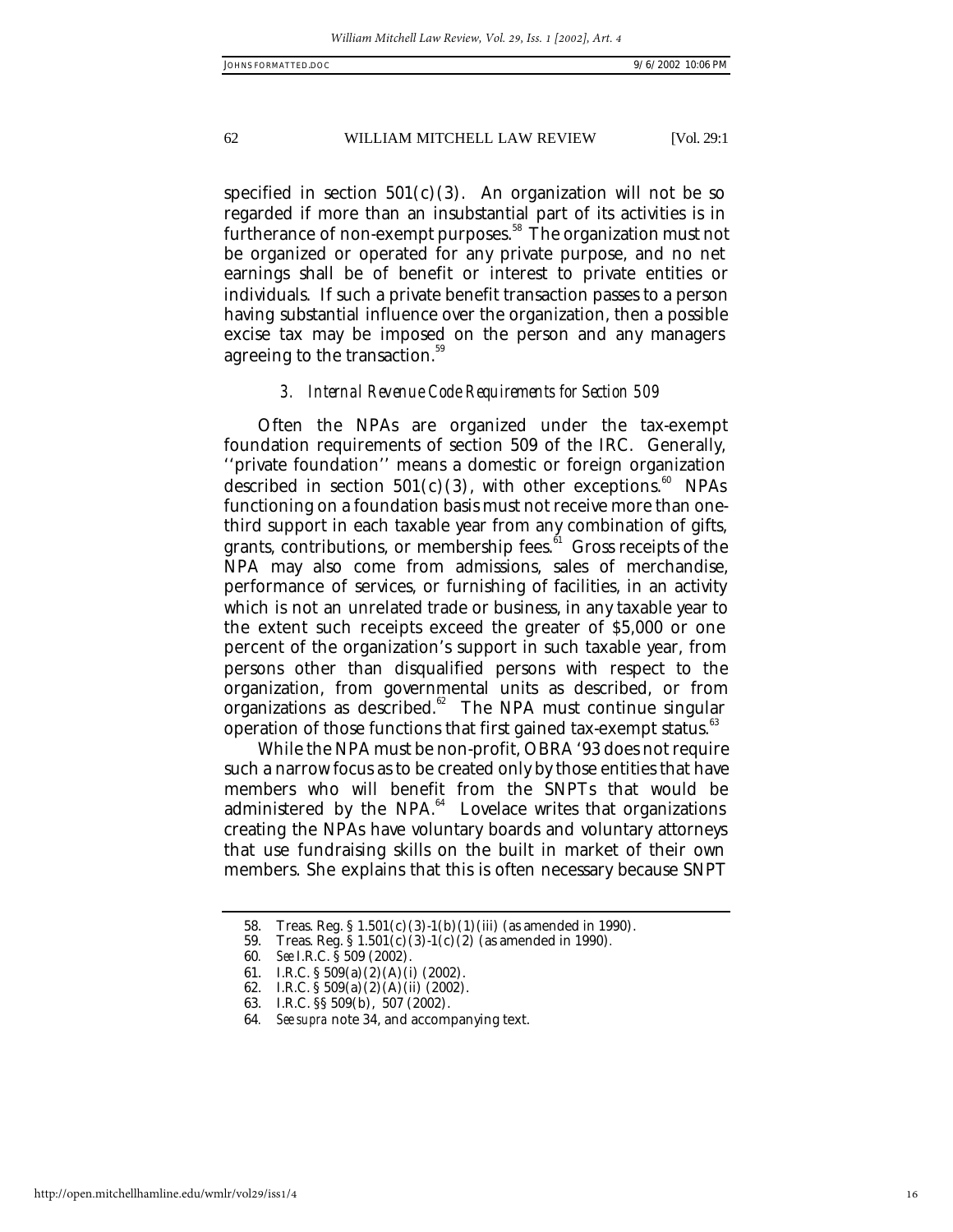administration is difficult and costs are high.<sup>65</sup>

#### *C. Separate or Segregated Account for Each Beneficiary*

For the trust to be exempt, the corpus of each individual's trust account must be separate and segregated, categorically benefiting only the persons with disability, including those sixty-five and older who are medically needy.<sup>66</sup> Banks or trust companies providing services for the trust funds under management have the necessary programs to maintain each account. The bank or trust company will also make necessary distributions, and apply interest accumulation with monthly or quarterly statements.<sup>67</sup>

# *D. A Pooled Umbrella Trust for Investment and Management of the Funds of All SNPTs Held by the NPA*

As detailed above, pooled trusts are special needs trusts comprised of assets of elder citizens and people with disabilities and consolidated under an umbrella trust of an NPA, serving as trustee and responsible for the care of the trust beneficiaries.<sup>88</sup> It has been noted that the term "pooled income trust" has been used occasionally in describing the  $\dot{d}$ 4C SNPT.<sup>69</sup> Olsen mentions that it would be beneficial to use a trust form, meeting the requirements of the pooled income fund described in IRC § 642(c)(5), similar to the sample published by the IRS in 1988 to deal with pooled income trusts because there have been many requests for rulings dealing with the qualification of such trusts.<sup>70</sup>

Since pooled trusts are exempt under Medicaid, each beneficiary of the pooled trust is usually an eligible Medicaid recipient, if all other eligibility criteria are met.<sup>71</sup> The assets of the special needs trusts are pooled under an umbrella trust for management and cost efficiency, with accumulating interest credited to each individual's sub-account.<sup>72</sup> The supplemental or

<sup>65</sup>*. Id.*

<sup>66</sup>*. Id.*

<sup>67</sup>*. See* Lovelace, *supra* note 19, at 8. *See also* Barrett, *supra* note 13.

<sup>68</sup>*. See supra* note 33.

<sup>69</sup>*. See* Olsen, *supra* note 12, at 3-4.

<sup>70</sup>*. Id.*

<sup>71</sup>*. Id.*

<sup>72.</sup> Not only is it a matter of cost efficiency, it is probably the only way that commercial banking or trust entities may be enticed to provide the investment and asset management services that many NPAs are incapable of providing. A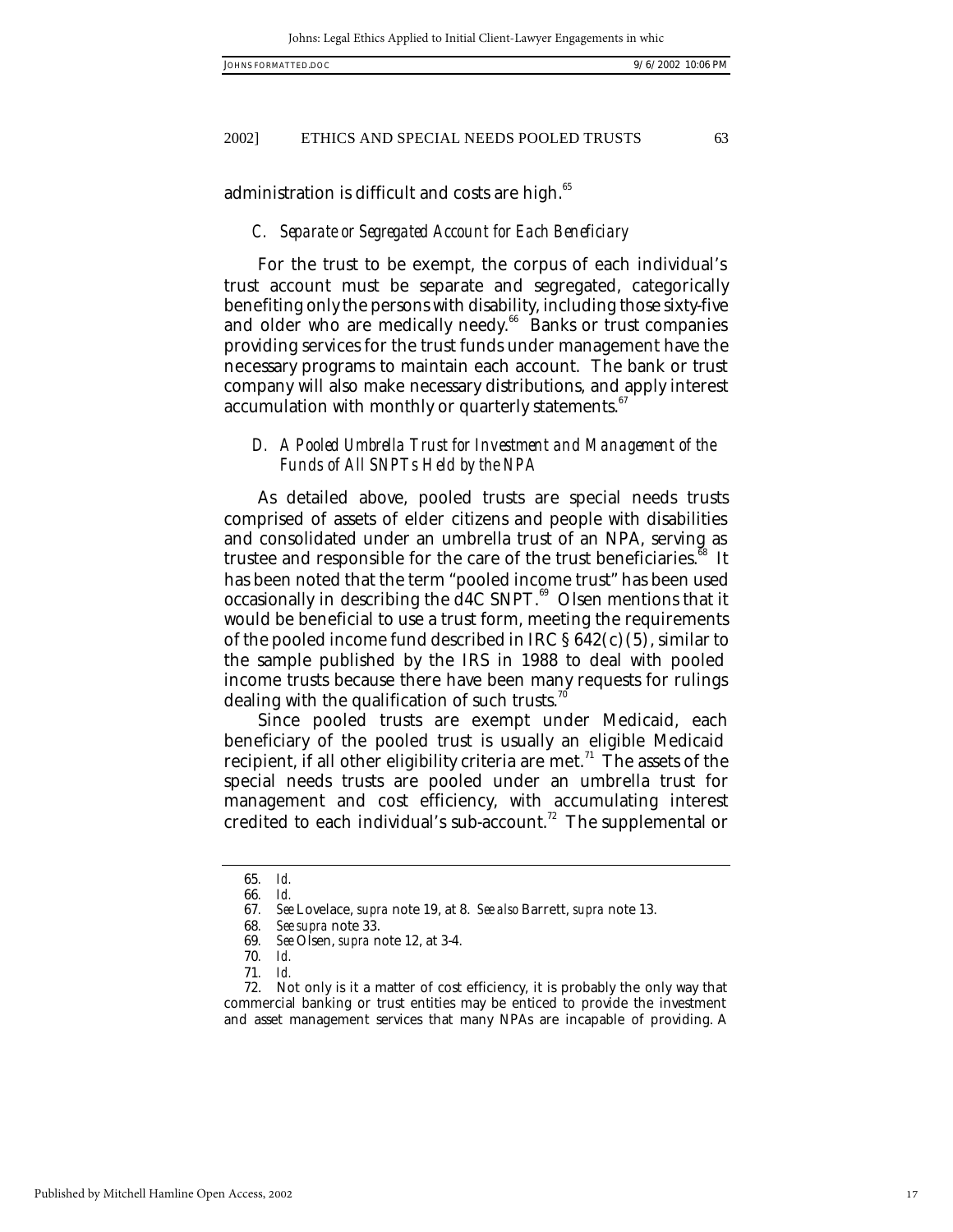special needs of each individual are funded with the assets ascribed categorically to the individual during the individual's lifetime, or until the individual's funds are exhausted. If no court process is involved, then a joinder agreement establishes the sub-trust that frames the individual's care plan, providing the NPA the basis by which distributions through a structured annuity might be determined, or monthly care-giving expenses might be developed.<sup>73</sup>

An NPA providing care and advocacy for the beneficiaries of the trusts must be the trustee of the pooled trusts in order for the trusts to be exempt as d4C SNPTs. An incentive to NPAs comes when, rather than repaying Medicaid for all of the expenses that the client accumulated in long-term care, the NPAs retain the assets remaining in the trust in order to serve other Medicaid recipients of similar need.<sup>74</sup>

The importance of the concept deserves restatement. If Medicaid recipients have no one to care for them, and no families available to advocate their interests, then the NPA, as trustee of the pooled trust for the benefit of the Medicaid recipients, would supplement the Medicaid needs of the beneficiaries of the pooled trust in order to sustain the quality of their lives. Any assets remaining in the pooled trust beyond the lives of the beneficiaries would be retained by the NPA to be used for its purposes and mission in serving similarly situated vulnerable elder citizens or persons with disabilities.<sup>75</sup>

# *E. Accounts in the Pooled Umbrella Trust are Maintained for the Sole Benefit of the Persons Who Are Disabled*

Every sub-trust of the NPA, carried under the umbrella trust must individually declare that its corpus is for the sole benefit of the primary beneficiary of the sub-trust.<sup>76</sup> As important as the declaration of sole benefit is in the sub-trust document, the administration and distribution requirements imposed on the NPA must at all times evidence the use of the principal and interest accumulation of the sub-trust for the sole benefit of the primary

majority of the SNPTs created have modest amounts of principal incapable of meeting the minimum amount necessary to be accepted by commercial banks and trust companies.

<sup>73</sup>*. See* Olsen, *supra* note 12, at 6.

<sup>74</sup>*. Id*. *See supra* note 33.

<sup>75</sup>*. Id*.

<sup>76</sup>*. Id*. *See supra* note 33.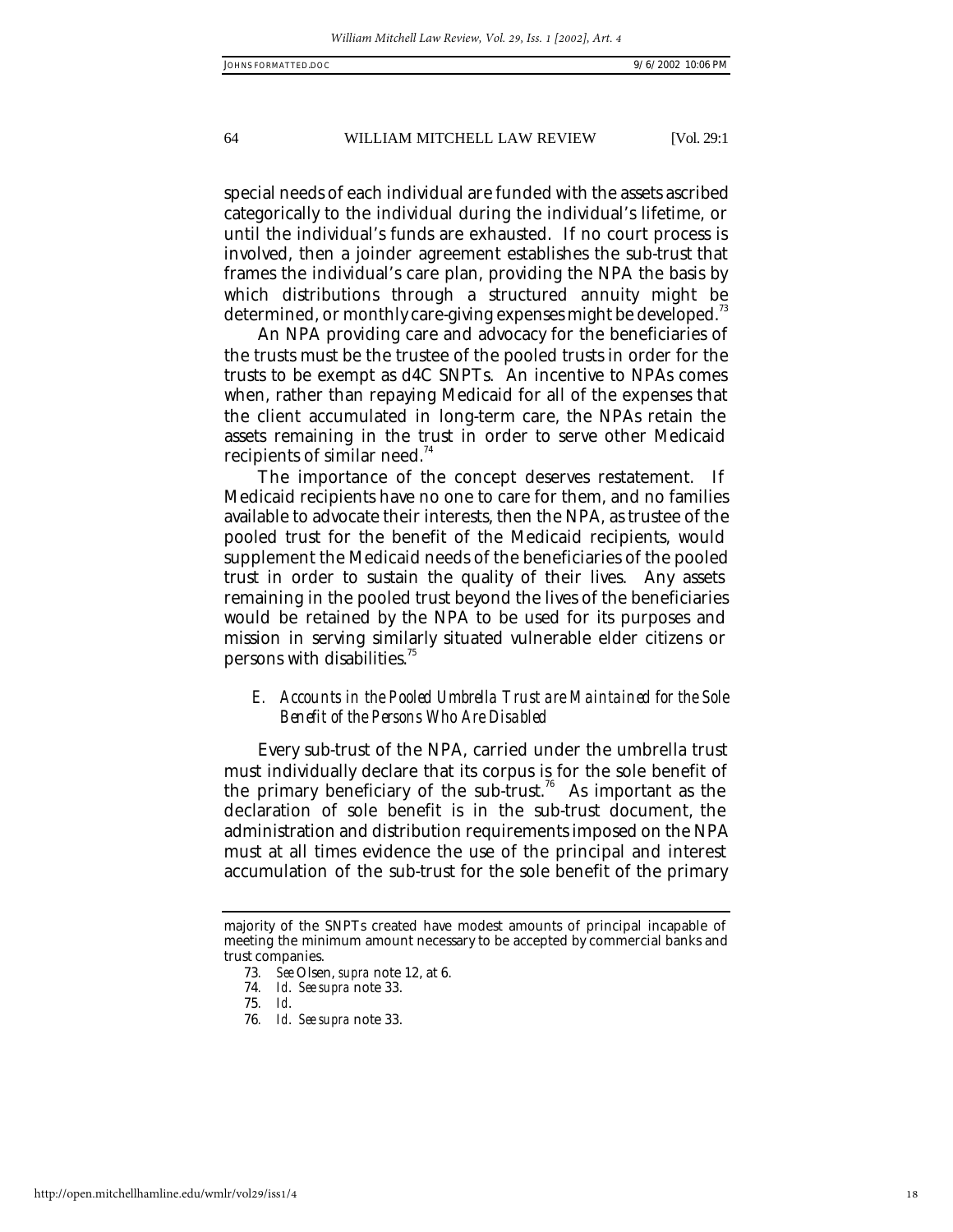beneficiary.<sup>77</sup>

The impact of whether or not the sole benefit of the primary beneficiary extends beyond the language of the trust documents may be realized during the on-going administration of the trust, at the time that the trust terminates, or both.<sup>78</sup> If during a periodic review of trust receipts and disbursements, the reviewing agency finds that those other than the primary beneficiary benefited from distribution out of the trust, then the primary beneficiary may be declared ineligible with a sanction of some period of time. Additionally, when the trust terminates at the end of the beneficiary's life, or when the corpus of the trust is depleted, the state agency may declare that since the trust had operated in violation of the sole benefit rule, the "pay-back" provision would be invoked, denying the "pay-over" to the NPA as a penalty against it.<sup>79</sup>

# *F. Creation of SNPTs by Parents, Grandparents or Legal Guardians of Such Persons, by Such Persons or by a Court*

The d4C SNPT is the only OBRA '93 exempt trust that may be self-settled or self-created. The individual, if competent, may create the trust him- or herself. However, a majority of the SNPT beneficiaries probably does not have sufficient capacity to create the trust. If a beneficiary is not competent, but her or his money is to be used to fund the SNPT, then the requisite durable power of attorney or guardianship must be in place to effectuate the SNPT's creation.

If the SNPT is created from funds derived from personal injury litigation, then there may be several complicated layers of procedural process added that may need more than just elder law or estate and trust expertise. To quickly end personal injury litigation, the funds may be offered in a lump sum, circumventing the time needed to develop a structured settlement. When this occurs, the lawyer involved must be experienced and capable of placing the funds in a Qualified Settlement Fund ("QSF") as a safe haven until the structure is set and the annuity purchased.<sup>80</sup>

<sup>77</sup>*. Id.*

<sup>78</sup>*. See* Mary T. Schmitt Smith, *After the Wedding–Administration of Special Needs Trusts: Tuning Up the Trustees,* NAELA Advanced Elder Law Institute VII, § 19 (1997); Roger M. Bernstein, *Special Needs Trusts: Administration and Compliance,* 14 J. OF NAT'L ACAD. ELDER L. ATT'YS 13 (Summer 2001).

<sup>79</sup>*. See* Lovelace, *supra* note 19, at 6.

<sup>80</sup>*. See* IRC § 130(c). A qualified assignment may be made of any liability to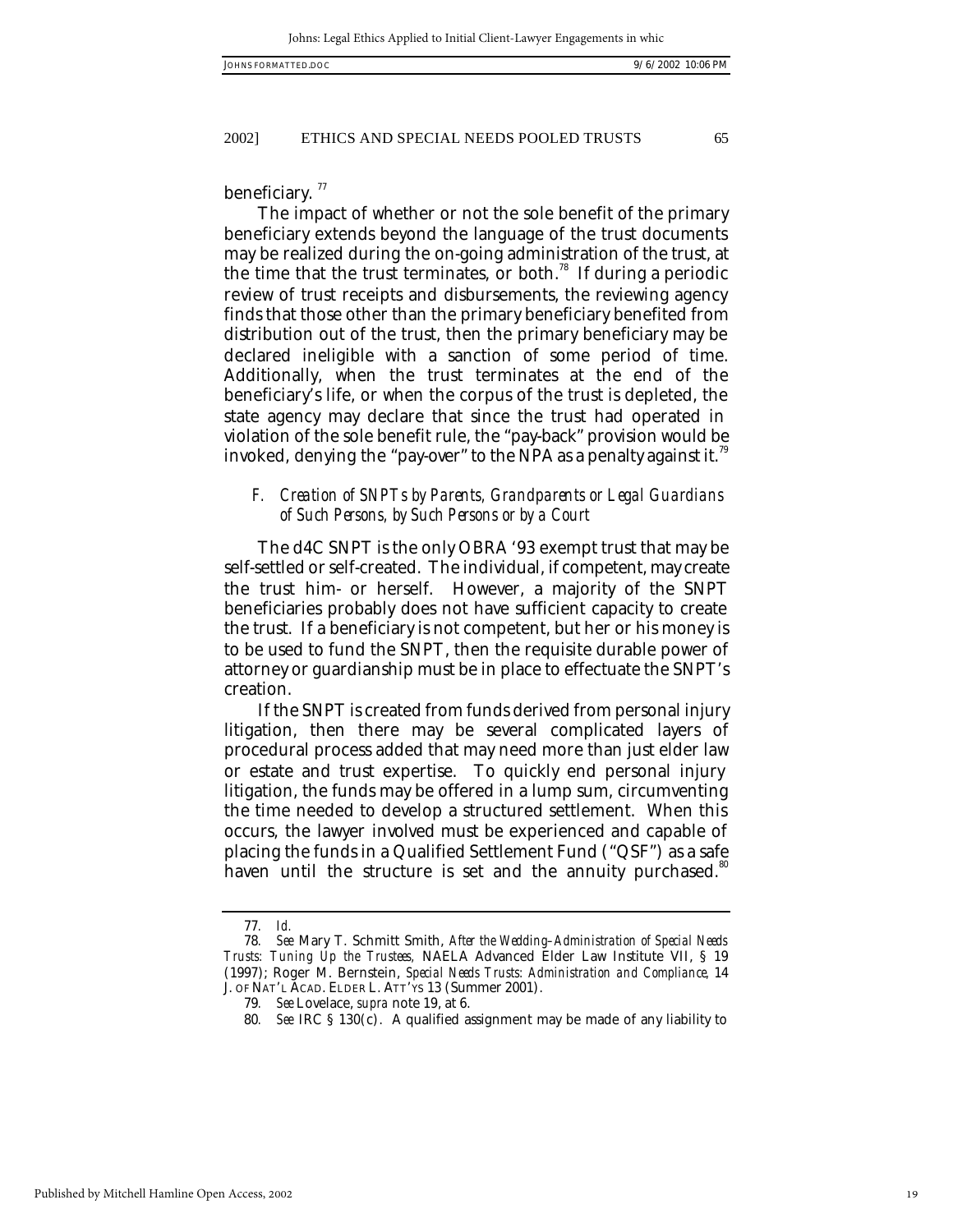Having the funds initially placed in the QSF meets certain requirements of the Internal Revenue Code.

When the elder law or estate and trust attorney is sought to develop an SNPT as a receptacle for the settlement or judgment of personal injury litigation, the first ethical question is no different than the ethical question raised at the beginning of any clientlawyer relationship--who is the client? The answer and its ethical discussion are found later in the article.<sup>82</sup>

*G. Remaining Corpus of Individual SNPTs Left in the Trust is Retained by the Non-profit Association, Repaying to the Medicaid Program All Other Corpus Not Left in the Trust Up to the Amount of Medical Assistance Paid by Medicaid for the Beneficiary of the SNPT*

The underlying reason for the way this part of the law is written is grounded in the public policy focus of the d4C SNPT exemption. One political agenda item in Congress at the time  $OBR\AA$  '93 was enacted<sup>83</sup> was the down-sizing of "big government" thereby reducing taxes and the so-called "Welfare State."<sup>84</sup> Changing the pay-back to Medicaid so that it became a pay-over to an NPA in essence created a revenue source for private NPAs to provide additional care-giving and advocacy for those otherwise dependant on federal and state funds and local government case management.<sup>85</sup>

make periodic payments as damages awarded pursuant to a judgment or settlement, or as compensation under any workmen's compensation act, on account of a physical personal injury or sickness. In order to be a "qualified assignment," however, an assignment must meet requirements as detailed in the section. *Id.*; *see also* Rev. Proc. 93-34, 299, announcing that a "designated settlement fund" or a "qualified settlement fund" would be treated as a "party to the suit or agreement" within the meaning of IRC § 130(c)(1), and after August 10, 1993, an assignment made by a designated or qualified settlement fund is a qualified assignment if the certain requirements are met. *Id.*

<sup>81.</sup> Effective for claims filed after August 5, 1997, liability to make periodic payments as compensation under any workmen's compensation act, or other personal injury claim may also be validly assigned. IRC § 130(c).

<sup>82</sup>*. See infra* section IV.

<sup>83</sup>*. See supra* note 33.

<sup>84</sup>*. Id.*

<sup>85</sup>*. Id.*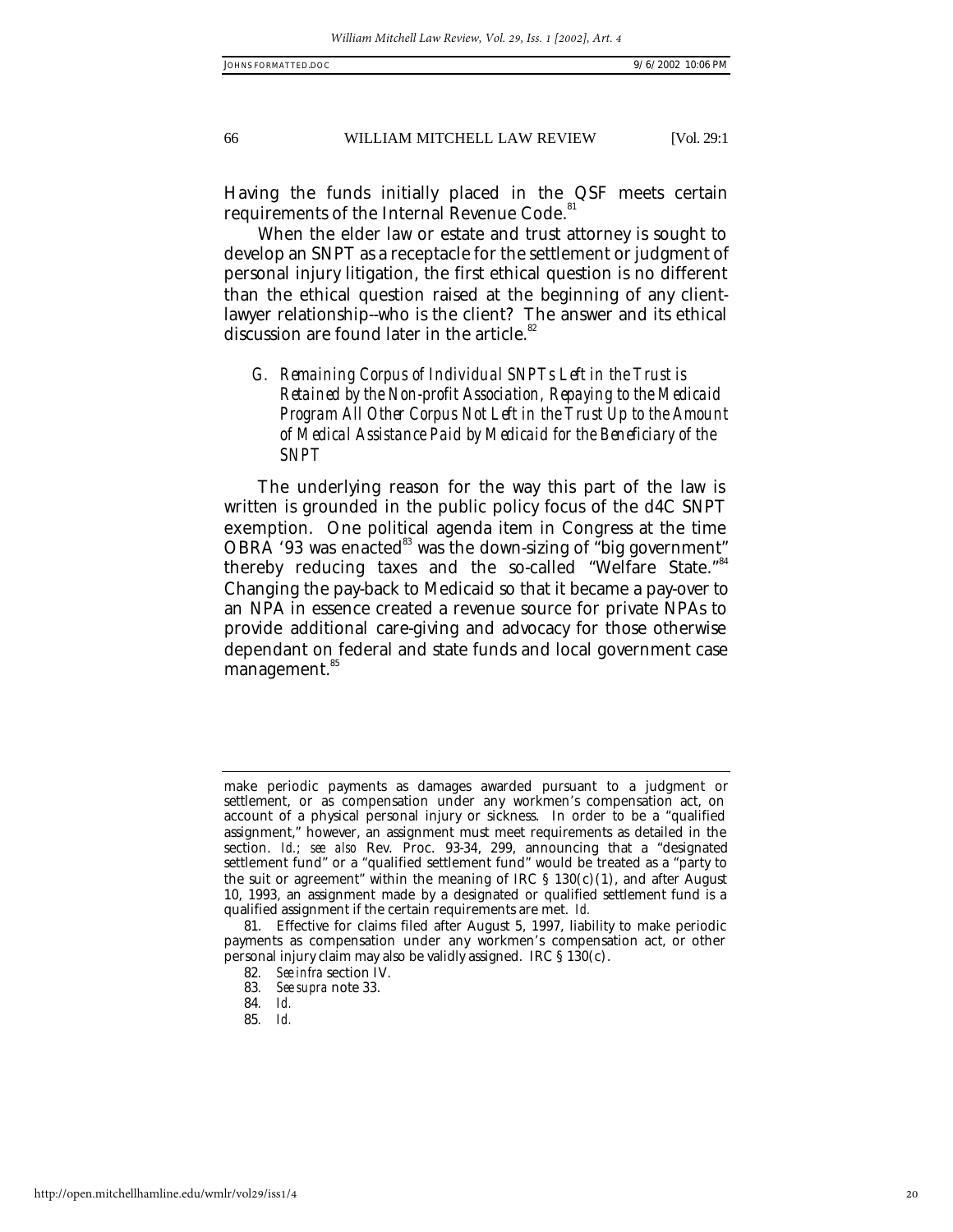#### IV. ETHICAL CONSIDERATIONS IN THE CONTEXT OF THIS ARTICLE

# *A. The General Framework of Legal Ethics*

Generally, lawyers are mindful of the rules of professional conduct as they relate to client engagement.<sup>86</sup> Within the elder law and estate-planning context, lawyers need to be aware of the prospective client and the newly enacted ABA model rule that addresses the prospective client.<sup>87</sup> Beyond the concern for conflict of interest and confidentiality as relates to a prospective client, attention should also be given to the diminished capacity of the prospective client.<sup>88</sup> This has greater importance in the context of this article because trust beneficiaries must be disabled to be eligible for Medicaid.<sup>89</sup> Significant numbers of those who are disabled SNPT beneficiaries are mentally incompetent as well.<sup>30</sup>

Other recent changes to the ABA Model Rules of Professional Conduct are worth noting, as this article examines more complicated ethical considerations that elder law and estate and trust lawyers would confront in considering the benefit of the SNPTs as an option for clients.

# *B. Recent Changes to the ABA Model Rules of Professional Conduct that Impact Lawyers Developing Special Needs Pooled Trusts when Serving Injured, Disabled and Elderly Clients*

Over the last several years, the ABA and state bars have confronted the changing status of the legal profession by generally responding to ethical and practice changes, many of which will specifically impact elder law and estate and trust attorneys. Through the Center for Professional Responsibility, the ABA developed and interpreted standards and scholarly resources in

<sup>86.</sup> The ABA Model Rules of Professional Conduct are used throughout this article for the ethics analysis. Adoption of the Model Rules in virtually every state, whether in whole or in part is the broadest disciplinary mandate that is uniform across the country. *See* Jeffery N. Pennell, *Ethics, Professionalism and Malpractice Issues in Estate Planning and Administration*, 2 (ALI-ABA 2002).

<sup>87</sup>*. See* MODEL RULES OF PROF'L CONDUCT R. 1.18 (2002).

<sup>88</sup>*. See* MODEL RULES OF PROF'L CONDUCT, R. 1.14 and accompanying comments. *See also* the revisions to MODEL RULES OF PROF'L CONDUCT, R. 1.7 and accompanying comments 29-32.

<sup>89</sup>*. See* Social Security Act § 1614(a)(3), 42 U.S.C. 1382c(a)(3). *See* also *supra* note 33.

<sup>90</sup>*. See supra* note 13 and accompanying text.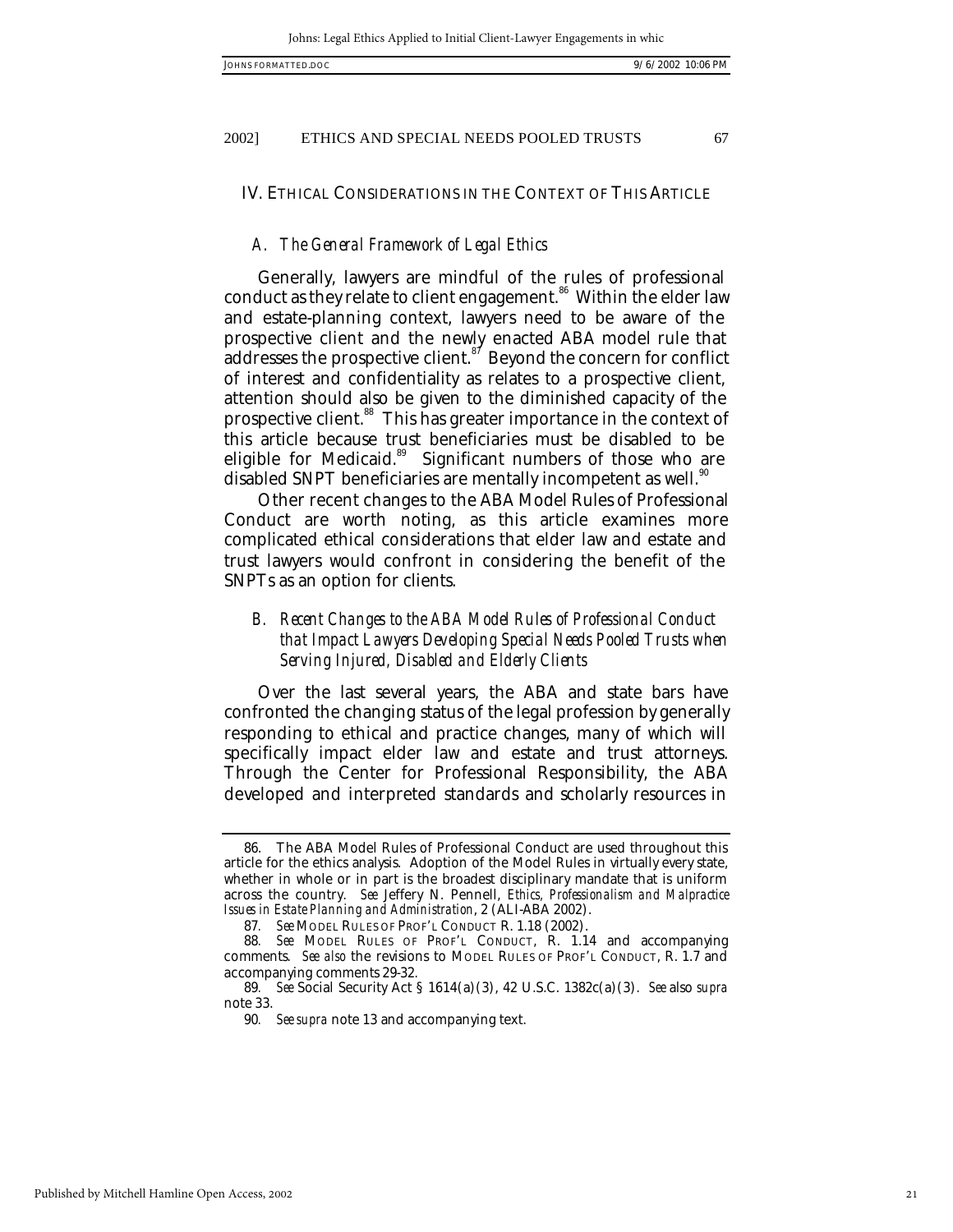legal ethics, professional regulation, professionalism and client protection mechanisms.<sup>91</sup> Since 1997, the ABA went further, organizing two commissions, one to look internally at the profession's ethics beyond the year 2000,<sup>92</sup> and the other to look externally at how law practices will be organized into the next century.

The ABA Ethics 2000 (E2K) Commission worked at a feverish pace from its beginning in August 1997, to February of this year, finishing its task for presentation of its recommendations at the annual meeting of the ABA House of Delegates in August of 2001, and at its midwinter meeting in February 2002. The thirteenmember Commission, reflecting the ABA's diversity with judges, law professors, government lawyers, corporate counsel, civil and

92. In support of its assertion that it has maintained a great leadership role in ethics and professionalism of the legal profession, the ABA cites the adoption of its ethical standards by virtually every jurisdiction, implicitly acknowledging that it is a recognized leader and the appropriate forum for discussing, drafting and adopting rules governing lawyer conduct. *See*  http://www.abanet.org/cpr/ethics2k.html.

<sup>91.</sup> With substantial overlap and interaction, the Center describes its departments as follows: the Ethics Department is the place for study, development and implementation of model legal and judicial ethics standards; the Professionalism Department provides counsel to various ABA committees as well as support in efforts to improve the professionalism and competence of lawyers and judges; the Professional Regulation Department provides legal support and policy guidance for various ABA committees as well as responds to requests for information on case law, statistics and procedural standards; and The Client Protection Department serves the concerns and best interests of the client population through programs that prevent or redress harm done in the practice of law or the rendering of legal services. *See*  http://www.abanet.org/cpr/home.html*.*

<sup>93.</sup> The ABA Commission on Multidisciplinary Practice (hereinafter ABA MDP Commission) was created in August, 1998, to face the unprecedented challenges of revolutionary advances in technology and information sharing, of the globalization of the capital and financial services markets, and of more expansive government regulation of commercial and private activities. The ABA MDP Commission's members included a cross-section of the legal profession including distinguished practitioners, judges, and academicians. It worked believing that there was a degree of urgency with the emergence of consulting firms that had been aggressively soliciting clients, offering services remarkably similar to those traditionally offered by law firms, such as advice on mergers and acquisitions, estate planning, human resources, and litigation support systems. In 1999, the recommendations for MDP were tabled. In 2000, the New York Session of the ABA House of Delegates overwhelmingly defeated the recommendations for MDP. The ABA Journal reported that on July 11, 2000, the delegates "crushed mixed practices in which lawyers and other professionals would work under the same roof, sharing fees and firm ownership." *See* John Gibeaut, *"It's a Done Deal," House of Delegates Vote Crushes Chances for MDP,* 86 A.B.A. J. 92 (September 2000).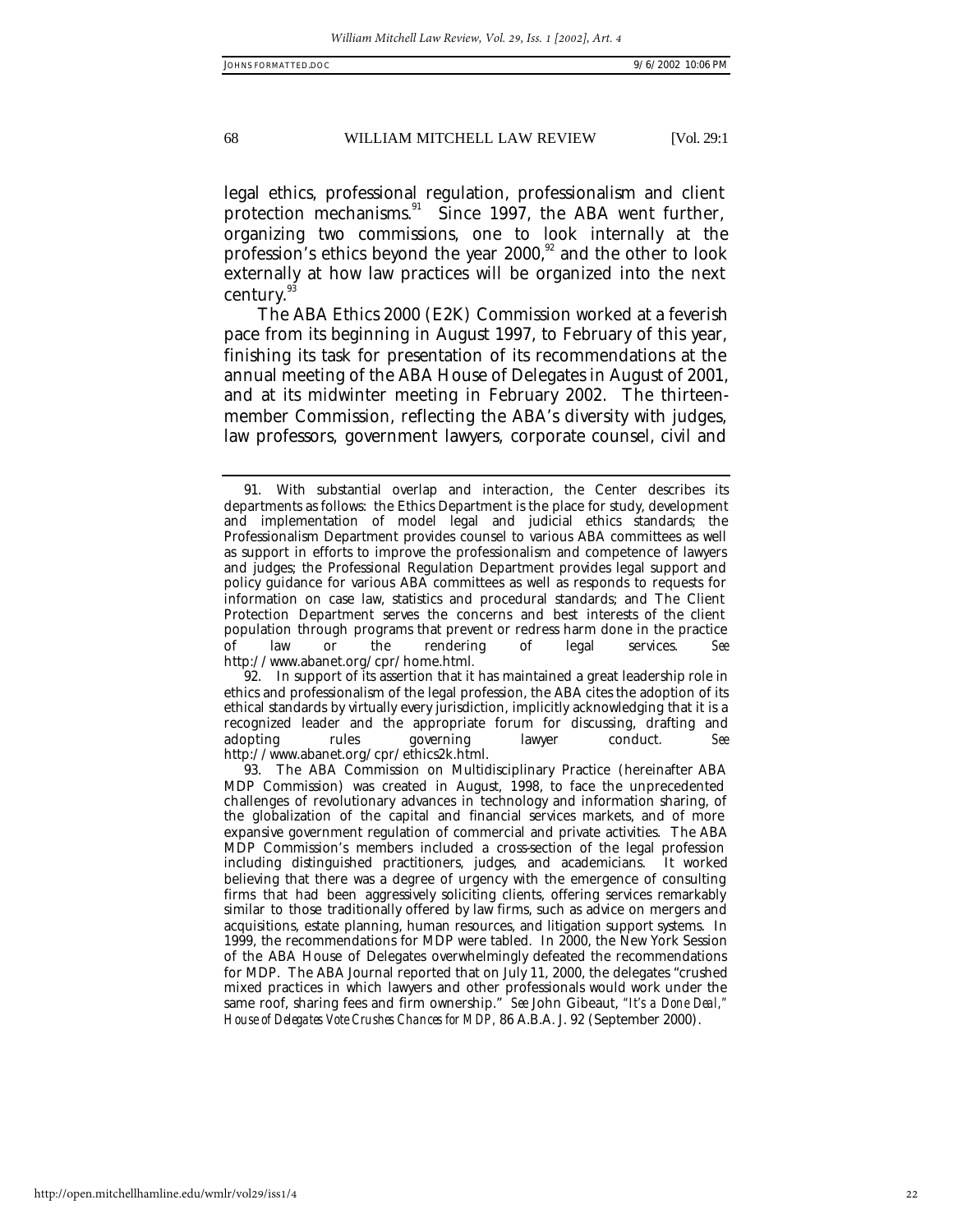criminal practitioners and one non-lawyer, was charged with: 1) conducting a comprehensive study and evaluation of the ethical and professionalism precepts of the legal profession; 2) examining and evaluating the ABA Model Rules of Professional Conduct and the rules governing professional conduct in the state and federal jurisdictions; 3) conducting original research, surveys and hearings; and 4) formulating recommendations for action.<sup>94</sup>

The ABA E2K Commission met and fulfilled its charge when during the 2001 meeting of the American Bar Association House of Delegates in Chicago; the House voted on the recommended additions and revisions of the Model Rules from the Preamble through Rule 1.10 and approved the Commission's recommendations with several exceptions.<sup>95</sup>

The passage of a new definition of informed consent in Model Rule 1.0(e), revisions of confidentiality in Model Rule 1.6, and conflict of interest in Model Rule 1.7, brings clarity to elder law attorneys and estate and trust lawyers.<sup>36</sup> The new definition of informed consent in new Model Rule 1.1 will assist elder law attorneys and estate and trust lawyers to conclude whether or not elderly clients of diminished capacity still have sufficient informed consent to engage an attorney for representation and the delivery of legal services.

The clarity of the amended definition of conflict of interest in Model Rule 1.7, removes the confusion between direct adversity conflicts and material limitation, assisting elder law attorneys and estate and trust lawyers in determining which situations pose "a significant risk" such that the representation will be limited by the lawyer's interests and duty to others.<sup>98</sup> This will be applied in this article when the lawyer is determining if there is a significant risk that compromises loyalty and duty when representing the NPA of an SNPT and the primary beneficiary as well.

97*. Id.*

<sup>94</sup>*. See* http://www.abanet.org/cpr/ethics2k.html.

<sup>95.</sup> Rule 1.5: approved an amendment to delete the requirement of a writing in Rule 1.5(b). Rule 1.6: approved an amendment to delete proposed Rule 1.6(b)(2). In light of the House's action in deleting  $1.6(b)(2)$ , the Commission withdrew its proposed 1.6(b)(3). The House also approved an amendment from the Commission to modify Rule 1.6, Comment [13]. Rule 1.10: approved an amendment to delete proposed Rule 1.10(c). *See* http://www.abanet.org/cpr/ethics2k.html.

<sup>96</sup>*. See* MODEL RULES OF PROF'L CONDUCT (2002), *available at* http://www.abanet.org/cpr/mrpc/mrpc\_home.html.

<sup>98</sup>*. Id.*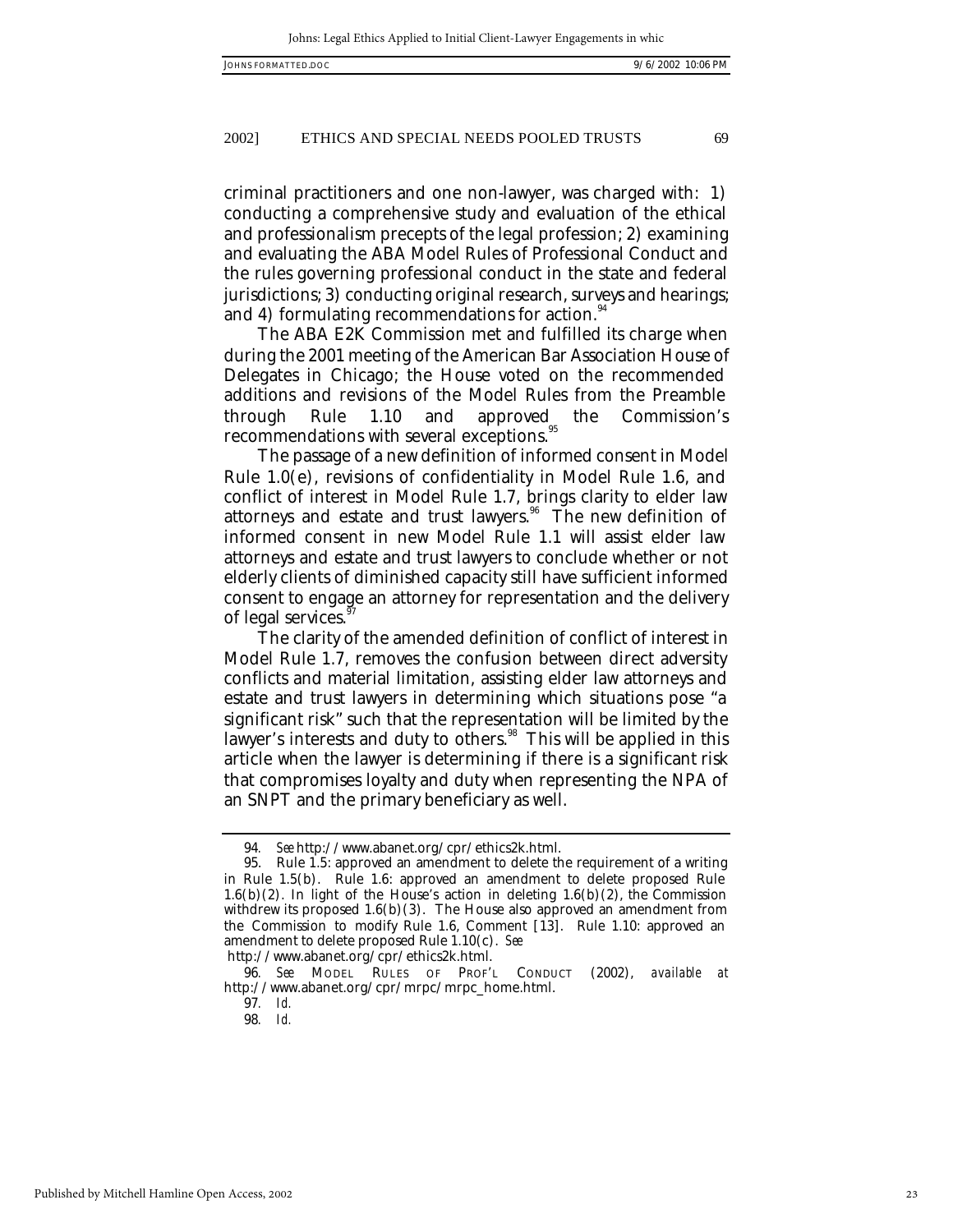Initially, the ethical analysis in this context is not difficult. The elder law attorney or estate and trust lawyer knows to pose the question, "Who is the client?" to those who have made the initial appointment.<sup>99</sup> The answer should always come from them. The client is often the elderly person seeking legal engagement for developing ways by which asset preservation and quality of life issues might be addressed for future needs. However, this initial contact becomes more complicated when there are members of the family other than the spouse in the conference, when multiple individuals are identified for involvement beyond the initial consult, or when the older person who is seeking legal services has diminished capacity.<sup>100</sup> While inter-generational or family unit representation is not within the scope of this article, $101$  what is within its scope is multiple and secondary or derivative client representation, touching on the Doctrine of Privity as well.<sup>102</sup> The article's focus within that scope is the stress that presses against the ethical boundaries of lawyering as the lawyer begins the clientlawyer relationship, developing the SNPT for the injured or

101*. See* Russell G. Pearce, *Family Values and Legal Approaches to Conflicts in Representing Spouses,* 62 FORDHAM L. REV. 1253, 1258 n.17, citing Patricia M. Batt, Note, *The Family Unit As Client: A Means to Address the Ethical Dilemmas Confronting Elder Law Attorneys,* 6 GEO. J. LEGAL ETHICS 319 (1992); *see also* Thomas L. Shaffer*, The Legal Ethics of Radical Individualism,* 65 TEX. L. REV. 963 (1987).

<sup>99</sup>*. See generally* Bruce A. Green & Nancy Coleman, *Ethical Issues in Representing Older Clients,* 62 FORDHAM L. REV. 961 (1994) (discussing potential conflicts of interest in the representation of joint clients, such as husbands and wives). *See infra* note 117.

<sup>100</sup>*. See* Peter Margulies, *Access, Connection, and Voice: A Contextual Approach to representing Senior Citizens of Questionable Capacity,* 62 FORDHAM L. REV. 1073, 1080 (1994); Jan Ellen Rein, *Clients with Destructive and Socially Harmful Choices–What's an Attorney to Do? Within and Beyond the Competency Construct,* 62 FORDHAM L. REV. 1101, 1153 (1994); Robert B. Fleming & Rebecca C. Morgan, *Lawyers' Ethical Dilemmas: A "Normal" Relationship When Representing Demented Clients and Their Families*, 35 GEORGIA L. REV. 735 (2001).

<sup>102</sup>*. See* Clifton B. Kruse, Jr., *Ethical Obligations of Counsel In Representing Clients Petitioning to be Appointed as Guardians of Others or of Their Estates, or Both,* 8 J. OF NAT'L ACAD. ELDER L. ATT'YS 13 (1995). *See also* Fickett v. Superior Court*,* 558 P.2d 988 (Ariz. Ct. App. 1976) (*Fickett,* considered seminal, is cited in most writings and decisions in this area of law); *In re* Guardianship of Styer, 536 P.2d 717 (Ariz. Ct. App. 1975) The facts of the guardian's misconduct on which the *Fickett* decision was predicated are found in this trial case where a judgment surcharge was affirmed against the guardian for \$378,789.62. *Id.* For an analysis*, see* A. Frank Johns, *Fickett's Thicket: The Lawyer's Expanding Fiduciary and Ethical Boundaries When Serving Older Americans of Moderate Wealth* (hereinafter *Fickett's Thicket*), 32 WAKE FOREST L. REV. 445 (1997); Pennell, *supra* note 86, at 56; Bruce S. Ross, *Conservatorship Litigation and Lawyer Liability: A Guide Through the Maze,* 31 STETSON L. REV. 757, 776-80 (2002).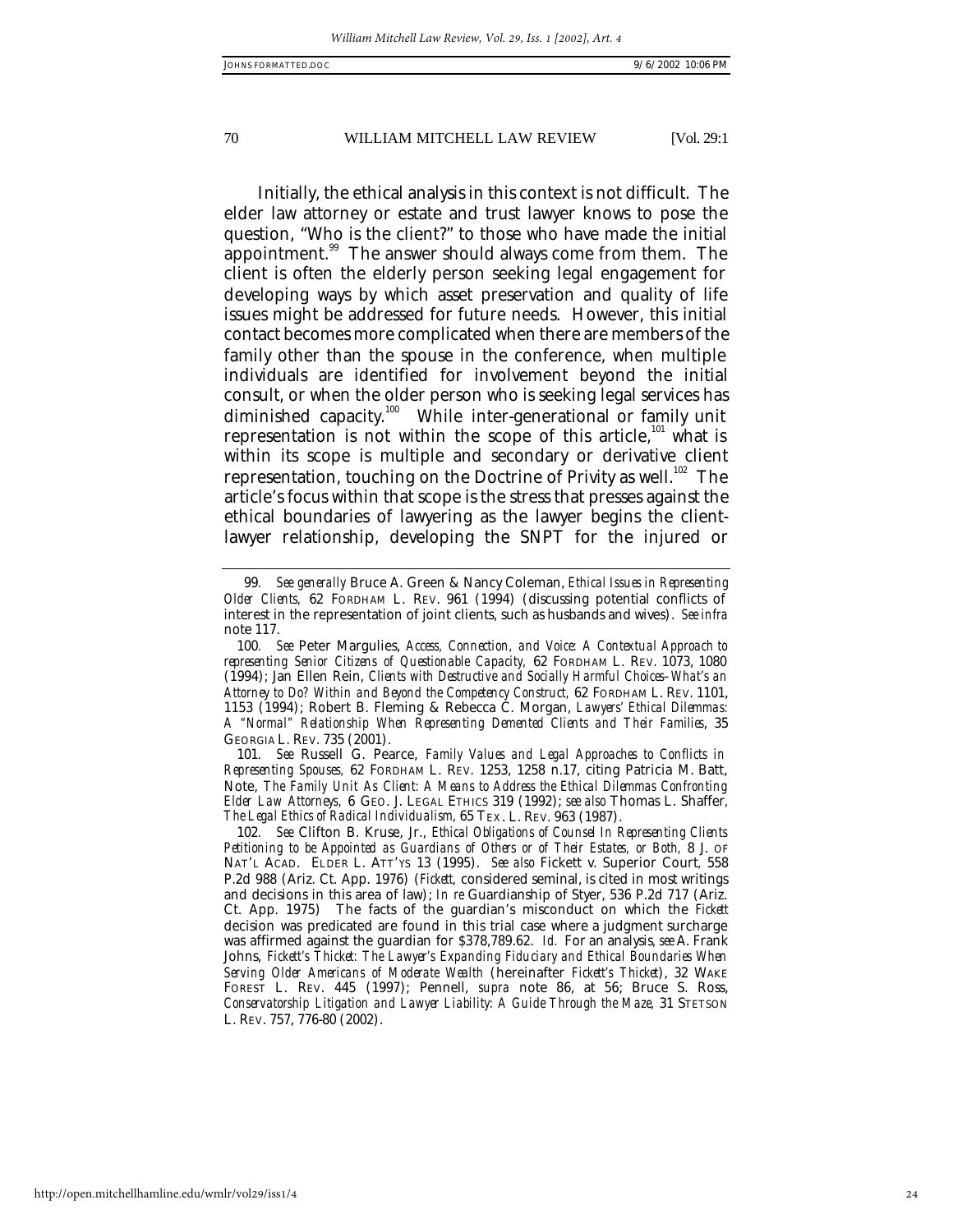disabled elderly client, involving the NPA trustee and counseling the NPA on administration of the trust and distribution of the income and principal of the trust, this being the more active component much later in the lawyer's engagement. $103$ 

For elder law, estate planning, family law, tax, and general practice attorneys, representation in the twenty-first century will go beyond identification of the single client, often including joint and multiple representation, involving intergenerational and multigenerational family layers.<sup>104</sup> Before representation may be established, there must be confirmation that the prospective client has sufficient competence or capacity to enter into the client-lawyer engagement.<sup>105</sup> Once the identification of the client is confirmed, the broader spectrum of elder law engagement may address quality of life and quality of services to the elders in the family.<sup>1</sup> Concomitant with medical and health care needs, the engagement may also delve into consideration of long term care insurance, estate and divestment planning for tax or governmental benefits consideration, asset exemptions and transfers and in-home options often leading to transition into assisted living or nursing home environments, or even transition of residency, domicile and state citizenship. $107$ 

107*. Id.*

<sup>103.</sup> Notice how in this one sentence the lawyer begins by representing the beneficiary and ends by representing the NPA.

<sup>104</sup>*. See generally* A. Frank Johns, *Multiple and Intergenerational Relationships, in*  THE PROFESSIONAL LAWYER 7 (2001 Symposium Issue, American Bar Association).

<sup>105</sup>*. See* Fleming & Morgan, *supra* note 100, at 750-51.

<sup>106</sup>*. See* William E. Adams & Rebecca C. Morgan, *Representing the Client Who Is Older in the Law Office and in the Courtroom,* 2 ELDER L. J. 1, 2 (1994). The National Elder Law Foundation (NELF), the only national American Bar Associationlicensed entity certifying attorneys in elder law, identifies fourteen areas in which examination is required for lawyers to gain NELF board certification in elder law: (1) HEALTH AND PERSONAL CARE PLANNING; (2) PRE-MORTEM LEGAL PLANNING, including TRUSTS; (3) POST-MORTEM LEGAL PLANNING, Probate and Estate Administration; (4) FIDUCIARY REPRESENTATION; (5) LEGAL CAPACITY COUNSELING, GUARDIANSHIP and CONSERVATORSHIP; (6) PUBLIC BENEFITS ADVICE–from Medicare to Medicaid to Special Assistance; (7) INSURANCE MATTERS–from health, to GAP, to life, to long term care; (8) RESIDENT RIGHTS ADVOCACY; (9) HOUSING COUNSELING; (10) EMPLOYMENT AND RETIREMENT COUNSELING; (11) INCOME, ESTATE, AND GIFT TAX COUNSELING; (12) TORT CLAIMS AGAINST NURSING HOMES; (13) LITIGATION IN JUDICIAL AND ADMINISTRATIVE JURISDICTIONS; and (14) AGE OR DISABILITY DISCRIMINATION IN EMPLOYMENT AND HOUSING.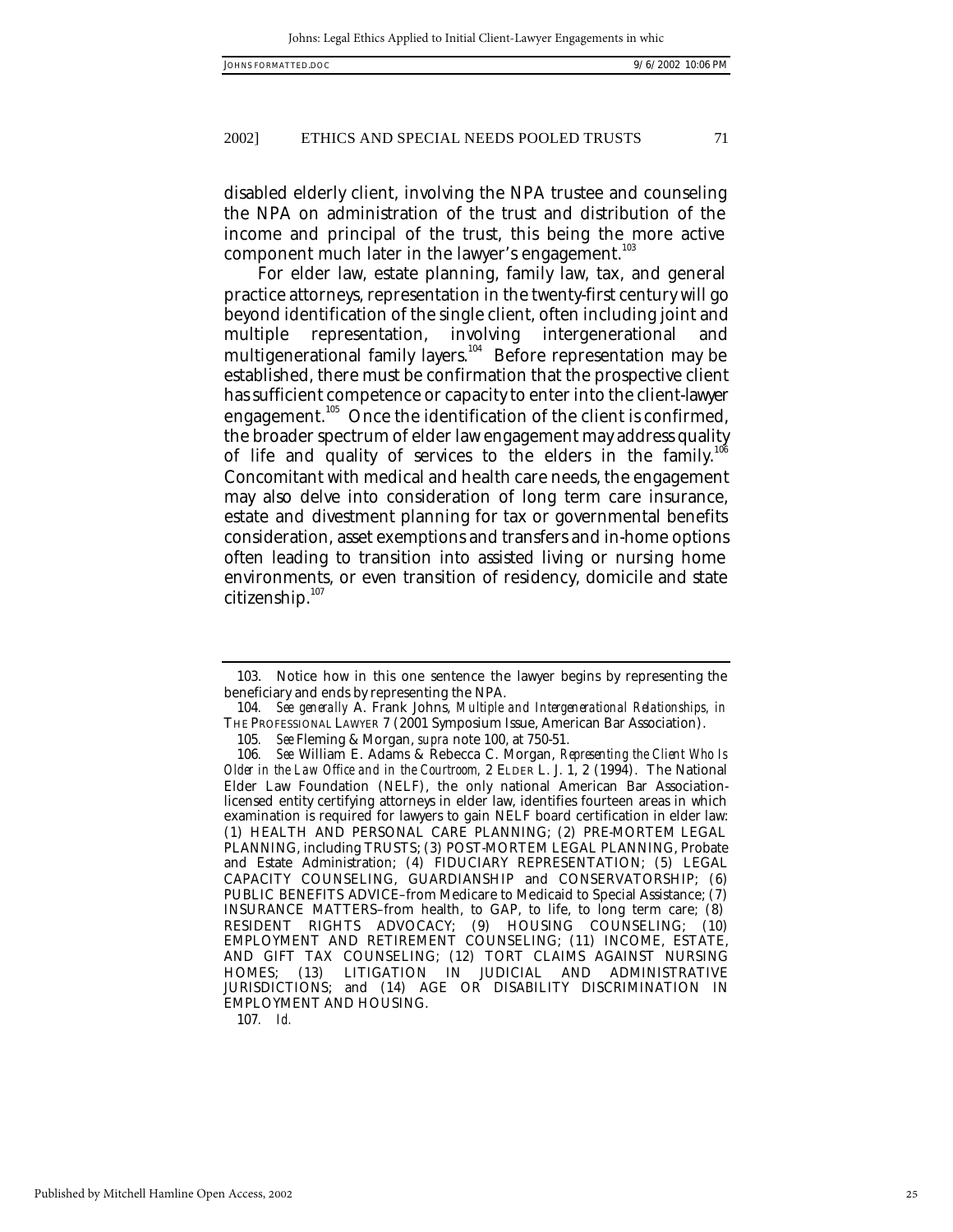# *C. Proceeding in the Client-Lawyer Engagement within the Context of Developing the SNPT*

This section briefly frames the general application of legal ethics at the inception of any client-lawyer engagement, then moves through several categories of individuals and entities with whom elder law attorneys and estate and trust lawyers might negotiate the SNPT client-lawyer engagement.

# *1. General Application of the Ethics Rules at the Inception of Any Engagement*

At the inception of being engaged, all attorneys generally must deal with client competence, communication, confidences and loyalty. Elder law attorneys also must assess the client's competence to hire counsel or to have sufficient informed consent to enter into a contractual relationship that delivers future legal services. Many elder law attorneys have included as an element of the scope of prospective representation a reasonable screen, assessment or calculation of client capacity within the consult.<sup>108</sup> Acting with sensitivity, reasonable legal competence and diligence, elder law attorneys assess client capacity while honoring client confidences and protecting property.<sup>1</sup>

# *a. Initial Client Contact*

Whether denominated lawyer-client, or client-lawyer, $110$  the legal profession has proceeded at a snail's pace when it comes to including client capacity in discussions about the initial client conference.<sup>111</sup> Professor Rebecca Morgan, an elder law authority, wrote about the representation of older clients, "[a]lthough the *Model Rules of Professional Responsibility* . . . recognize the nonlitigation roles of attorneys more explicitly . . . the Model Rules still fail to provide adequate practical guidance to the elder law

<sup>108</sup>*. See* Fleming and Morgan, *supra* note 100, at 750-51.

<sup>109.</sup> S*ee* Pennell, *supra* note 86, at 19.

<sup>110</sup>*. See* GEOFFREY C. HAZARD, JR. & W. WILLIAM HODES, THE LAW OF LAWYERING  $\S$  2.1 (explaining that the four duties [competence, communication, § 2.1 (explaining that the four duties [competence, communication, confidentiality and loyalty] of the core principles of the law of lawyering run to the client, and noting that The Kutak Commission symbolized the primacy of client interests by reversing the common "lawyer-client" reference). *See also* ACTEC Commentaries on the Model Rules of Professional Conduct (3d. ed. ACTEC Foundation 1999) [hereinafter ACTEC Commentaries] .

<sup>111</sup>*. See generally* Johns, *supra* note 104.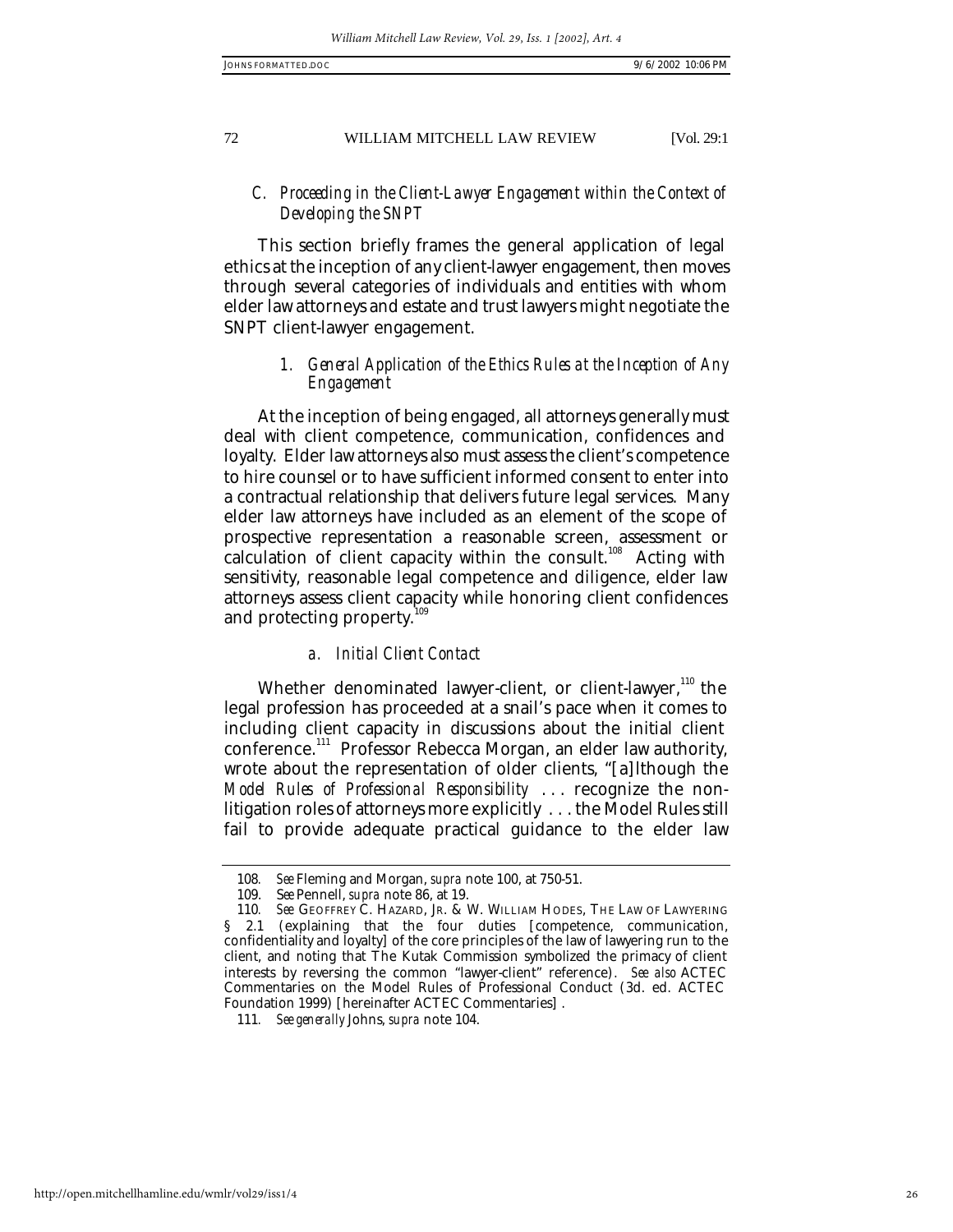practitioner."<sup>112</sup> Little is found outside the elder law construct to guide lawyers through the rigors of confirming sufficient client competence or capacity at initial contact, allowing consultation, or determining what, if any, future legal services may be contracted. The recent revisions to the Model Rules introduced new Model Rule 1.18 relating to the prospective client, which, beginning with a concise definition, addresses confidentiality and examines possible material adverse interests between the prospective client and the lawyer.<sup>113</sup> Currently there is no connection between Rule 1.18, defining the prospective client, and Model Rule 1.14, client with diminished capacity, which addresses the ongoing client-lawyer relationship when the client has declining mental abilities. $^{\rm 114}$ There needs to be a connection between the two rules, providing

### 113*.* MODEL RULES OF PROF'L CONDUCT, R. 1.18 (2002)

DUTIES TO PROSPECTIVE CLIENT

(a) A person who discusses with a lawyer the possibility of forming a client-lawyer relationship with respect to a matter is a prospective client.

(b) Even when no client-lawyer relationship ensues, a lawyer who has had discussions with a prospective client shall not use or reveal information learned in the consultation, except as Rule 1.9 would permit with respect to information of a former client.

(c) A lawyer subject to paragraph (b) shall not represent a client with interests materially adverse to those of a prospective client in the same or a substantially related matter if the lawyer received information from the prospective client that could be significantly harmful to that person in the matter, except as provided in paragraph (d). If a lawyer is disqualified from representation under this paragraph, no lawyer in a firm with which that lawyer is associated may knowingly undertake or continue representation in such a matter, except as provided in paragraph (d).

(d) When the lawyer has received disqualifying information as defined in paragraph (c), representation is permissible if:

(1) both the affected client and the prospective client have given informed consent in writing, or

(2) the lawyer who received the information took reasonable measures to avoid exposure to more disqualifying information than was reasonably necessary to determine whether to represent the prospective client; and

(i) the disqualified lawyer is timely screened from any participation in the matter and is apportioned no part of the <u>fee therefrom; and</u>

(ii) written notice is propmptly given to the prospective client.

114*. See generally* Johns, *supra* note 104.

<sup>112</sup>*. See* Adams & Morgan, *supra* note 106, at 13 (citing, among others, Ronald C. Link, et al.*, Developments Regarding the Professional Responsibility of the Estate Planning Lawyer: The Effect of the Model Rules of Professional Conduct*, 22 REAL PROP. PROB. & TR. J. 1 (1987)).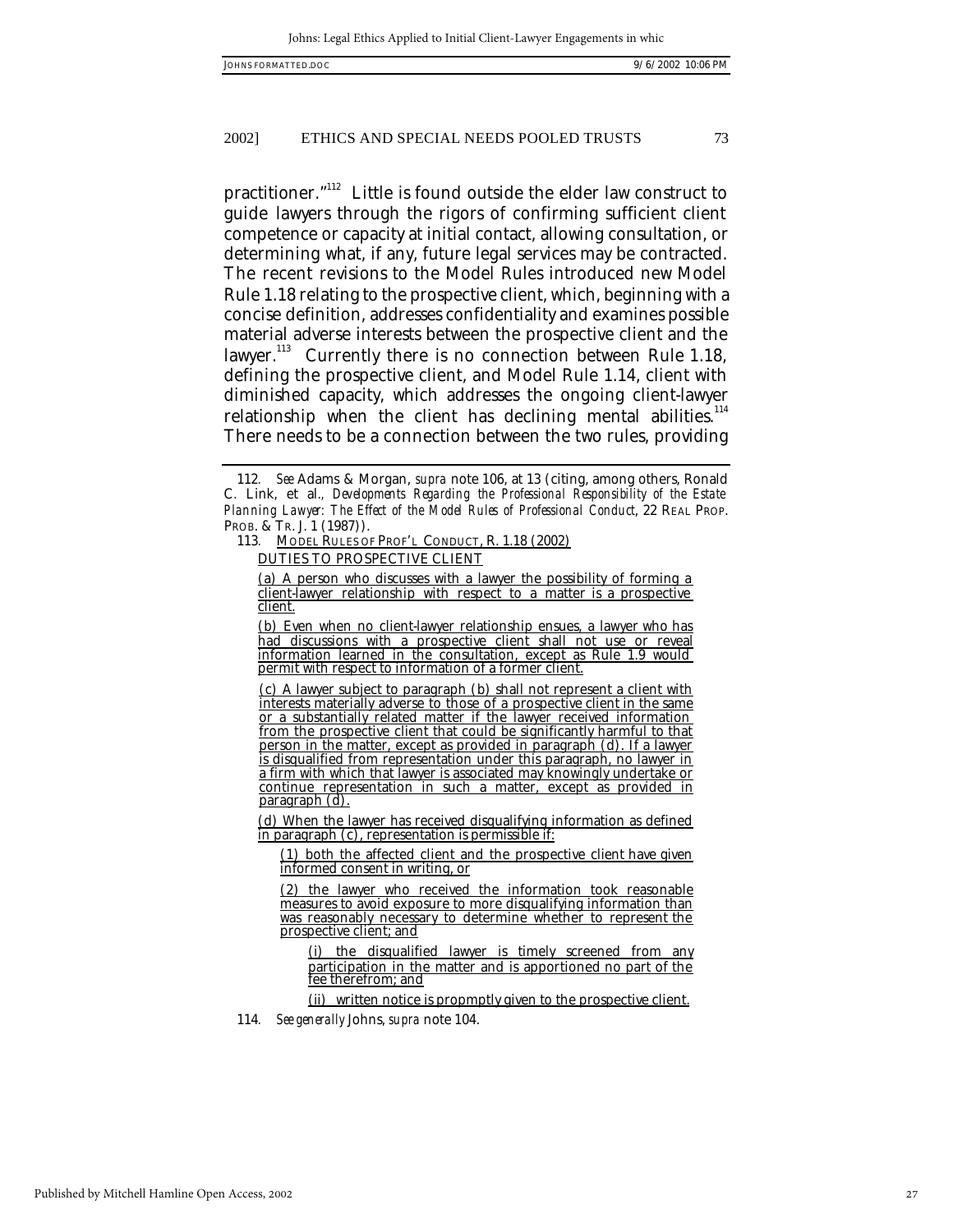guidance to lawyers dealing with prospective clients with diminished capacity.<sup>115</sup>

# *b. Formation of Client-Lawyer Relationship*

The legal profession first views the relationship of the client and lawyer based on the manifestation of the person's intent. The relationship arises when a person manifests to a lawyer the person's intent that the lawyer provide legal services for the person.<sup>116</sup> While intent is founded on capacity, general legal texts address the clientlawyer relationship based on the client having fully informed consent,<sup>117</sup> which is based on what the lawyer discloses to the client concerning the benefits and advantages of the proposed representation and conflicts of interest. There is general legal comment about legally incompetent clients who require representation for which they are personally incapable of giving consent.<sup>118</sup> However, the writings identify those who are already incompetent and are either represented by a guardian or, if minors, represented by their parents.<sup>119</sup>

# *c. Current and Future Consideration of the Prospective Client*

Currently, few general writings of the legal profession mention the attorney's need to assess the elderly client's competence to hire counsel or to assess capacity to function and make legal choices with informed consent.<sup>120</sup> Since the new Model Rule 1.18 regarding the prospective client only looks at confidentiality and

118*. Id*.

<sup>115</sup>*. Id.*

<sup>116.</sup> RESTATEMENT (THIRD) OF THE LAW GOVERNING LAWYERS, § 14 (2000) [hereinafter RESTATEMENT 3D-LAW GOVERNING LAWYERS].

<sup>117</sup>*. See* Model Rule 1.0(e). New definition of informed consent applicable to all Model Rules of Professional Conduct:

<sup>(</sup>e) "Informed consent" denotes the agreement by a person to a proposed course of conduct after the lawyer has communicated adequate information and explanation about the material risks of and <u>reasonably available alternatives to the proposed course of conduct.</u>

<sup>119</sup>*. See* RESTATEMENT 3D-LAW GOVERNING LAWYERS, *supra* note 116 (referencing case law addressing legally incompetent clients based on minority).

<sup>120</sup>*. Cf.* Erica Wood & Audrey Straight, *Effective Counseling of Older Adults* (ABA Commission on Legal Problems of the Elderly of the ABA and Legal Counsel for the Elderly, Inc., 1995). Age myths that stereotype older people as senile, confused, disabled, and the like, promote the dangers of "ageism." While some degree of short-term memory loss is part of normal aging, a significant or complete failing in mental abilities is not a normal part of the aging process.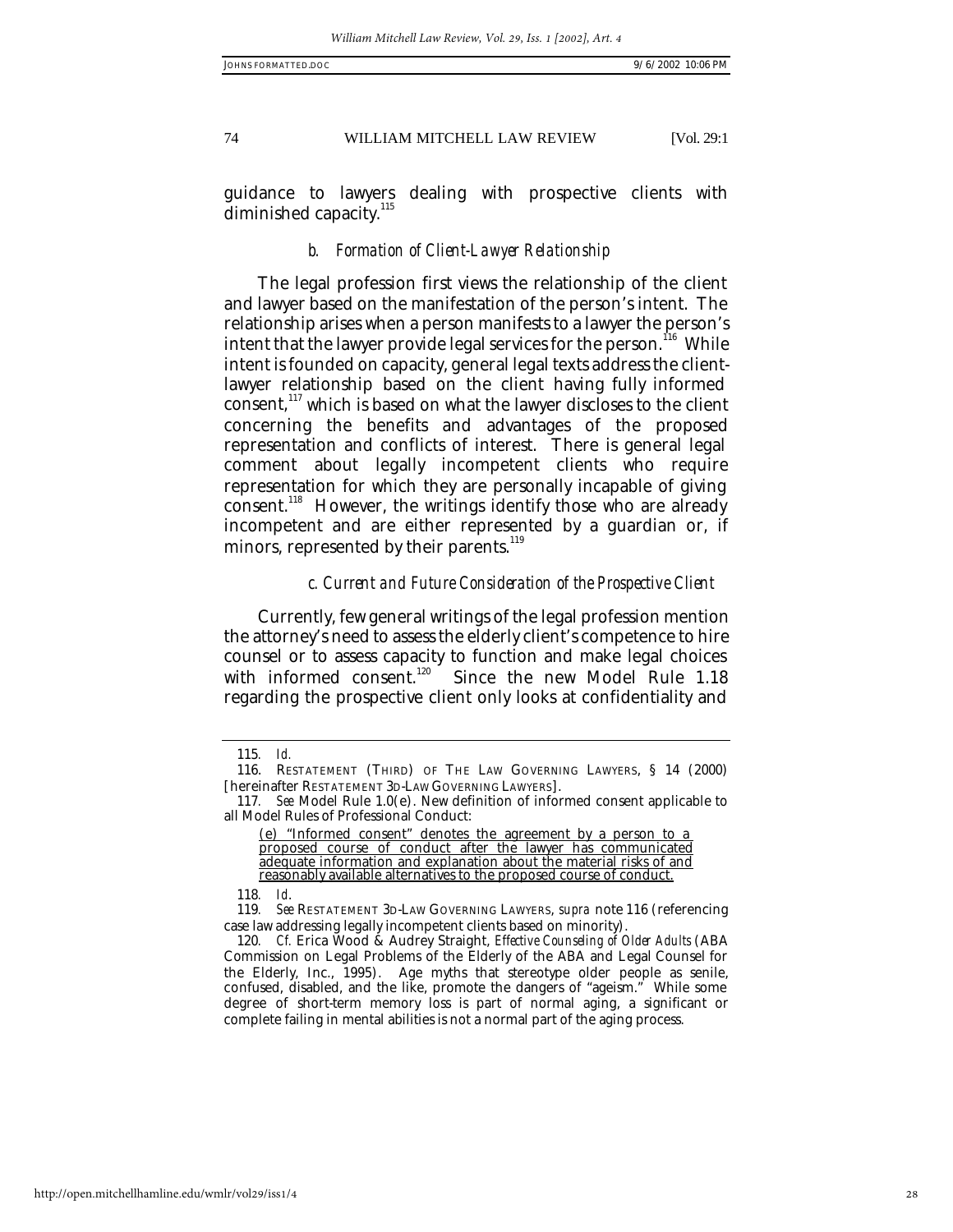conflicts in terms of the lawyer's duty to the prospective client, there remains a lack of guidance regarding the prospective client's diminished capacity.<sup>121</sup> Consider Model Rules 1.2 and 1.16, bracketing the beginning and the ending of the client-lawyer relationship. These rules are more concerned with the lawyer's role and whether what the lawyer is being asked to do is moral or ethical, than whether the client has capacity to consummate the engagement.

# *d. The Lawyer's Duties to Prospective Clients*

Even if not engaged, the lawyer may have duties to prospective clients that include protecting confidential information, property and providing reasonable care. This is where emphasis on the client's capacity deserves attention. Attention to client capacity is not currently examined in the legal profession until the clientattorney relationship has been established and is ongoing.<sup>122</sup> Texts referenced above provide information and basic primers on structuring initial contact, intake and the first consultation in an elder law practice. The client-lawyer relationship begins with the initial call, proceeds to the initial appointment and continues through the first conference.

# *2. The Lawyer, the SNPT and the Initial Client Engagement*

The need for an SNPT surfaces in various ways in the practice of elder law and estate and trust lawyers. A disabled or elderly person may need specialized legal assistance to negotiate and develop the SNPT with a NPA or consumer group; plaintiff or defense counsel may seek specialized legal assistance to fund a trust with the settlement or judgment derived from personal injury litigation for a permanently disabled plaintiff; banking or trust counsel may refer their client for specialized legal assistance in the development of a supplemental or special needs trust for the client's banking customer; an NPA or consumer disability advocacy group may seek specialized legal assistance for a disabled member or to assist in the creation of the umbrella trust or separate sub-

<sup>121</sup>*. See supra* note 110, and accompanying text.

<sup>122</sup>*. See supra* note 88, Model Rule 1.14; *see also,* RESTATEMENT 3D-LAW GOVERNING LAWYERS, *supra* note 117, § 24 A Client With Diminished Capacity, at 2- 69 through 2-75, § 31 Termination of A Lawyer's Authority, 2-103-2-110; *see* ACTEC Commentaries, *supra* note 110, at 131.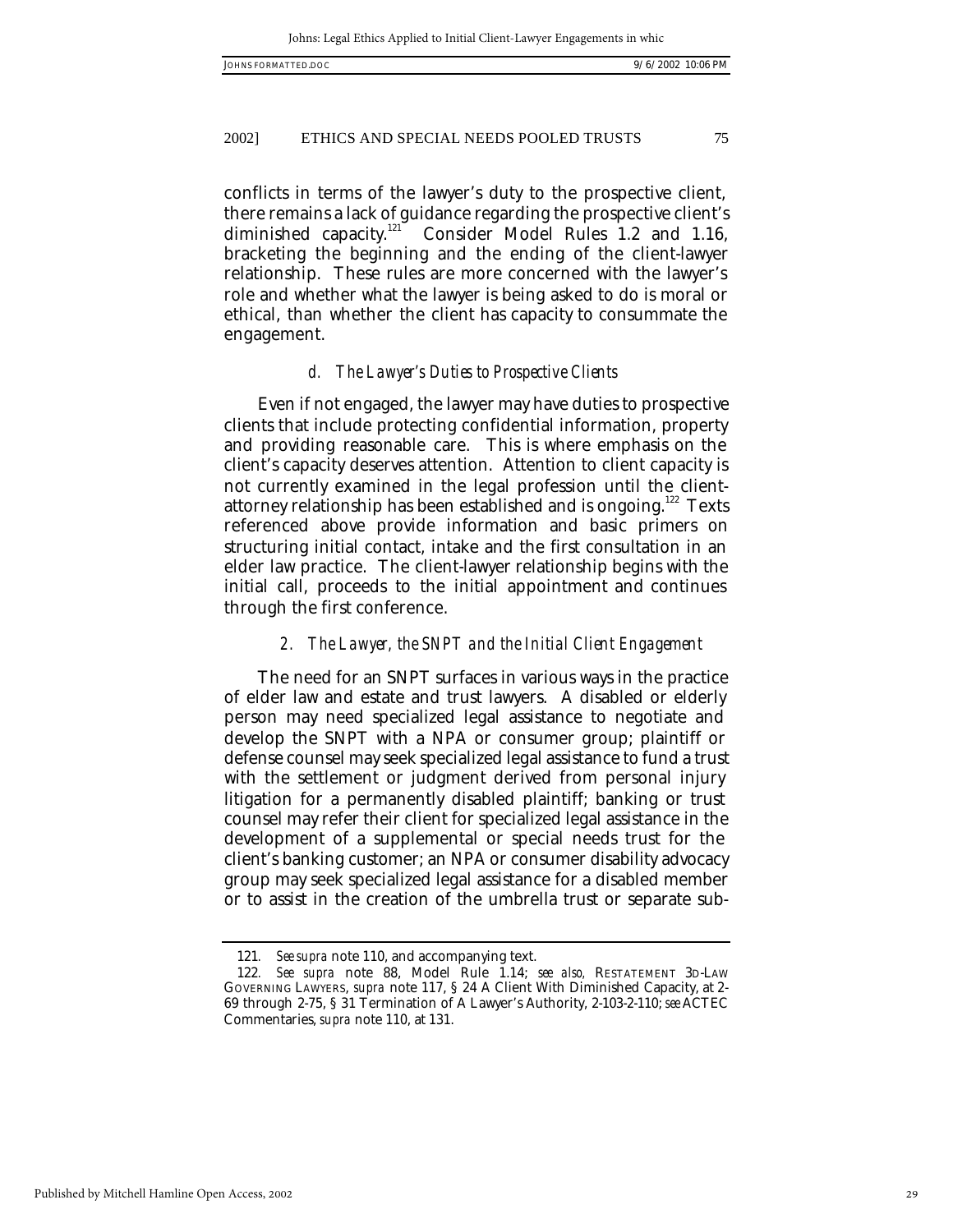trusts; a guardian or attorney in fact may seek specialized legal assistance to negotiate and develop the SNPT with a NPA or consumer group.

# *a. Ethics Analysis*

As stated earlier in this article, the Model Rules of Professional Conduct of the ABA ("Model Rules") are often used for ethics<br>assessments.<sup>123</sup> Bevond the core requirements of lovalty and Beyond the core requirements of loyalty and diligence, Pennell suggests the ethical issues confronting elder law and estate and trust lawyers fall under several general categories.  $^{\scriptscriptstyle 124}$ In this article, several of the above described areas of client-lawyer engagement are analyzed, focusing on conflicts of interest, failure to exercise independent judgment and violation of client confidences.

### *(1) The Disabled Person as Client*

The d4C SNPT requires the individual beneficiary of the trust to be disabled.<sup>125</sup> However, the individual may be mentally competent, while at the same time meeting the statutory definition of disabled.<sup>126</sup> This is where a tension between the plaintiff and the family may surface, leading to possible material conflicts with the plaintiff's attorney and the SNT specialist ("Specialist") involved.

# *(a) The Mentally Competent Disabled Client*

When the disabled client is competent, the attorney should make it a habit of practice to meet separately and privately with the disabled beneficiary to directly and frankly discuss the limitations on the use of judgment or settlement funds, and the distributions that will be available from the SNPT. $127$  It is critical that the lawyer provide the client an explanation of the lack of wealth transfer at

<sup>123</sup>*. See* Pennell, *Ethics, Professionalism and Malpractice Issues in Estate Planning and Administration*, *supra* note 86, at 2.

<sup>124</sup>*. Id.* at 4. Conflicts of interest, failure to exercise independent judgment, violation of client confidences, incompetent or inadequate representation, excessive fees, special estate administration concerns, a general sense of duty to the system and misconduct involving solicitation and advertising. *Id.*

<sup>125</sup>*. See supra* note 33.

<sup>126</sup>*. See generally* revised MODEL RULES OF PROF'L CONDUCT, R. 1.14, *supra* note 88 and accompanying text (changing the emphasis from focusing on a client under disability to a client with diminished capacity).

<sup>127</sup>*. See supra* note 66, and accompanying text.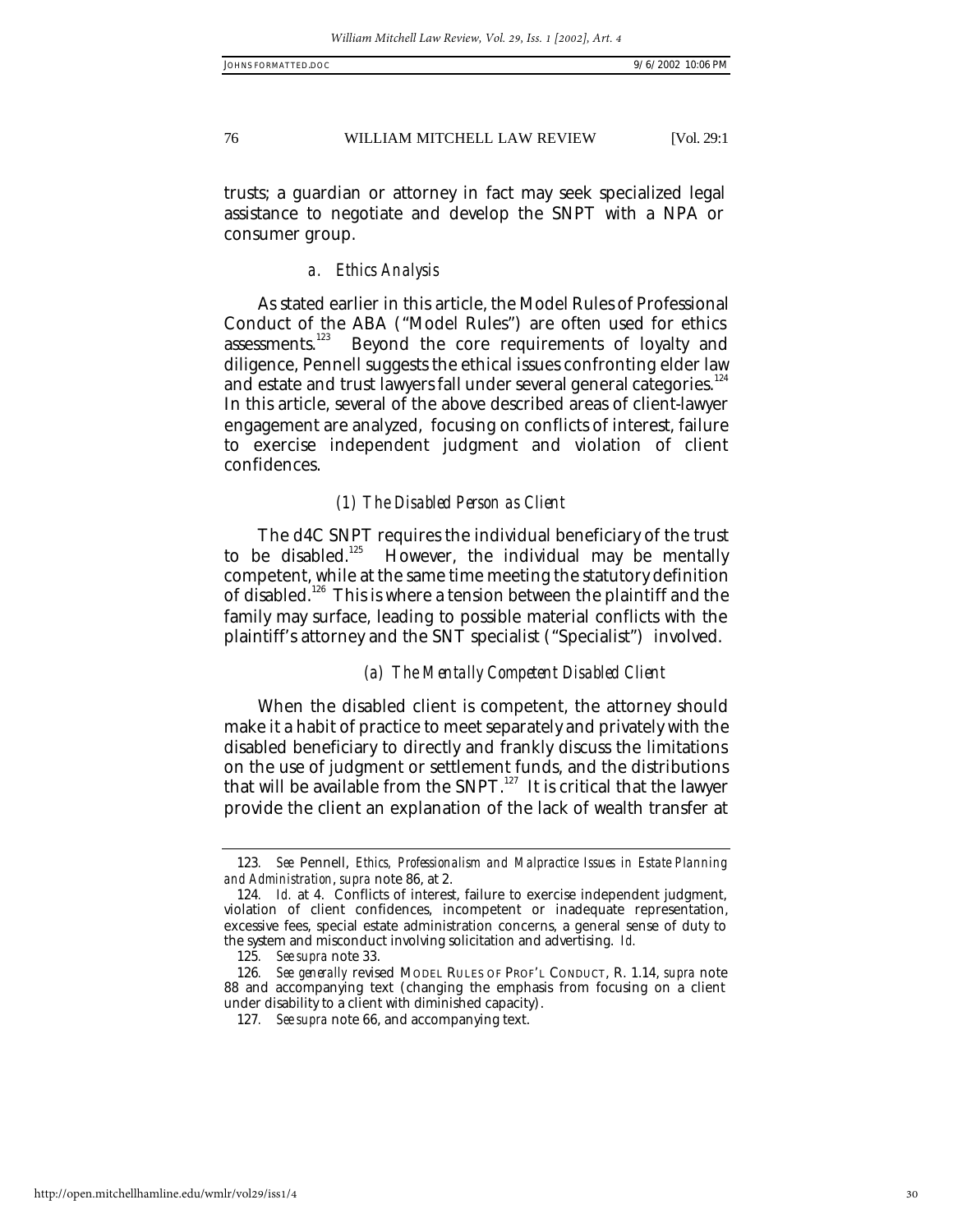the end of the beneficiary's life under the SNPT, as well as the involvement of the NPA in carrying the authority and control over the client's case management and distributions from the SNPT.<sup>128</sup>

Many family members of the SNPT beneficiary assume that they have a right to funds of the personal injury judgment or settlement. Purchases of houses, vehicles and other personal property items in the names of family members become points of tension and contention between the family members and the lawyers even before the SNPT is funded. Those family members involved in hiring the SNT specialist often believe that Specialist is acting in their interests, beyond the interest of the SNPT beneficiary, supposedly his or her client. However, if the SNT specialist raises an objection, asserting opposition against selfserving actions of family members, (s)he may find that the family members have acquired the assistance of new counsel. First and foremost, the lawyer must counter the tensions and misunderstandings of the people involved with the identification of the client. When the identity of the client is confirmed at the inception of the engagement, then the lawyer's protection and focus on the SNT beneficiary is more easily accepted by the other family members, especially when it has been memorialized in an engagement contract.<sup>129</sup>

Often, spouses and other family members are identified as plaintiffs in the litigation. At the beginning of the client-lawyer relationship, the attorney must clarify if they are also clients of the SNT specialist in a multiple representation.<sup>130</sup> It should be made

<sup>128</sup>*. Id.* If under the age of sixty-five, the client may choose to have the trust created under d4A, without the NPA and its receipt of the remaining assets at the end of the beneficiary's life. Under d4A, after Medicaid payback, the remaining corpus of the trust may be distributed to identified contingent beneficiaries, or distributed as dictated by the will of the primary beneficiary, or distributed to the deceased beneficiary's estate.

<sup>129.</sup> A proposed revision of the ABA Model Rules included a recommendation that lawyers have written engagement contracts. However, in the August 2001 meeting of the House of Delegates, it declined to require lawyers to put all fee agreements with their clients in writing. Under existing rules, only contingent fees must be committed to writing. *See* Margaret Colgate Love, *Summary Of House of Delegates Action On Ethics 2000 Commission Report,*

http://www.abanet.org/cpr/e2k-summary\_2002.html (last visited August 15, 2002). *See also Summary of House of Delegates action on Report 401 during ABA Midyear Meeting in Philadelphia* (February 2002*)* http://www.abanet.org/cpr/e2k-202report\_summ.html.

<sup>130</sup>*. See* ABA Center for Professional Responsibility, *Annotated Model Rules of Professional Conduct,* Rule 1.7, Simultaneous Representation of Multiple Parties in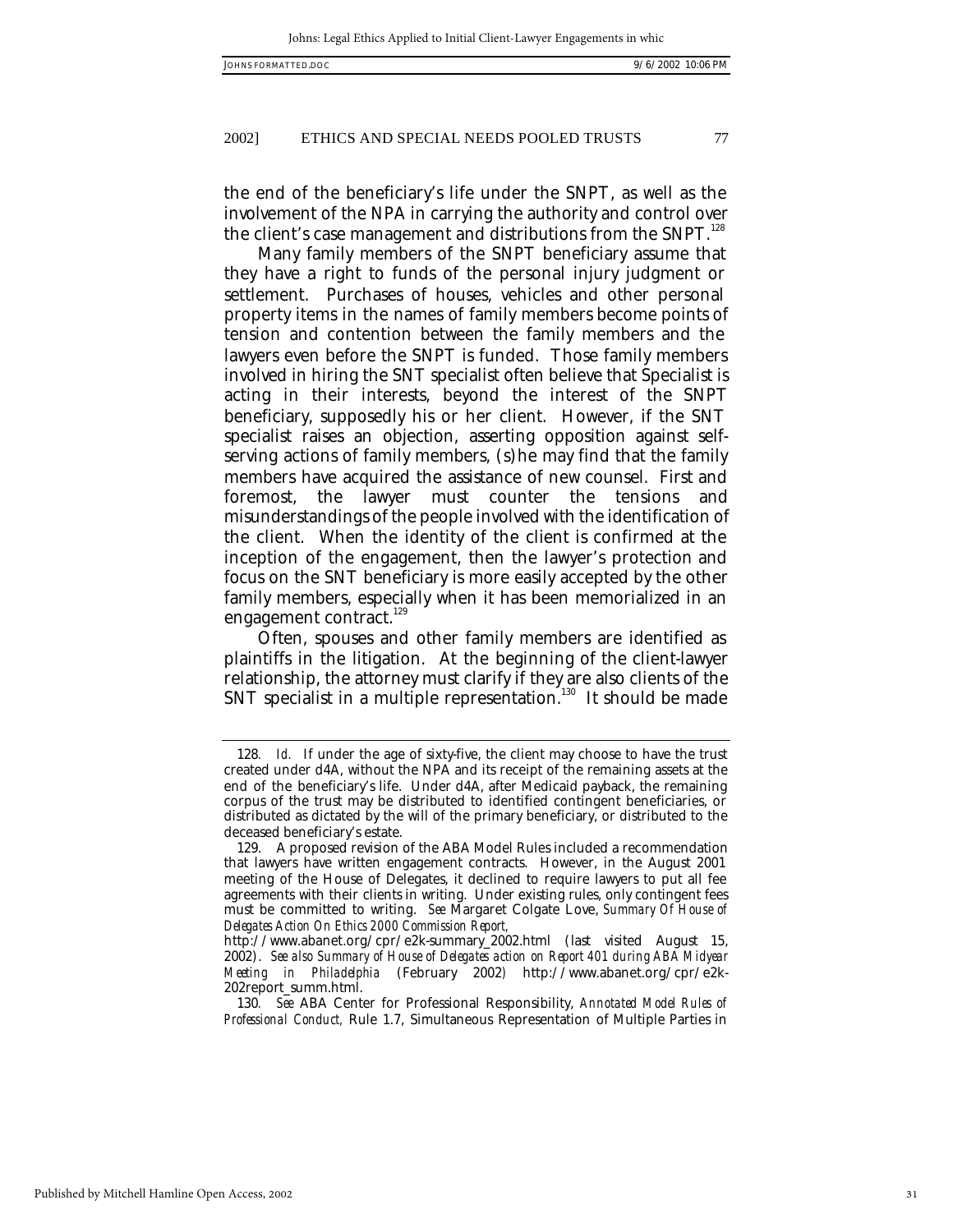clear that funds received through individual family members' causes of action are the only funds available for the individual use of family members and not the funds settling the SNT beneficiary's personal injury litigation. Otherwise, a core element of the eligibility requirements for the SNPT, namely that the SNPT solely benefits the primary beneficiary, is factually conflicted.<sup>131</sup>

# *(b) The Mentally Incompetent Disabled Client*

There are countless facts, situations and relationships that may impact differently, often negatively, on the decision to create an  $SNPT.<sup>132</sup>$  That is why the SNT specialist should acquire sufficient facts about the case from the very beginning to confirm the necessity of the services.<sup>133</sup> If a guardian is already in place, then the situation may entail discussion with both the guardian's attorney and the ward's attorney in order to resolve engagement for legal services.<sup>134</sup> However, the ward's attorney may insist that the plaintiff's attorney engage the SNT specialist. This is possible and does not conflict with any ethics rules as long as the plaintiff's attorney understands that the fees of the SNT specialist may be his or her responsibility, thus requiring that the plaintiff's attorney pay for such services out of the contingency fee percentage of the suit.<sup>135</sup> Consider the following case study of Harrison:

Non-Litigation Context, at 107-111 (4th ed. 1999).

<sup>131</sup>*. See supra* note 33.

<sup>132.</sup> Once the engagement and legal relationship have been confirmed, the disability trust Specialist should acquire the pleadings of the case, including the complaint, answer, dispositive motions, if any, summaries of any discovery, especially any documents, answers to interrogatories, and summaries of transcripts of deposition of any medical or health care professionals. This is necessary in order for the disability trust Specialist to have a full understanding of the status of the case, and how it presents a case involving a qualified disability.

<sup>133.</sup> Just as important, there needs to be documentation of any ancillary proceedings, including adjudication of incapacity and the appointment of a guardian and all approvals and denials of eligibility of federal and state benefits.

<sup>134.</sup> Often the lawyer for the guardian is the only lawyer involved in the guardianship and may represent the interests of both the guardian and the ward. Elder law and estate and trust attorneys must be inquisitive about such representation, raising questions of the guardian's attorney's ability to represent the ward as well.

<sup>135</sup>*. See* A. Frank Johns, *The Application of Recommended Changes to ABA Model Rule 1.14 When Initiating Guardianship Intervention for Clients*, 14 J. OF NAT'L ACAD. ELDER L. ATT'YS 16 (2001).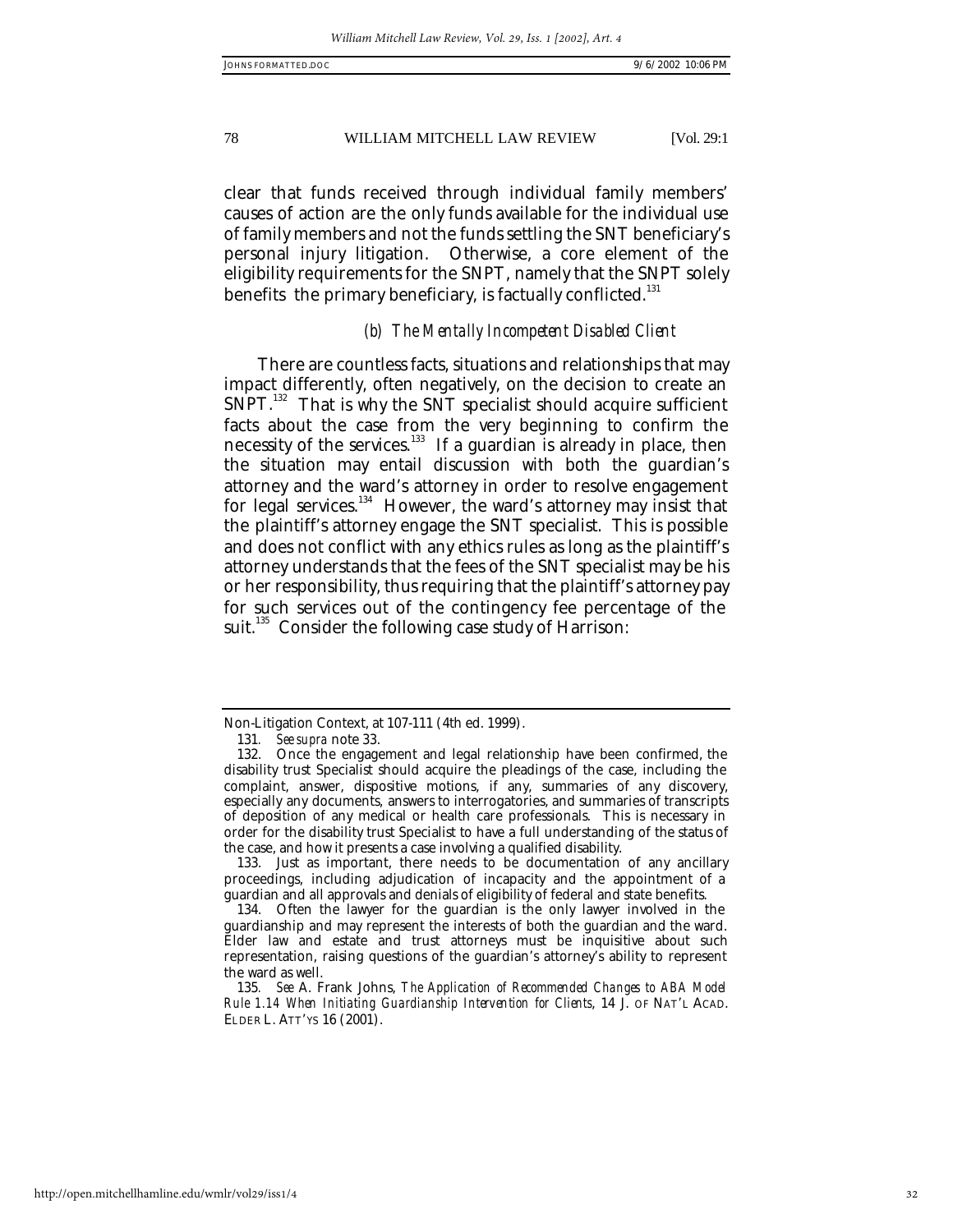#### *(c) Case Study–Harrison and Personal Injury*

Harrison was 67, two years into retirement and heading to meet his wife for a long vacation. He and his wife were working class people of modest means. What little they had saved they were about to spend on that one cruise of their lifetimes. However, as life would have it, on the same road, a truck driver fell asleep, crossed the center line and hit Harrison's car at 80 miles per hour, demolishing it.

The accident permanently disabled Harrison, even after sixteen hours of reconstructive surgery and seventeen weeks in intensive care and rehabilitation. Between Medicare and Medicaid, \$266,000.00 was paid for the hospital, surgeries, medications and rehabilitation. Harrison would require intermediate nursing care for many years and attendant, in-home care for the rest of his life. He was also cognitively impaired to the extent that formal guardianship may be required to represent his interests in his personal injury litigation, to assist him in his daily life and to manage his affairs.

Lawyer may be representing Harrison in the personal injury litigation as well as representing Harrison's wife through the guardianship process, ending in her appointment as guardian for Harrison. Lawyer does not have the legal experience to develop, fund and implement a special needs trust. Lawyer decides that the help of SNT Specialist is needed. He calls SNT Specialist.

In the case study, no guardian is yet in place, however one is anticipated. When contacted by the Harrison family lawyer, SNT Specialist should inquire about whether there will be an appointment of a guardian ad litem for Harrison under Civil Procedure Rule  $17(c)^{136}$  if suit is filed.<sup>137</sup> The guardian ad litem, or

<sup>136.</sup> Under most state rules of civil procedure, and under Federal Rule of Civil Procedure  $17(c)$ , provision is made for appointment of a next friend or guardian *ad litem*:

<sup>(</sup>c) Infants or Incompetent Persons. Whenever an infant or incompetent person has a representative, such as a general guardian, committee, conservator, or other like fiduciary, the representative may sue or defend on behalf of the infant or incompetent person. An infant or incompetent person who does not have a duly appointed representative may sue by a next friend or by a guardian ad litem. The court shall appoint a guardian ad litem for an infant or incompetent person not otherwise represented in an action or shall make such other order as it deems proper for the protection of the infant or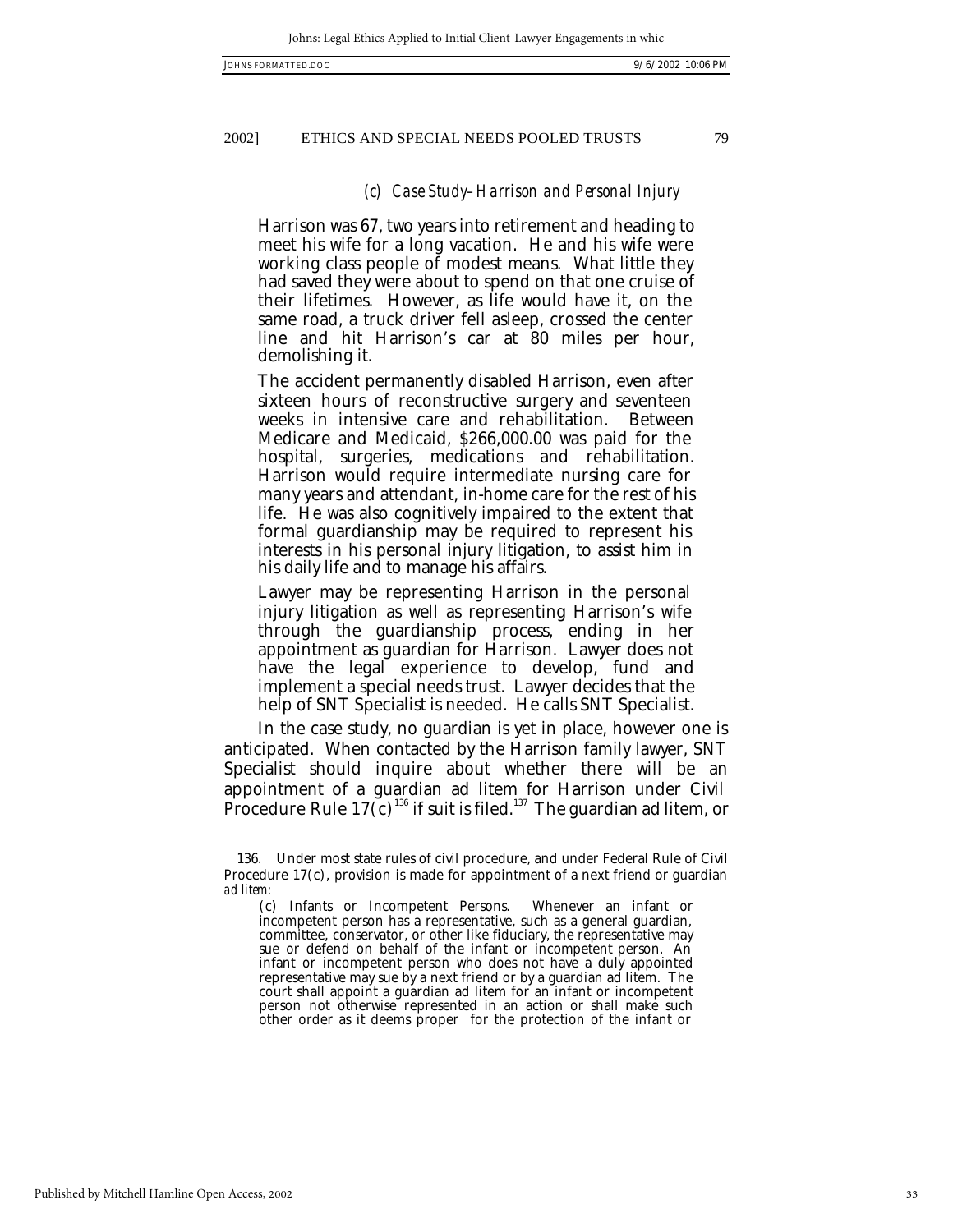the next friend, is often the spouse. Harrison's wife could be the guardian ad litem, and should also be considered for appointment as plenary guardian or guardian of the person by the probate court. Depending upon state law, a guardian may be necessary to assert claims for Harrison in the personal injury litigation.<sup>138</sup>

Payment for SNT Specialist will often come from the proceeds of the settlement or award. It must be made clear to the disability trust specialist that if this is so, then fees may not be paid until after the legal services have been rendered and proceeds of the award or settlement are disbursed by the court.

# *(2) Conflict of Interest–Model Rule 1.7–General Rule*

The complications of Conflict of Interest Doctrine were recognized by the ABA E2K Commission, believing lawyers needed additional guidance.<sup>139</sup> The adopted Model Rule 1.7 revisions are designed to clarify the basic doctrine and to address a number of recurring situations. The reorganization of Rule 1.7 Comments provides an introduction (Comments 1-3), a general road-map to conflicts analysis (Comments 4-13), and finally an elaboration on different types of conflicts, especially non-litigation and estate and trust considerations (Comments 27-33 Special Considerations in Common Representations).<sup>140</sup>

[27] Conflict For example, conflict questions may also arise in estate planning and estate administration. A lawyer may be called upon to prepare wills for several family members, such as husband and wife, and, depending upon the circumstances, a conflict of interest may arise be present. In estate administration the identity of the client may be unclear under the law of a particular jurisdiction. Under one view, the client is the fiduciary; under another view the client is the estate or trust, including its beneficiaries. The In order to comply with conflict of interest rules, the lawyer should make clear the <u>lawyer's</u> relationship to the parties involved.

[12] [28] Whether a conflict is consentable depends on the circumstances. For example, a lawyer may not represent multiple parties to a negotiation whose interests are fundamentally antagonistic to each other, but common representation is permissible where the clients are generally aligned in interest even though there is some difference in interest among them. Thus, a lawyer may seek to establish or adjust a relationship between clients on an amicable and mutually

incompetent person.

FED. R. CIV. P. 17(c).

<sup>137</sup>*. Id.*

<sup>138</sup>*. See, e.g.,* Culton v. Culton, 386 S.E.2d 592, 592 (N.C. Ct. App. 1989).

<sup>139</sup>*. See supra* note 95 and accompanying text.

<sup>140</sup>*. See* MODEL RULES OF PROF'L CONDUCT R. 1.7 cmt. 27-33 (2002) (showing the proposed revisions that were passed are restated here because of their import: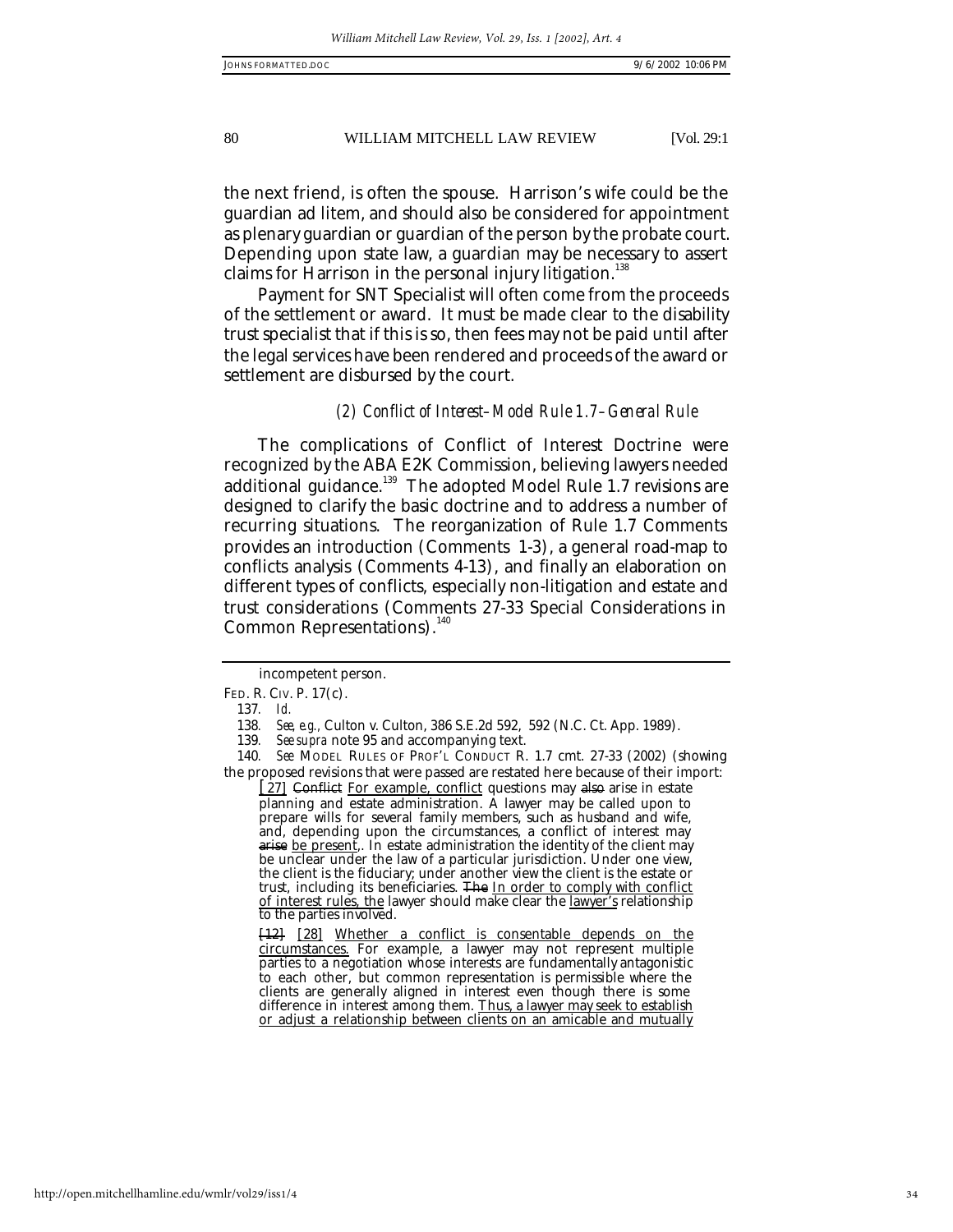advantageous basis; for example, in helping to organize a business in which two or more clients are entrepreneurs, working out the financial reorganization of an enterprise in which two or more clients have an interest or arranging a property distribution in settlement of an estate. The lawyer seeks to resolve potentially adverse interests by developing the parties' mutual interests. Otherwise, each party might have to obtain separate representation, with the possibility of incurring additional cost, complication or even litigation. Given these and other relevant factors, the clients may prefer that the lawyer act for all of them.

Special Considerations in Common Representation

[29] In considering whether to represent multiple clients in the same matter, a lawyer should be mindful that if the common representation fails because the potentially adverse interests cannot be reconciled, the result can be additional cost, embarrassment and recrimination. Ordinarily, the lawyer will be forced to withdraw from representing all of the clients if the common representation fails. In some situations, the risk of failure is so great that multiple representation is plainly impossible. For example, a lawyer cannot undertake common representation of clients where contentious litigation or negotiations between them are imminent or contemplated. Moreover, because the lawyer is required to be impartial between commonly represented clients, representation of multiple clients is improper when it is unlikely that impartiality can be maintained. Generally, if the relationship between the parties has already assumed antagonism, the possibility that the clients' interests can be adequately served by common representation is not very good. Other relevant factors are whether the lawyer subsequently will represent both parties on a continuing basis and whether the situation involves creating or terminating a relationship between the parties.

[30] A particularly important factor in determining the appropriateness of common representation is the effect on clientlawyer confidentiality and the attorney-client privilege. With regard to the attorney-client privilege, the prevailing rule is that, as between commonly represented clients, the privilege does not attach. Hence, it must be assumed that if litigation eventuates between the clients, the privilege will not protect any such communications, and the clients should be so advised.

[31] As to the duty of confidentiality, continued common representation will almost certainly be inadequate if one client attempts to keep something in confidence between the lawyer and that client, which is not to be disclosed to the other client. This is so because the lawyer has an equal duty of loyalty to each client, and each client has the right to be informed of anything bearing on the representation that might affect that client's interests and the right to expect that the lawyer will use that information to that client's benefit. See Rule 1.4. The lawyer should, at the outset of the common representation and as part of the process of obtaining each client's informed consent, advise each client that information will be shared and that the lawyer will have to withdraw if one client decides that some matter material to the representation should be kept from the other. In limited circumstances, it may be appropriate for the lawyer to proceed with the representation when the clients have agreed, after being properly informed, that the lawyer will keep certain information confidential. For example, the lawyer may reasonably conclude that failure to disclose one client's trade secrets to another client will not

Published by Mitchell Hamline Open Access, 2002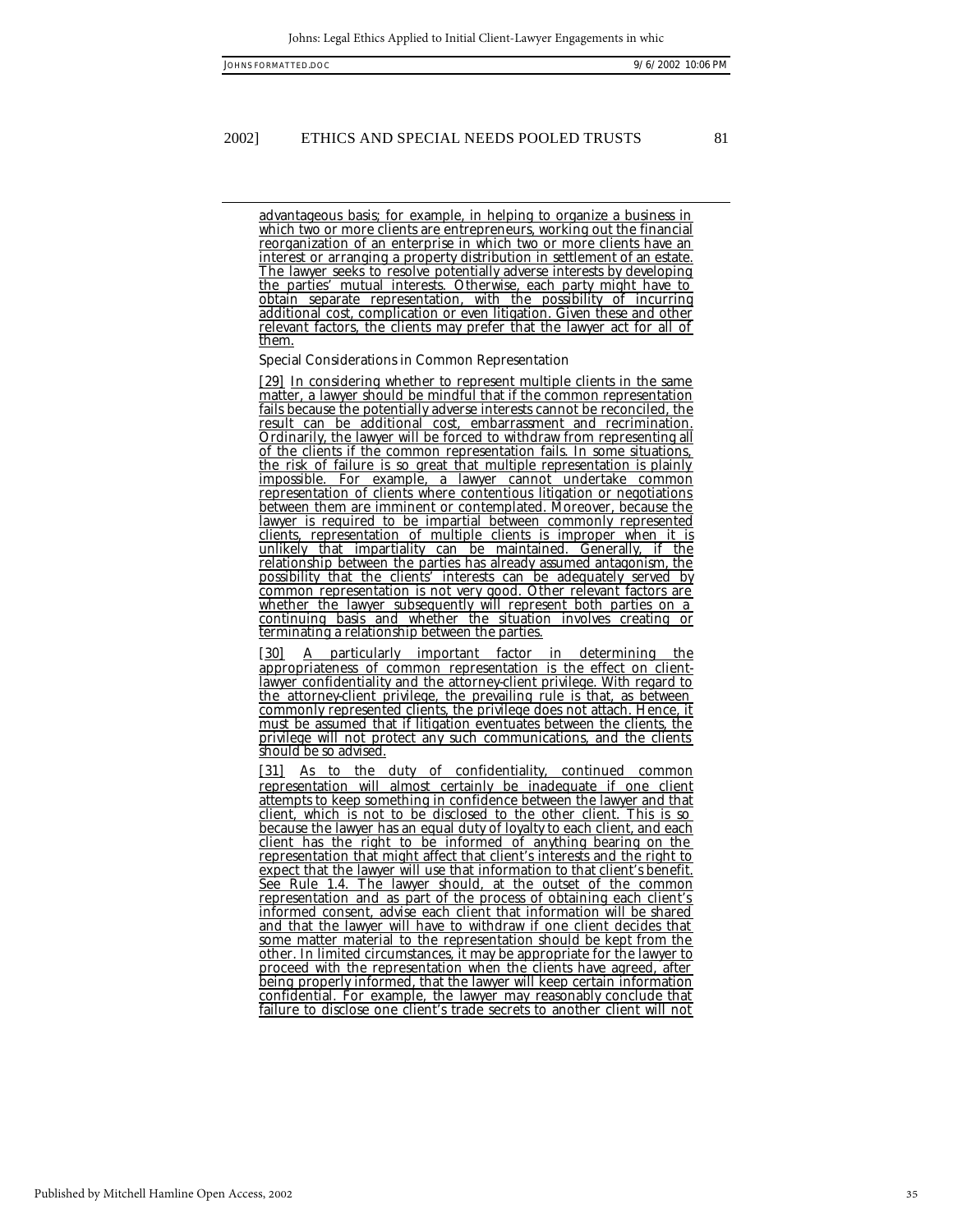The confusing aspects of Model Rule 1.7, when and how to apply a material limitation when direct adversity is not present, were the target of revising Model Rule 1.7 by the ABA E2K Commission.<sup>141</sup> The Reporter's Explanation of Changes to Model Rule 1.7 describes how it should make it easier for lawyers to apply "material limitation," "consentability" and "informed consent" to the assessment of "who the client is" when initiating client-lawyer relationships. It also explains the expansion of the comments to Model Rule 1.7 to provide better guidance to lawyers:

Unlike prior paragraph (b), in which a conflict exists if the representation "may be" materially limited by the lawyer's interests or duties to others, revised paragraph (a)(2) limits conflicts to situations in which there is "a significant risk" that the representation will be so limited. This change is not substantive, reflecting instead how prior paragraph (b) is presently interpreted by courts and ethics committees.

Unlike the prior rule, the revised Rule 1.7 contains a single standard of consentability and informed consent, applicable both to direct adversity and material limitation conflicts. This standard is set forth in a separate paragraph, both to reflect the separate steps required in analyzing conflicts (i.e., first identify potentially impermissible conflicts, then determine if the representation is permissible with the client's consent) and to highlight the fact that not all conflicts are consentable.<sup>143</sup>

In the case study, Lawyer faces the common dilemma of

adversely affect representation involving a joint venture between the clients and agree to keep that information confidential with the informed consent of both clients.

<sup>[32]</sup> When seeking to establish or adjust a relationship between clients, the lawyer should make clear that the lawyer's role is not that of partisanship normally expected in other circumstances and, thus, that the clients may be required to assume greater responsibility for decisions than when each client is separately represented. Any limitations on the scope of the representation made necessary as a result of the common representation should be fully explained to the clients at the outset of the representation. See Rule 1.2(c).

<sup>[33]</sup> Subject to the above limitations, each client in the common representation has the right to loyal and diligent representation and the protection of Rule 1.9 concerning the obligations to a former client. The client also has the right to discharge the lawyer as stated in <u>Rule 1.16.</u>).

<sup>141</sup>*. See supra* note 72 and accompanying text.

<sup>142</sup>*. See id*.

<sup>143</sup>*. See id.*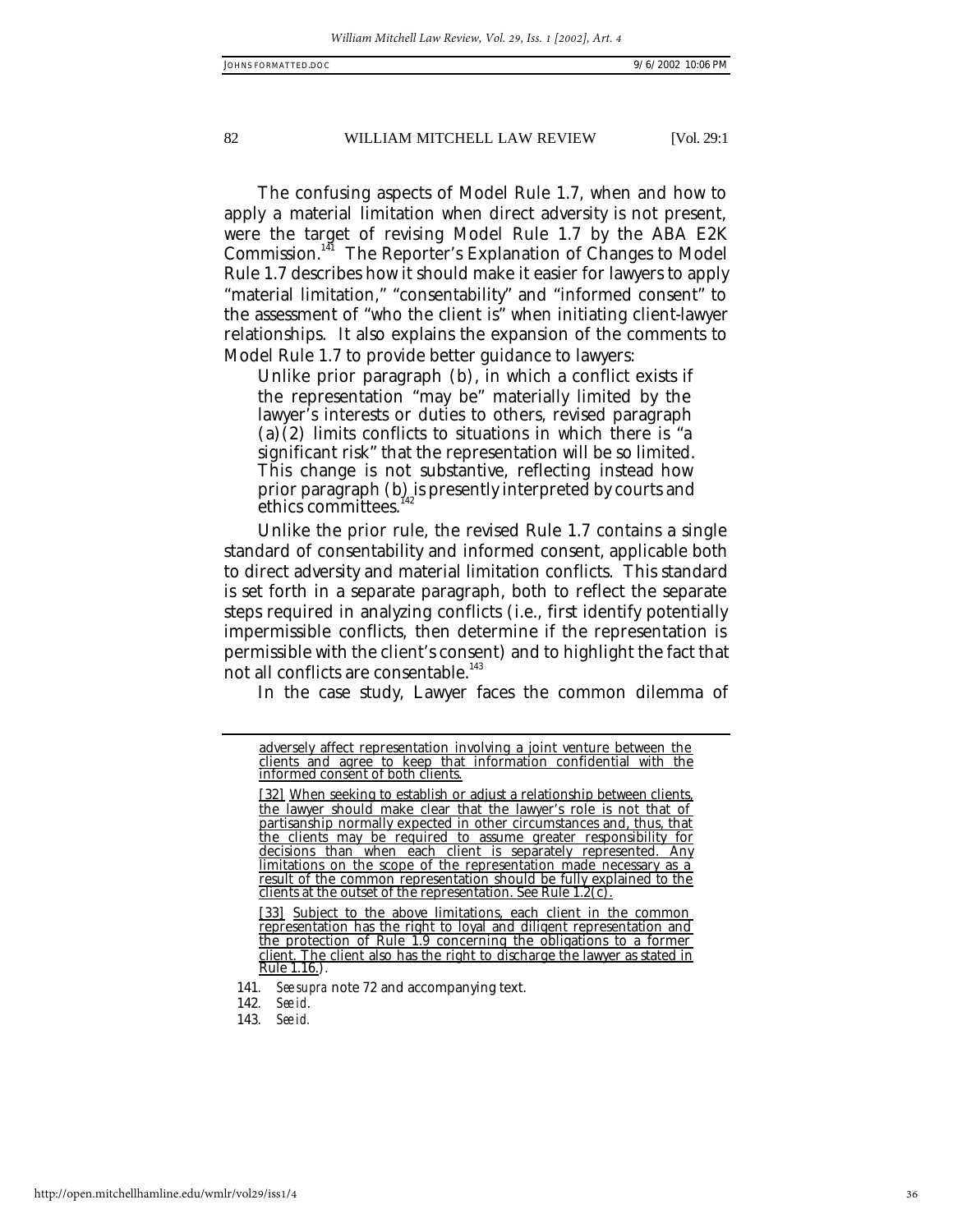conflict of interest as framed in Model Rules 1.7 and 1.18.<sup>144</sup> In identifying any potentially-impermissible conflict of Lawyer relating to Harrison and his wife, Lawyer must determine if the representation is permissible with Harrison and his wife's consent. Is there a reasonable belief that Lawyer would be able to represent the wife, as guardian**,** and Harrison as plaintiff, through the wife as guardian, while not adversely affecting the relationship that he would have with either Harrison or his wife to the extent that a conflict exists? In this analysis, the operative words may be "concurrent conflict." If Lawyer is first asked to assist Harrison's wife through the guardianship process, and then subsequently represents Harrison's wife as guardian in the judicial process to gain approval of the SNPT, the conflict would not be concurrent, as SNT Specialist at all times represents Harrison's wife as petitioner and then subsequently as guardian.<sup>145</sup> However, the way by which elder law and estate and trust lawyers are initially involved in personal injury cases such as this one is often not so carefully handled. A probable engagement will be similar to the one described in the case study--Lawyer, representing Harrison, subsequently finds a need to represent his wife or a family member through the guardianship process. If these are the facts of the engagement, then Model Rule 1.7(b) will further require Lawyer or SNT Specialist to determine whether to provide competent and diligent representation to each client affected by common representation.<sup>146</sup> This could mean that the SNT Specialist must consult with Harrison and his wife as potentially conflicted clients, giving them notice of the possible conflict so that they might make informed decisions about the engagement. If they choose to be jointly represented their decisions must be in writing.<sup>147</sup>

The twist here is that Harrison is identified as one who may have such diminished capacity that he cannot make an informed decision.<sup>148</sup> Therefore, one of SNT Specialist's clients is one who

<sup>144</sup>*. See supra* note 96. *See also* MODEL RULES OF PROF'L CONDUCT R. 1.18, *supra* note 113 and accompanying text.

<sup>145</sup>*. Id*.; *see also* ACTEC Commentaries, *supra* note 110 at 152, 175.

<sup>146</sup>*. See* MODEL RULES OF PROF'L CONDUCT R. 1.7 cmt. 29 (2002); ACTEC Commentaries, *supra* note 110 at 154.

<sup>147.</sup> MODEL RULES OF PROF'L CONDUCT R. 1.7(b)(4) (2002). *See also* ACTEC, *Engagement Letters: A Guide for Practitioners* 9, 19 (1999) [hereinafter *Engagement Letters*].

<sup>148</sup>*. Engagement Letters*, *supra* note 147, at 60.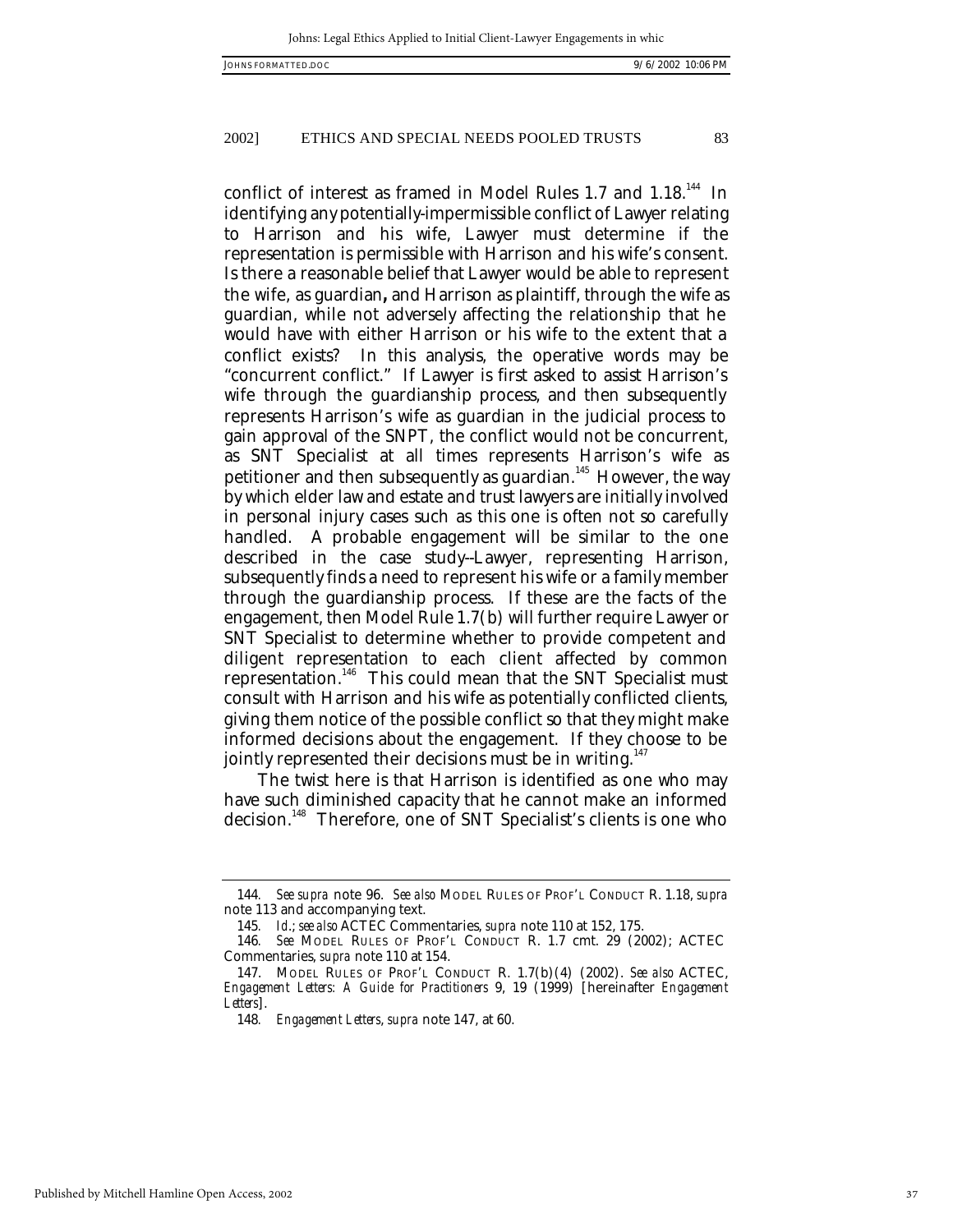may be incapable of giving consent.<sup>149</sup> Additionally, if SNT Specialist is representing Harrison and his wife, then current practice would probably bar the specialist from representing Harrison's wife as petitioner in the guardianship process.<sup>150</sup> The situation presents itself as "something that's just not right" where the wife of Harrison as guardian waives her lawyer's conflict of interest relating to her and gives written consent, at the same time she waives the lawyer's conflict of interest relating to Harrison and gives written consent for him as well. $^{151}$ 

If Lawyer and SNT Specialist agree that Harrison is SNT Specialist's client, then concern for possible conflicts diminish.<sup>152</sup>

A lawyer who is petitioning for a guardianship for his incompetent client may wish to support the appointment of a particular person or entity as guardian. Provided the lawyer has made a reasonable assessment of the person or entity's fitness and qualifications, there is no reason why the lawyer should not support, or even recommend, such an appointment. Recommending or supporting the appointment of a particular guardian is to be distinguished from representing that person or entity's interest, and does not raise issues under Rule 1.7(a) or (b), because the lawyer has but one client in the matter, the putative ward.

Once a person has been adjudged incompetent and a guardian has been appointed to act on his behalf, the lawyer is free to represent the guardian. However, prior to that time, any expectation the lawyer may have of future employment by the person he is recommending for appointment as guardian must be brought to the attention of the appointing court. This is because the lawyer's duty of candor to the tribunal, coupled with his special responsibilities to the disabled client, require that he make full disclosure of his potential pecuniary interest in having a particular person appointed as guardian. See Rules 3.3 and 1.7(b). The lawyer should also disclose any knowledge or belief he may have concerning the client's preference for a different guardian. The substantive law of the forum may require such disclosure.

#### *Id.*

151. RESTATEMENT 3D- THE LAW GOVERNING LAWYERS*,* at § 202 cmt. c (ii).

152. Under the privity doctrine, plaintiff has no contractual relationship with SNT Specialist. *See supra* note 111 and accompanying text; *see also infra* note 204 and accompanying text and analysis.

<sup>149</sup>*. See* RESTATEMENT 3D--LAW GOVERNING LAWYERS, *supra* note 116 at § 202(1). However, as noted in ABA Form Ethics Opinion 96-404, at n. 3, considering comment (1) to Rule 1.14 lawyers are reminded that "a client lacking legal confidence often has the ability to understand, deliberate upon, and reach conclusions about matters effecting the client's own well-being. Furthermore, to an increasing extent, the law recognized intermediate degrees of competence." *Id*. Query whether Harrison has sufficient cognitive function would still allow him to understand what the disability Specialist is disclosing about conflict and sign a written consent that was informed?

<sup>150</sup>*. See* Johns, *supra* note 135; ABA Formal Ethics Opinion 96-404 (1996) (discussining provisions of Client Under Disability). A portion of the opinion is pertinent to this analysis and directive: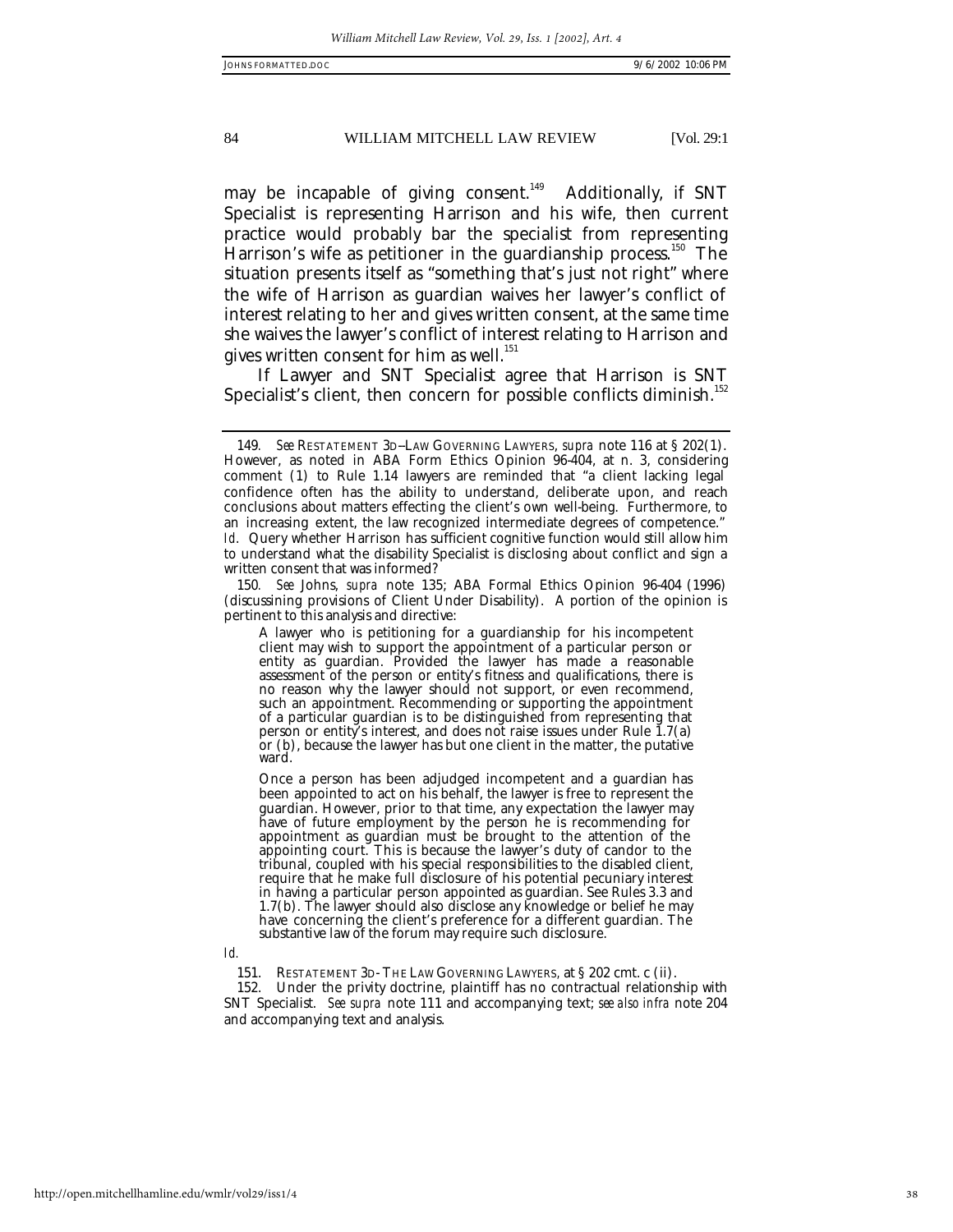However, potential conflicts remain.<sup>153</sup> SNT Specialist must consider how Harrison's wife and how she (as a non-client) would feel about issues raised regarding Harrison's personal injury special needs trust. She might want to direct SNT Specialist into possible conflicts with SNT Specialist's representation of Harrison. This should be an obvious danger signal, enough to put the lawyer on notice and act accordingly.<sup>154</sup>

# *(3) Failure to Exercise Independent Judgment*

Consider the continuing case study of Harrison with the following variation:

Before SNT Specialist was brought into the case, the insurance claims adjuster told Lawyer that in other cases a trust was constructed to keep the injured person on Medicaid and still have the remaining settlement money available in a reserve fund. The adjuster had the insurance company's defense attorney contact Lawyer, explaining that the settlement could be greatly expanded with a Court ordered structured settlement distributing the proceeds to an SNPT. The adjustor explained to

<sup>153.</sup> While states that have adopted Model Rule 1.14, or something similar, provide clear direction to lawyers when finding it necessary to consider filing for guardianship for a client, ethics opinions for states without the rule are also instructive. *See* North Carolina RPC 157 (before North Carolina adopted Model Rule 1.14). A lawyer who represented a person who the lawyer believed to be incompetent was permitted to seek to have the person declared incompetent but could not disclose any information that the lawyer had obtained in his course of representation that would give rise to the attorney's belief that the client was incompetent. The rationale was that there was no exception to the disclosure of confidential information permitted under the rules. *Id*.

<sup>154</sup>*. See* ABA Center for Professional Responsibility, *supra* note 130, at 108, (citing In re Schaeffer*,* 824 S.W.2d 1 (Mo. 1992)); Russell G. Pearce, *Forward to Symposium on "Should the Family Be Represented as an Entity?": Reexamining the Family Values of Legal Ethics,* 22 U. SEATTLE L. REV. 1, 2 n.5, 6 and 33 (1998) "[I]n the context of bar organization deliberations, arguments for a communitarian construction of legal ethics codes has been offered. . . . Apparently as a result of lobbying by bar groups, the American Law Institute modified the Restatement of Law Governing Lawyers to permit lawyers greater flexibility in limiting their obligations to individual family members in joint representation . . . ." *Id*.; Linda S. Whitton, *Durable Powers As a Hedge against Guardianship: Should the Attorney-at-law Accept Appointment As Attorney-in-fact?,* 2 ELDER L.J. 39, 39 (1994). S*ee also* Naomi Cahn & Robert Tuttle, *Dependency and Delegation: The Ethics of Marital Representation,*  22 U. SEATTLE L. REV. 97, 106 (1998); Teresa Stanton Collett, *Love Among the Ruins: The Ethics of Counseling Happily Married Couples,* 22 U. SEATTLE L. REV. 97, 106 (1998); Steven H. Hobbs and Fay Wilson Hobbs, *The Ethical Management of Assets for Elder Clients: A Context, Role and Law Approach,* 62 FORDHAM L. REV. 1411 (1994).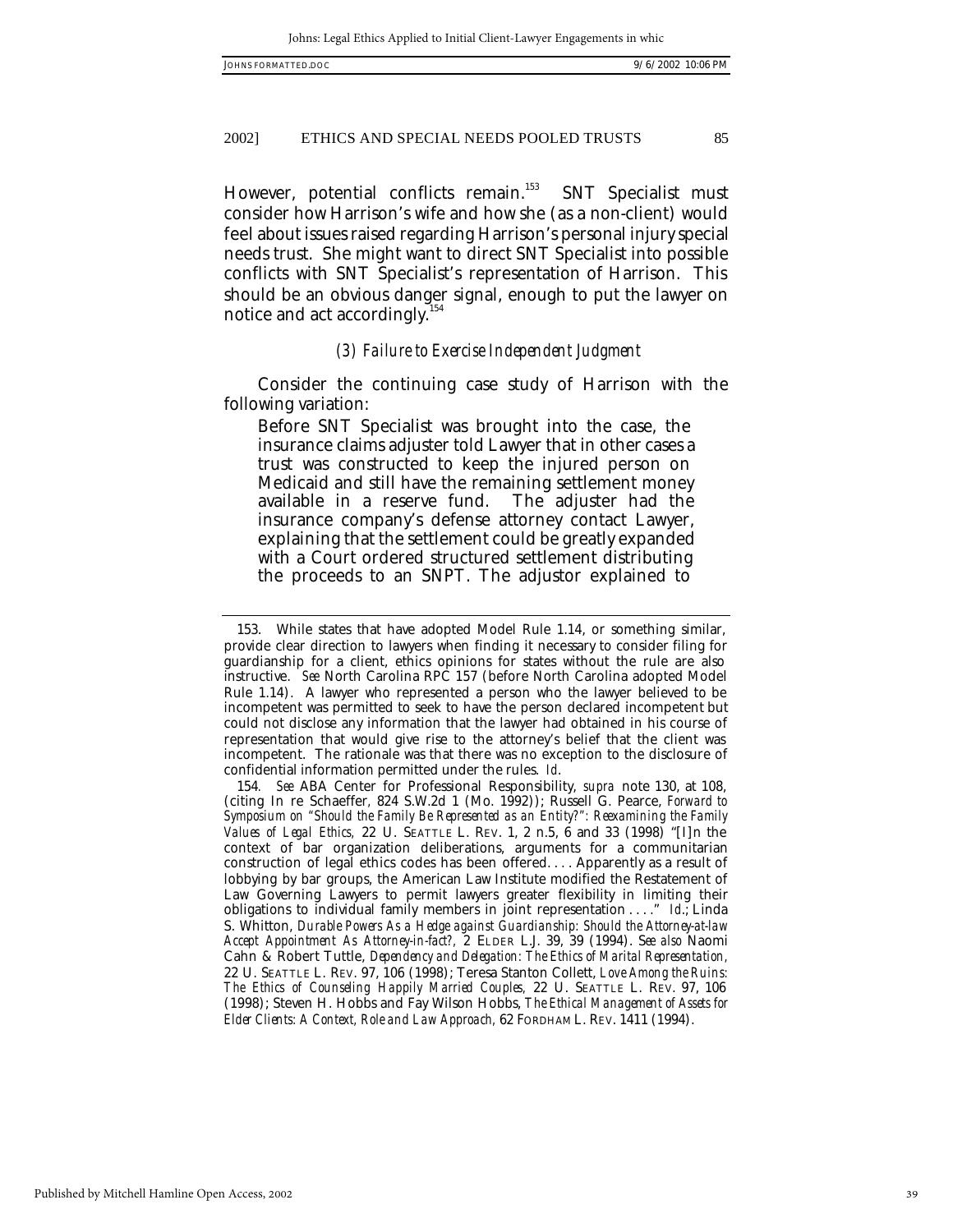Lawyer that if Lawyer agreed to a structured settlement that was the product of the insurance defense company, then the insurance defense company would pay a percentage of the commission to Lawyer as a finder's fee.

The adjustor assured Lawyer that this was done with many other lawyers and that documentation of the appropriateness and adequacy of the annuity and of the strength of the underlying insurance company would be disclosed for the Court's review.

# *(a) Conflict of Interest–Model Rule 1.8–Current Clients: Specific Rules*

In the case study, Lawyer is knowingly acquiring a pecuniary interest adverse to Harrison.<sup>155</sup> Plaintiffs' lawyers in personal injury cases may be conflicted by the defense offering to settle with the specific requirement that the defense insurance company's products be used for structuring the settlement, otherwise no settlement. At a minimum, under Model Rule 1.8(a), everything offered to Lawyer must be fairly and fully disclosed in writing to Harrison and his wife, if she is the guardian, and to SNT Specialist.<sup>156</sup>

Being involved with the acquisition of an insurance product in the form of an annuity, and receiving a fee or commission when doing so requires Lawyer to exercise greater responsibilities as specifically framed in Model Rule 5.7 relating to ancillary related services and products.<sup>157</sup> If the state in which Lawyer practices has Model Rule 5.7, or a similar rule,<sup>158</sup> regarding ancillary and related services, then the concern will be whether Lawyer is receiving a fee for the product that is being sold for the settlement structure when nothing in the facts shows compliance with the rule.<sup>159</sup>

<sup>155</sup>*. See* MODEL RULES OF PROF'L CONDUCT R. 1.8(i) (2002).

<sup>156</sup>*. See* MODEL RULES OF PROF'L CONDUCT R. 1.7(b)(4) (2002)*.*

<sup>157.</sup> MODEL RULES OF PROF'L CONDUCT R. 5.7 (2002). *See* Alex Moschella, *Model Rule 5.7–The Boundaries of the Profession*, 14 J. OF NAT'L ACAD. ELDER L. ATTY'S  $3(2001).$ <br>158. *Id.* 

Since 1994, Indiana, Maine, Massachusetts, North Dakota and Pennsylvania (with slight modification) have adopted Model Rule 5.7. Florida is in the process of considering Model Rule 5.7.

<sup>159</sup>*. See supra* note 157. In a broader sense, the actions of Lawyer meet the "presumptive, albeit rebuttable" design of the current rule in that the sale of the annuity is considered "law-related" in that it is being provided by Lawyer, and the rules of professional conduct apply. *Id.*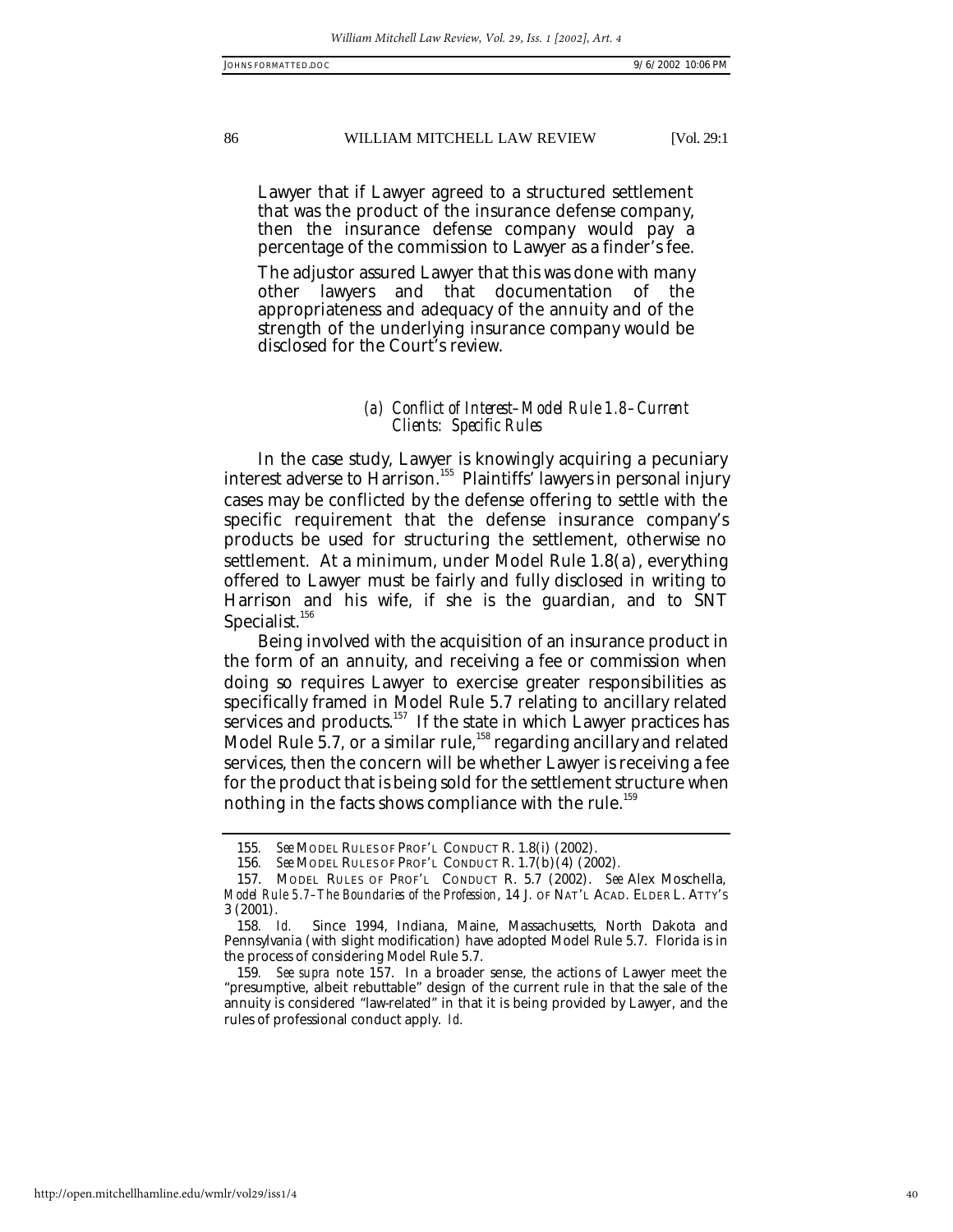Elder law and estate and trust lawyers are pushed to expand the scope of their specialties in law, defining how the specialties are properly delivered to clients.<sup>160</sup> To cover the broader scope of lawyering, many legal specialists have hired non-lawyer professionals in their practices, while others have offered lawrelated and non-law related services and products to their clients in a one-stop-shop modality.<sup>161</sup> Many elder law and estate and trust lawyers are now providing various forms of insurance products to clients as a complement to asset preservation and estate planning legal services.<sup>162</sup> The recent revision to Model Rule 5.7,<sup>163</sup> has made it broader, clarifying ability of lawyers to deliver law-related services distinct from the lawyer's provision of legal services in certain circumstances.<sup>164</sup> The Reporter explains that the revision prevents a literal, strict application of paragraph  $(a)(1)$  so that there is never a time when law-related services would be distinct from the provision of legal services if directly provided by a lawyer or law firm, rather than by a separate entity.<sup>1</sup>

161*. Id.*

162*. See* Moschella, *supra* note 157, at 3.

163. MODEL RULES OF PROF'L CONDUCT R. 5.7 (2002). The full text of the rule is as follows:

(a) A lawyer shall be subject to the Rules of Professional Conduct with respect to the provision of law-related services, as defined in paragraph (b), if the law-related services are provided:

(1) by the lawyer in circumstances that are not distinct from the lawyer's provision of legal services to clients; or

(2) in other circumstances by a separate an entity controlled by the lawyer individually or with others if the lawyer fails to take reasonable measures to assure that a person obtaining the lawrelated services knows that the services <del>of the separate entity</del> are not legal services and that the protections of the client-lawyer relationship do not exist.

(b) The term "law-related services" denotes services that might reasonably be performed in conjunction with and in substance are related to the provision of legal services, and that are not prohibited as unauthorized practice of law when provided by a nonlawyer.

164*. See* Ethics 2000–February 2002 Report: Model Rule 5.7, Reporter's Explanation of Changes, http://www.abanet.org/cpr/e2k-rule57rem.html (last visited Aug. 15, 2002).

165*. Id.*

<sup>160</sup>*. Id.*

RULE 5.7: RESPONSIBILITIES REGARDING LAW-RELATED SERVICES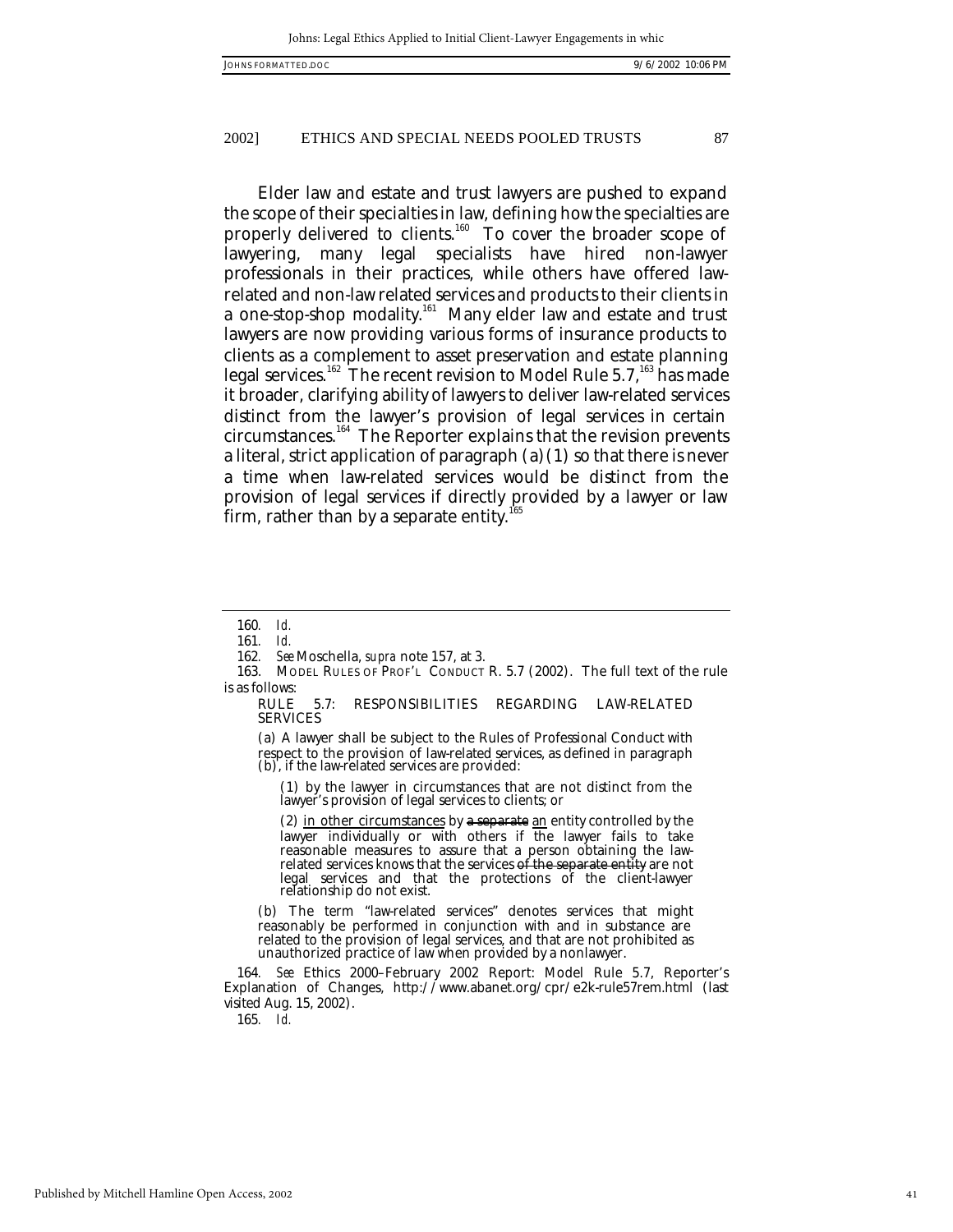# *(b) Ancillary and Related Legal Products and Services–Model Rule 5.7*

The Harrison case study calls for a generalized description of what ancillary services are and how the rule impacts on such services and products. The National Academy of Elder Law Attorneys (NAELA), under the leadership of past president Rebecca C. Morgan, professor of law at the Stetson University College of Law, examined ancillary and related services in a task force from which a NAELA White Paper was published in 1999. $^{166}$ The foundation of information on which the recommendations are based is a cross-section of many state cases, statutes or codes and the rules of state bar organizations across the country.<sup>167</sup> The services, relationships and products that may fit any practice area are broadly defined in two groups: (1) law related; and (2) non-law related.<sup>168</sup>

When is it appropriate to provide law-related ancillary services and products? The answer to this question is found in the 1994 findings of the ABA Committee on Ancillary Business Services, appointed to review ancillary business activities by lawyers in

<sup>166</sup>*. See* Alex L. Moschella, Chair, *Interim Report on Multidisciplinary Practice and Ancillary Services,* 11 NAT'L ACAD. ELDER L. ATT'S SYMPOSIUM, at Tab 6, Exhibit 3 (May 2000) (Plenary session addressing the question of multi-disciplinary practice: point-counterpoint).

<sup>167</sup>*. Id.*

<sup>168</sup>*. Id*. Examples of law-related services, include, but certainly are not limited to, the following: (1) providing internet technology and access to law firms for legal research; (2) offering processes and forms for lawyers to integrate into their practices that help clients through federal and state fair hearings; (3) promoting a lawyer's trustee and guardianship expertise to be used by other firms for appointment to such positions; and (4) offering financial and tax analysis to lawyers for their clients. *Id.*

Examples of non law related services and products include, but certainly are not limited to: (1) selling all forms of insurance products, especially long term care insurance; (2) offering many forms of psychological assessments, geriatric nursing and care management services; (3) delivering a wide array of finance, investment and money management products and services; (4) publishing advisory bulletins and reporter services that keep lawyers and consumers informed about trends in elder law; and (5) mechanical and technical support and consultation to elder law attorneys who develop, design, and market to consumers, especially on the Internet with links, lists, home pages and web visibility. *Id.* All of the above references may actually fit in the broader scope of services and products considered law-related under the ABA's Model Rule 5.7. The Comment to Rule 5.7 includes title insurance, financial planning, accounting, trust services, real estate counseling, legislative lobbying, economic analysis, social work, psychological counseling, tax preparation, and patent, medical, or environmental counseling. MODEL RULES OF PROF'L CONDUCT R. 5.7 cmt. 9 (2002)*.*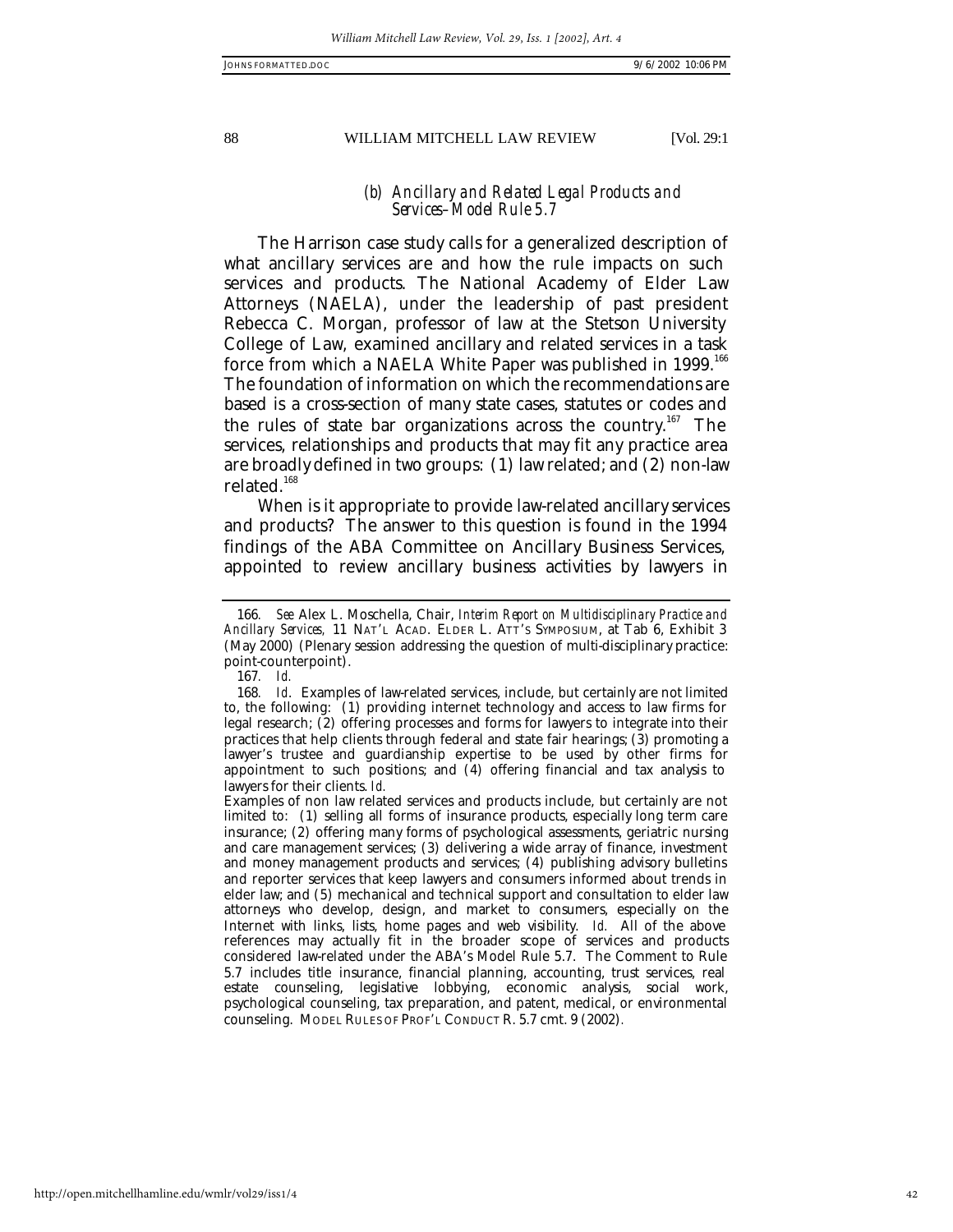preparation for the ABA House of Delegates' consideration of the proposed Model Rule 5.7. $^{169}$  The answer may also be found in each state's legal ethics rules, decisions, statutes and case law. NAELA's Task Force found that many of the ABA Committee on Ancillary Business Services' findings and recommendations were pertinent to any analysis of ancillary and related products and services.<sup>170</sup> Two are applicable here:

- 1. Whenever a lawyer provides law-related services, "there exists the potential for ethical problems," and that "[p]rincipal among these is the possibility that the person for whom the law-related services are performed fails to understand that the services may not carry with them the protections normally afforded as part of the client-lawyer relationship."
- 2. When law-related services are provided by a lawyer "under circumstances that are not distinct from the lawyer's provision of legal services to clients," the lawyer in providing the law-related services must adhere to the requirements of the Rules of Professional Conduct as provided in Rule 5.7 (a)  $(1)$ ..."<sup>171</sup>

At the time of the findings, the ABA Committee on Ancillary Business Services found no reported disciplinary infractions or malpractice claims resulting from the delivery of law-related services by lawyers through separate entities.<sup>172</sup>

# *(c) Applying the Case Study to Model Rule 5.7*

Consider the continuing case study of Harrison with the following variation:

SNT Specialist found it beneficial years ago to obtain an insurance license, authorizing her to sell structured annuities while working as an elder law attorney. She has continually maintained her insurance license, selling insurance and annuities as a complement to her SNT practice.

As with other cases, SNT Specialist went in with the insurance defense company's lawyer to purchase the defense insurance company's structured annuity for

<sup>169.</sup> MODEL RULES OF PROF'L CONDUCT R. 5.7 (2002)*.*

<sup>170</sup>*. See* Moschella, *supra* note 157, at 32-33.

<sup>171</sup>*. Id.*

<sup>172</sup>*. Id.* at 31-34.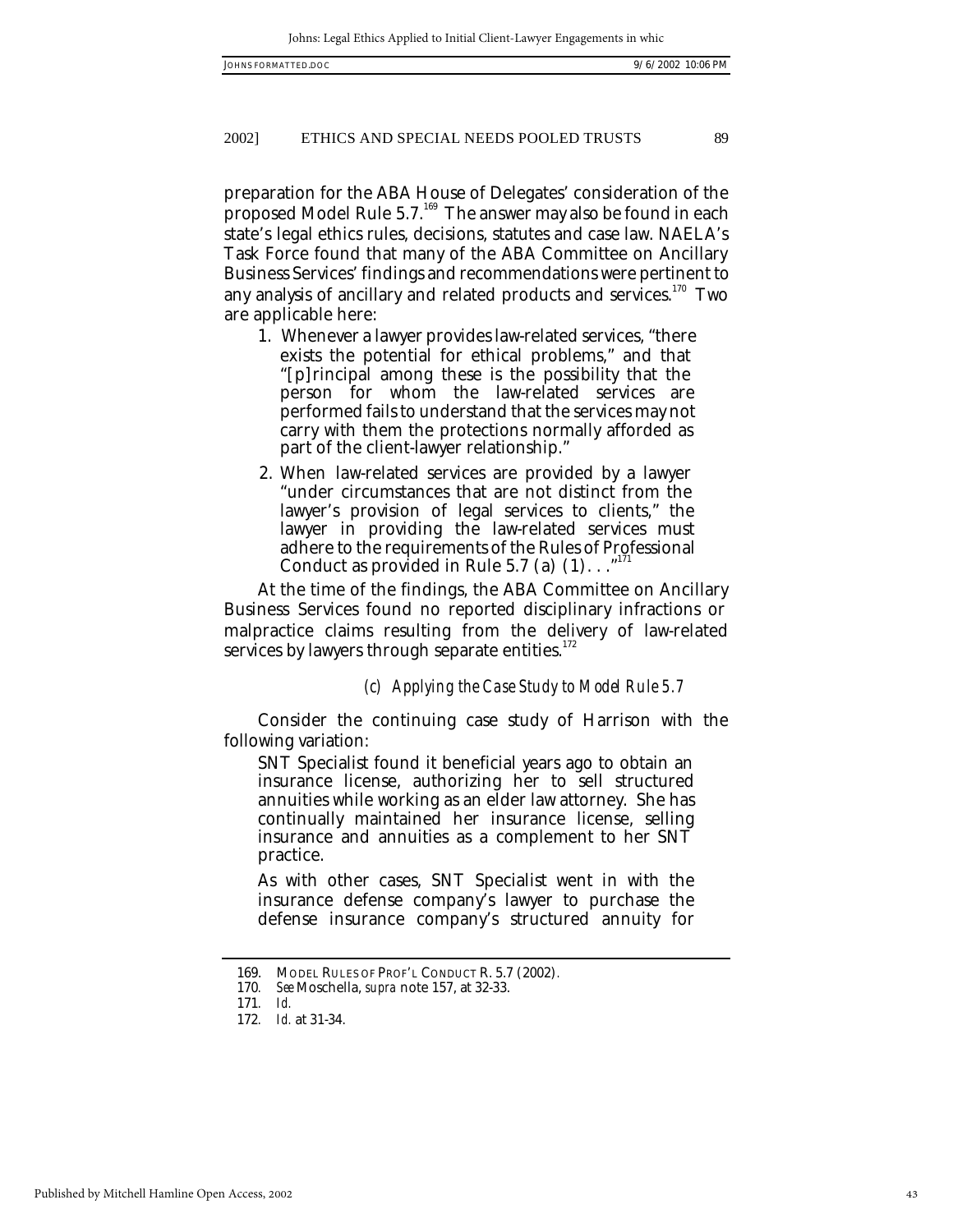Harrison. SNT Specialist would receive a significant commission if she sold Harrison and his wife the annuity. SNT Specialist went to great lengths to disclose orally and in writing what she was doing for Harrison and his wife, explaining that she was properly licensed and that the license was active and current.

SNT Specialist also explained orally and in writing that she would receive a commission or fee on the sale of the structured annuity policy that would fund Harrison's SNPT. She also provided Harrison and his wife with information regarding her license and a toll-free telephone number they could call to inquire of the state's Department of Insurance consumer protection ombudsman regarding the propriety of the arrangement. SNT Specialist went further, offering them information from the state's legal ethics commission that confirmed that such an arrangement was within the ethical boundaries of the legal profession and in compliance with the state's ethics rule 5.7.

Assuming the SNT specialist was within the ethical rules of the state bar where she practices, $173$  she has met the primary requirements to sell the product to Harrison and his wife by being licensed, providing disclosure, and carefully explaining to the clients where they may seek more information about the propriety

<sup>173.</sup> In states where there is no equivalent to Rule 5.7, state bar organizations are carefully examining the future. The North Carolina State Bar has not amended its rules to include Model Rule 5.7, Ancillary and Related Services and Products. However, the North Carolina Multidisciplinary Practice ("MDP") Task Force noted in its report and recommendations (September 2000) that RPC 238 already permits certain ancillary services by attorneys. The MDP Task Force believes the core values of the legal profession may be maintained when law firms offer such ancillary services. The MDP Task Force further suggested disclosure to the public of such arrangements and that such disclosure should be embodied in a new Rule of Professional Conduct, such as proposed Rule 5.7. *See also* North Carolina 2000 Formal Ethics Opinion 9, *available at* http://www.ncbar.com/eth-op (last visited Aug. 14, 2002) (addressing whether an attorney who was also a CPA could offer accounting services from within the law firm. By answering the question affirmatively, the North Carolina State Bar led some lawyers to assume that attorney/CPAs with proper securities and insurance licenses may provide clients with financial planning services and products and receive a fee or commission for selling such services or products since many accounting firms offer securities as part of their services. That jump seems to have been premature). *See also* North Carolina 2001 Formal Ethics Opinion 9, *available at* http://ncbar.com/eth-op (last visited Aug 14, 2002) (concluding that Rule 1.8(b) prevents an attorney from taking advantage of financial information received from a client during the legal relationship).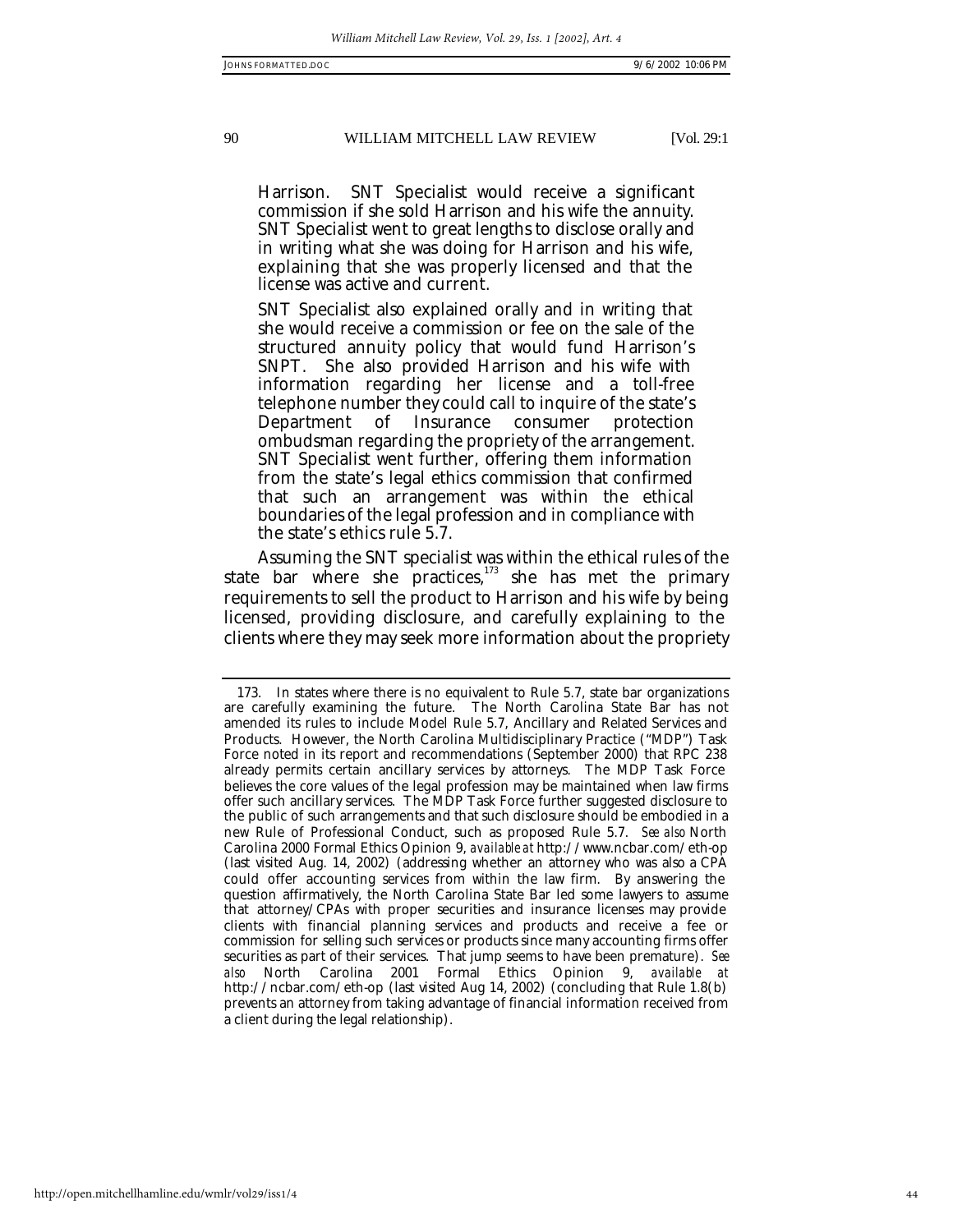of her selling ancillary products for a commission. It is important to note that SNT Specialist's law firm conforms its delivery of ancillary services and products to meet the requirements of Model Rule 5.7, and those identified in Model 3 of the first ABA MDP Commission,<sup>174</sup> by assuring that all clients of the ancillary insurance service are given clear notice that the services are law related and provided in conjunction with the delivery of legal services, and if otherwise provided would not be unauthorized practice of law.

Regardless of the conclusion that the practice of the SNT Specialist conforms to Rule 5.7, the lawyer and the insurance defense company agent may be acting outside the mandate of other ethics rules.<sup>175</sup>

SNT Specialist, by taking a commission from the insurance defense company annutiy, engages in an impropriety rising to a level that is improper based on the facts as presented in the variation. It is not apparent that SNT Specialist made clear to Harrison and his wife that she is literally in with the opposition, possibly clouding her independent judgment.<sup>176</sup> Regardless of the current ethics rule in SNT Specialist's state, state variations and iterations within the ABA clearly show that there is significant conflict over what rule should apply. If SNT Specialist intends to continue providing such a related service, then she must remain cautious and vigilant in tracking future rule developments and how changes may impact her ancillary work. $177$ 

# *(4) Violation of Client Confidences*

Consider the continuing case study of Harrison with the following variation:

While devastated by the accident and severely disabled, Harrison lost no cognitive function. In the year that followed, it was never certain that Harrison would live. The strain on his wife and children was enormous, literally driving all of them away, burned out by the stress and continual demands Harrison made on all of them.

<sup>174</sup>*. See supra* note 156 and accompanying text.

<sup>175</sup>*. See* MODEL RULES OF PROF'L CONDUCT R. 1.5 (2002) (explaining whether a fee is fair and appropriate), R. 1.8 (2002) (explaining disclosure requirements), R. 5.4 (explaining the professional independence of a lawyer).

<sup>176</sup>*. See* Pennell, *supra* note 86, at 28 n.38 (citing Illinois State Bar Ass'n Advisory Op. No. 99-06, 1999, where an attorney received a fee from a trust company to which the attorney referred business).

<sup>177</sup>*. Id.* at 29.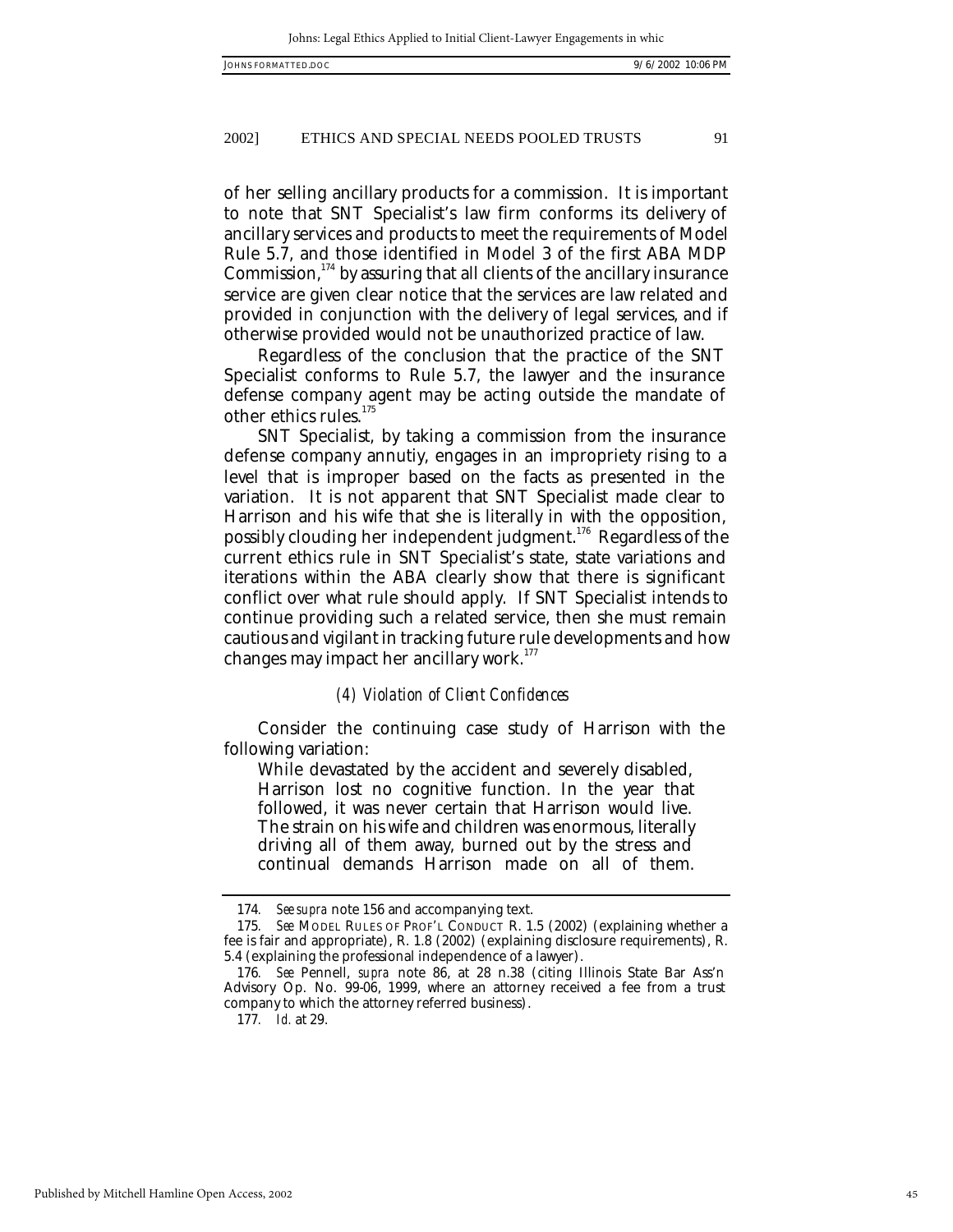Harrison was adamant that Lawyer was to do nothing and say nothing to his wife and children, contending that they only saw him as their gravy train. The conflict was so severe that Lawyer almost sent wife and children to another personal injury lawyer for their claims and causes of action, if any, resulting from the accident.

During that year, Lawyer at all times only dealt with Harrison, his client, on his claims. But then the defendant truck company offered its liability insurance policy limits of three million dollars for Harrison's claims only. This came after the initial demand letter and a life plan was followed by numerous letters and a mediation conference had been held before suit was filed. While three million dollars seemed large, one third would go to Lawyer, and one third would go to Medicare and Medicaid to pay back lien claims of almost one third. Over Lawyer's advice otherwise, Harrison made the decision to accept the offer and get the lawyering over with.

Lawyer goes to Harrison's wife and children, trying to get them to persuade Harrison otherwise. Harrison's wife and children agreed with Lawyer, and made it clear to Lawyer that they intended to go after the truck company for additional damages beyond the policy limits, especially since it impacted their own claims negatively.

The clarity of Rule 1.6 on confidentiality has been strengthened with recent model rule revisions.<sup>178</sup> Facts of the case study clearly show Lawyer violating the rule. No matter how much Lawyer believed that Harrison's decision was wrong, it was not enough to allow Lawyer to talk to persons with whom Harrison specifically directed him not to talk, and certainly not to divulge confidential information.

Although Lawyer's ethical break seems clear, it never seems clear when lawyers are in the middle of such situations. The pressure on lawyers to hold on to clients and to maximize their potential fees is significant. However, regardless of the want of lawyers to make more, violations bring necessary sanctions. Safeguarding confidentiality is one of the most important protections that lawyers give to their clients. $179$ 

<sup>178.</sup> MODEL RULES OF PROF'L CONDUCT R. 1.6 (2002).

<sup>179</sup>*. Id.*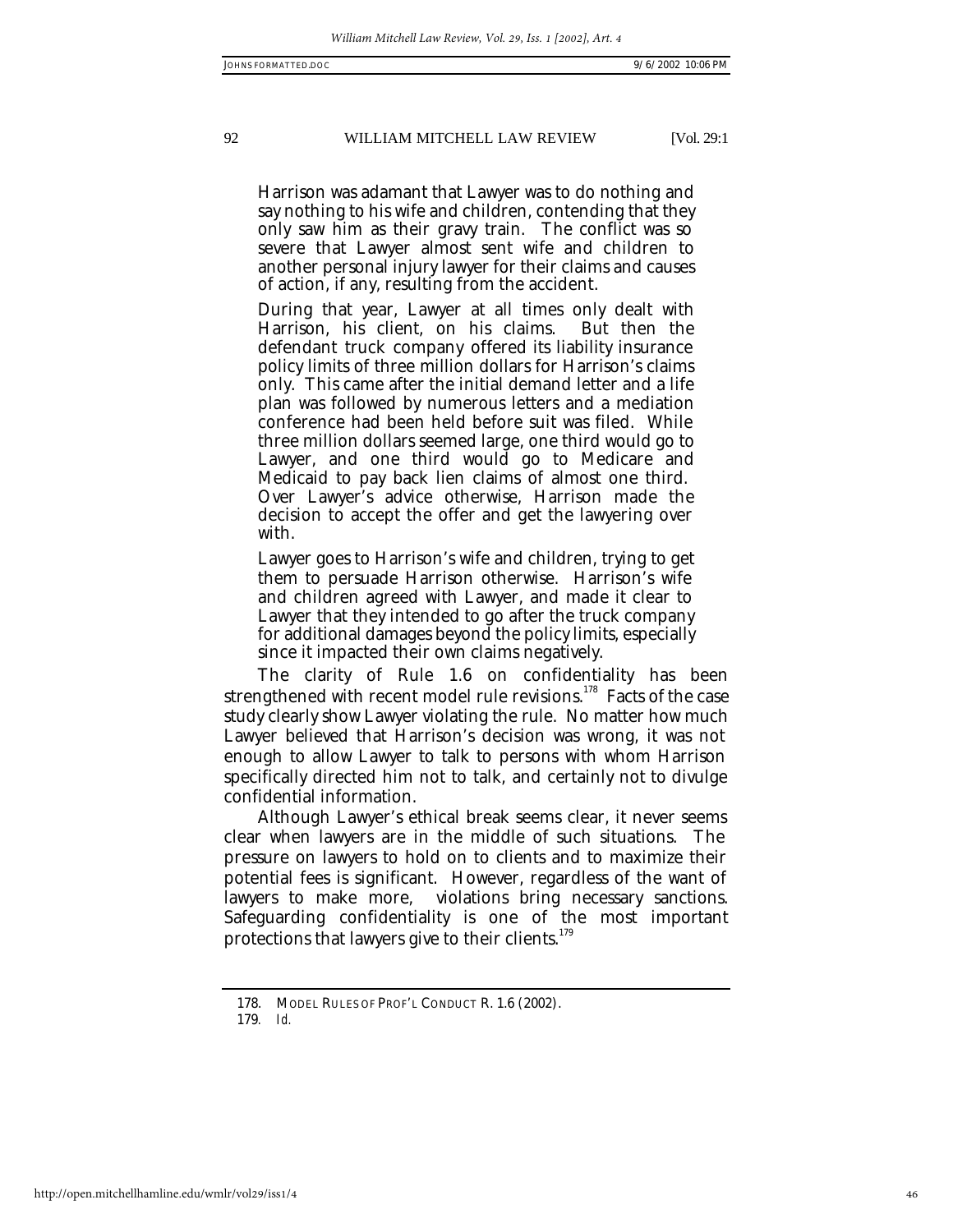While Rule 1.6 is easily read and usually followed, $180$  the difficulty comes most often when the lawyer has a relationship with family members of the client being served. Tensions regarding confidentiality between spouses and their lawyer in a multiple representation have been examined in countless symposia, books, and articles.<sup>181</sup> This particular situation is uncommon. However, similar situations commonly occur, often arising in the context of conventional estate planning and intergenerational communications. So important is this ethical protection that it even extends beyond death. $18$ 

If the above case study is too simplistic and an obvious violation of Rule 1.6, then consider a twist in the facts where lawyer has hired SNT Specialist and SNT Specialist does not represent Harrison, but represents Lawyer. SNT Specialist's engagement is to

182*. See* Pennell, *supra* note 86, at 34-35. *See also*, North Carolina RPC 206 where the personal representative of a decedent sought to have decedent's attorney disclose confidential information to the personal representative. RPC 206 indicates that the duty of confidentiality continues after death of a decedent and a lawyer may only reveal such confidential information of a deceased client if disclosure is permitted by an exception to the duty of confidentiality. *See also* Swidler & Berlin v. United States, 524 U.S. 399 (1998) (holding the attorney-client privilege continues after the death of a client). In RPC 206, it was assumed that the client impliedly authorized the release of confidential information to the person designated as personal representative so the estate might be properly and thoroughly administered. The RPC concludes that "unless the disclosure of confidential information to the personal representative . . .would be clearly contrary to the goals of the original representation or would be contrary to express instructions given by the client to his lawyer prior to the client's death, the lawyer may reveal a client's confidential information to the personal representative."

Published by Mitchell Hamline Open Access, 2002

<sup>180</sup>*. See* Pennell, *supra* note 86, at 29.

See ABA Annotated Model Rules (4th ed. 1999), at 108 (citing In re Schaeffer, 824 S.W.2d 1 (Mo 1992)); Linda S. Whitton, Durable Powers As a Hedge against Guardianship: Should the Attorney-at-law Accept Appointment As Attorney-in-fact?, 2 ELDER L. J. 39 (1994). S*ee also* (i) Russell G. Pearce, Forward, Symposium: Should the Family Be Represented as an Entity?: Reexamining the Family Values of Legal Ethics, 22 SEATTLE U. L. REV. 1, 2 n.5, 6 and n.33 (1998)("in the context of bar organization deliberations, arguments for a communitarian construction of legal ethics codes has been offered . . . .Apparently as a result of lobbying by bar groups, the American Law Institute modified the Restatement of Law Governing Lawyers to permit lawyers greater flexibility in limiting their obligations to individual family members in joint limiting their obligations to individual family members in joint representation…."); Naomi Cahn & Robert Tuttle, *Dependency and Delegation: The Ethics of Marital Representation*, 22 SEATTLE U. L. REV. 97, 106 (1998); Teresa Stanton Collett, *Love Among the Ruins: The Ethics of Counseling Happily Married Couples*, 22 SEATTLE U. L. REV. 139 (1998); and Steven H. Hobbs and Fay Wilson Hobbs, *The Ethical Management of Assets for Elder Clients: A Context, Role and Law Approach*, 62 FORDHAM L. REV. 1411 (1994).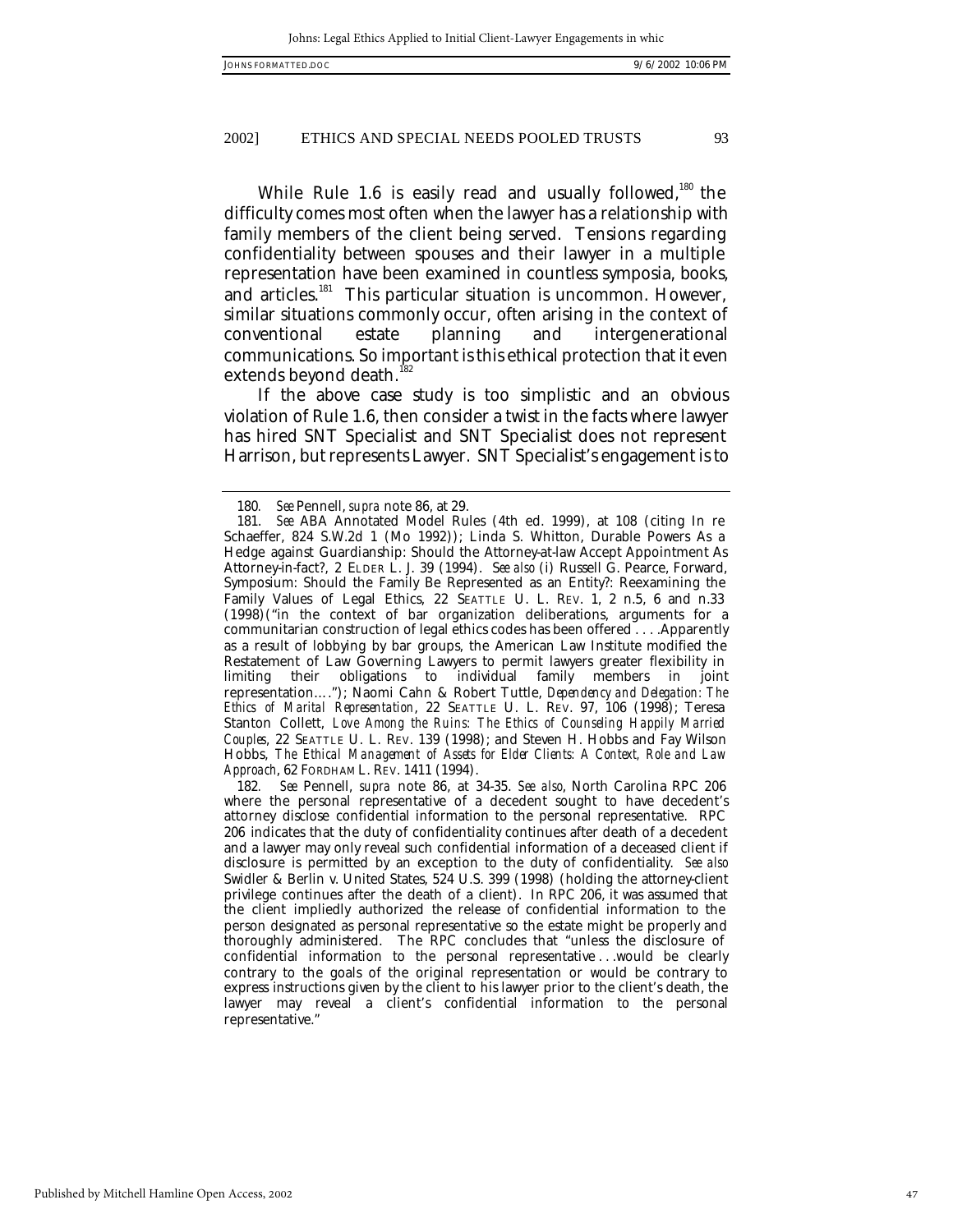provide to Lawyer the special needs trust, structured so that an NPA is the pooled trustee. Wife and children are on the SNPT advisory committee, advising and instructing trustee on trust distributions. They also are contingent beneficiaries of the SNPT beyond Harrison's life.<sup>183</sup> In this situation, SNT Specialist divulges information that lawyer shares with her about the settlement and about lawyer's objection to Harrison settling on the policy limits. Does the result change when one is a step or two removed from the direct confidential relationship? The answer is no. Confidentiality has been violated and it does not matter from what source or by whom.<sup>184</sup> Lawyer had a duty to make clear to SNT Specialist that Harrison had qualified communications, baring communcations between Lawyer and his wife and children. This extended to SNT Specialist even if SNT Specialist was not told by Lawyer. SNT Specialist should have more carefully discussed with Lawyer how SNT Specialist would accomplish her task without divulging confidential information, and with whom she could share Harrison's confidences.

# *b. The Participants in Personal Injury Litigation<sup>185</sup>*

When sought to be involved in personal injury litigation, elder law and estate and trust lawyers answer the question "Who is my client?" correctly as long as they adhere to ethics rules invoking loyalty, duty and, confidences. $^{186}$  The lawyer may agree to be the plaintiff's lawyer, the plaintiff's lawyer's lawyer, the defendant's lawyer, the defendant's lawyer's lawyer or even the defense insurance company's lawyer.

Once the client or clients who have the client-lawyer relationship are identified in a personal injury case, the intervening elder law or estate and trust lawyer must resolve whether he or she

<sup>183.</sup> The more restrictive application of d4c would require the total remaining corpus to remain in the NPA, or pay back Medicaid and then allow disbursement to contingent beneficiaries. *See* 42 U.S.C. § 1396p(d)(4)(C); *supra* note 33.

<sup>184</sup>*. Id.*

<sup>185.</sup> The author previously published portions of this part of the article in A. Frank Johns, *Preserving Assets with Supplemental Needs Trusts,* TRIAL, November 1998, at 90.

<sup>186</sup>*. Cf.* Pennell, *supra* note 86, at 20 (citing the late Fred Corneel, who suggests a reality check that asks two questions: "(1) who does the attorney think is the client, and (2) who do the clients think is their attorney? If the role the attorney thinks (s)he is playing and the role the clients think he is playing differ, it is a pretty safe guess that a conflict exists").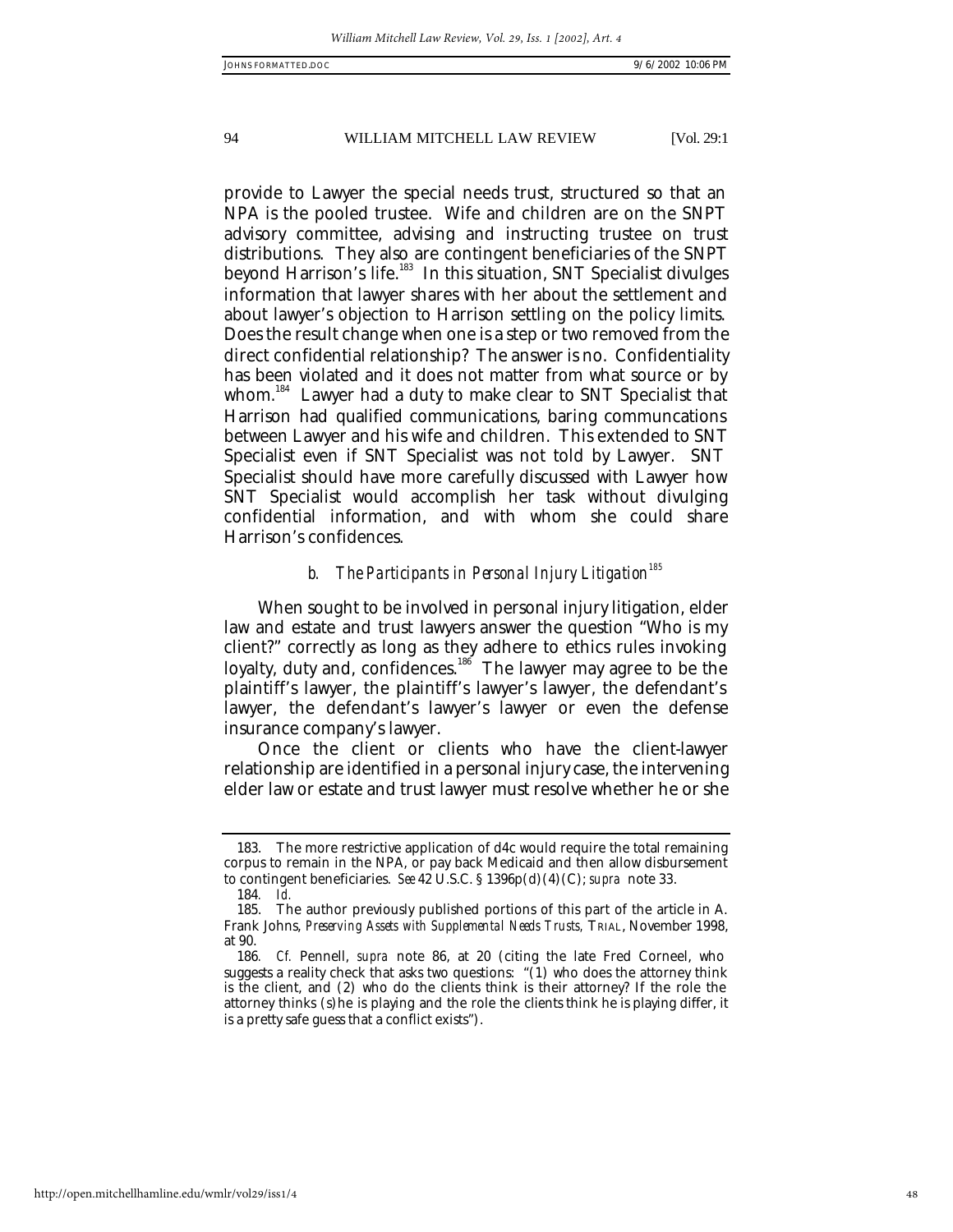will be an attorney of record in the case. This often requires appearing at hearings where distribution of the damage award or settlement is considered.<sup>187</sup> In many cases, the SNT Specialist is not an attorney of record in the case; she or he only provides consultation and documents to the client or clients while not actually participating in the judicial process.<sup>188</sup>

In the variations above relating to confidences,<sup>189</sup> when the estate and trust practitioner or elder law attorney is engaged, there should be extensive documentation of the many conflicts and difficulties going on between Harrison and his family. Once engaged, SNT Specialist should reply with his or her own written documentation of what he or she believes the hooks and difficulties are within the client matter and have the client confirm the accuracy of what SNT Specialist has documented. If the client is the lawyer, then understanding what is being asked for should be clear. If not, written request for confirmation of the client-lawyer relationship is a must. However, when the client is the plaintiff, the plaintiff's family, or others who do not understand the rules of legal ethics, then an even more lengthy explanation and confirmation of position should be documented before any work begins.

# *c. The Bank or Trust Company as a Client*

Problematic to the focus of this article, special needs pooled trusts, is the choice of a trustee, because the trustee by definition must be an NPA. No known banks or trust companies have within their corporate structures an NPA that serves as trustee of SNPTs.

<sup>187.</sup> This could be customized on a case by case basis. However, the other attorneys involved will look to the Specialist to appear and field all questions raised by the court relating to the motions and pleadings before it.

<sup>188.</sup> It is this author's opinion that consulting without court appearance is not the best practice, and may not be the best advocacy for the disabled plaintiff. This is so in part because the best practice (and in some states the rule) is to give notice of the hearing on the motion for a court ordered trust to the government providers involved, or to be involved in covering costs of medical and health care needs and services of the disabled plaintiff benefiting from the resources diverted to the special needs trust. Attorneys representing government providers have not only appeared on a regular basis at hearings as attorneys of record, but have generated significant (sometimes credible) opposition to the disabled plaintiff's pursuit of the court's order authorizing the creation of the trust, and the distribution of the award or settlement funds into it.

<sup>189</sup>*. See* 42 U.S.C. §§ 1396p(d)(4)(A)(B) and (C) (2002); *supra* text accompanying note 34.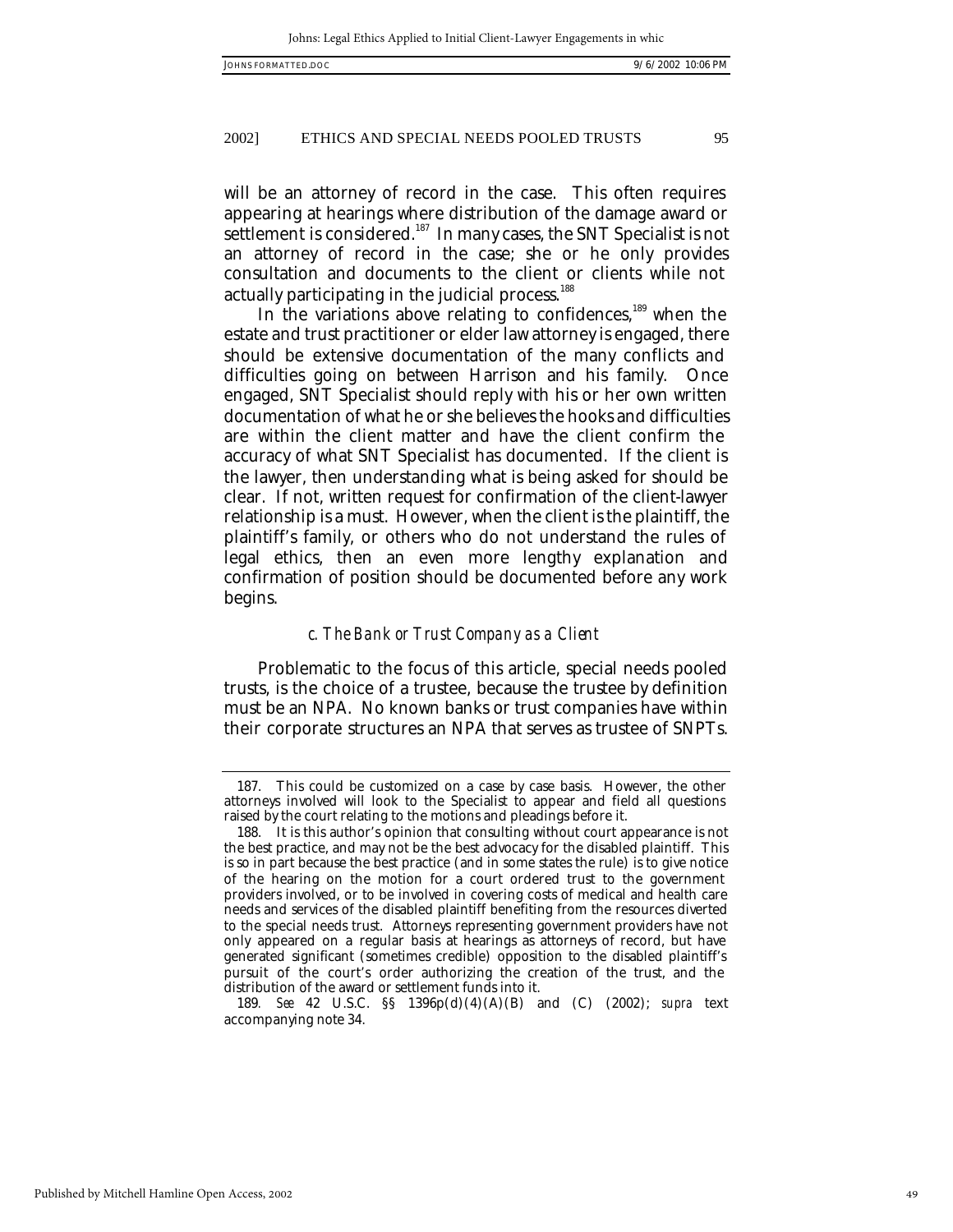However, this author has had recent contact with boutique trust companies whose focus is partnering with those involved in personal injury litigation and structure settlement consultants negotiating the annuities that are subsequently a significant component of the SNTs or SNPTs that are the end result. The trust companies are also looking to partner with NPAs in the asset management of lump settlements, and the acquisition of structured annuities to be held in SNPTs. This has presented situations where the bank or trust company has been integrally involved in negotiating the engagement of the SNPT legal Specialist, creating a strong inference that the bank or trust company is the client. These situations are similar to banks and trust companies working with elder law attorneys and estate and trust lawyers to promote the use of the bank or trust company's revocable trust forms so that the customers and clients will usually choose the bank or trust company as trustee. $190$ 

In some situations, the analogy is closer to arrangements that surface in marketing living trusts. In an article for the Fordham Conference on Ethical Issues in Representing Older Clients,<sup>191</sup> Professor Pennell addressed problems involving various kinds of fiduciaries, raising the question of the lawyer's response when the fiduciary, or administrator, engages in illegal or improper acts or conduct, particularly when it impacts a vulnerable elderly beneficiary.<sup>192</sup> Pennell chronicled the confusion in authority that existed at the time while providing alternatives that may permit lawyers to make disclosures to beneficiaries.<sup>193</sup> Since publication of the Fordham Ethics Conference On the Elderly in 1994, the revision to Model Rule 1.7 and its comments has attempted to address situations when there is a need to not only confirm in writing who the client is to the client, but to those who are not the client as well. $^{194}$ 

Consider the continuing case study of Harrison with the following variation:

Lawyer had on several occasions in the past used CeteBank to provide lines of credit to fund the larger

<sup>190</sup>*. See* Pennell, *supra* note 86 and accompanying text.

<sup>191</sup>*. See* Jeffrey N. Pennell, *Representations Involving Fiduciary Entities: Who Is the Client?*, 62 FORDHAM L. REV. 1319 (1994).

<sup>192</sup>*. Id.*

<sup>193</sup>*. Id.*

<sup>194</sup>*. See* Model Rules of Prof. Conduct R. 1.7 cmt. 27-33 (2002); *supra* text accompanying note 140.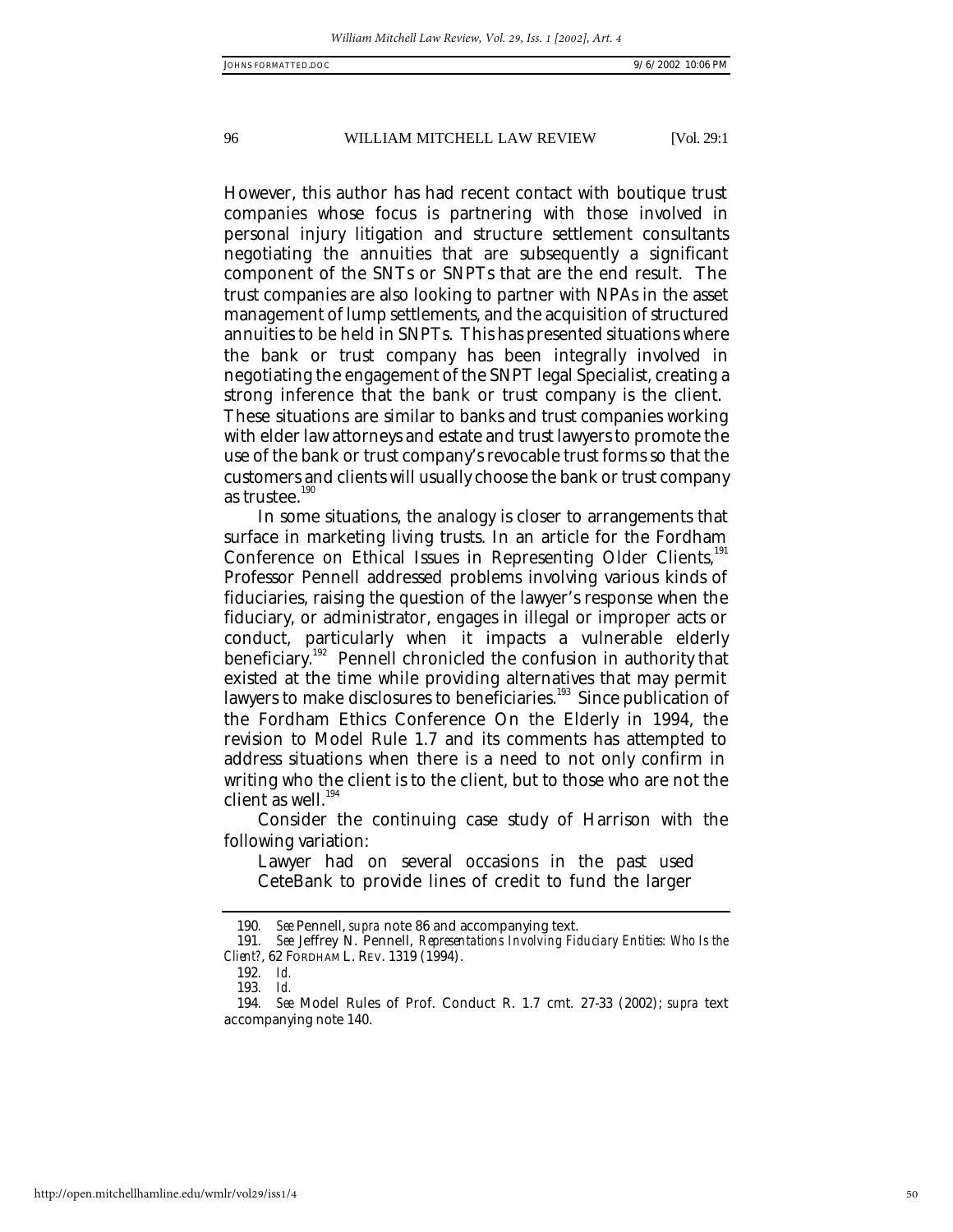personal injury cases in his practice. Harrison's case was no different. CeteBank also provided Lawyer personally with securities and insurance services and products. When the time came for Lawyer to consider an SNPT for Harrison, he mentioned it to his CeteBank banker. It just so happened that the bank was a huge multi-national institutional conglomerate. Banker contacted his services and products division in Cete, Germany, finding out that not only did CeteBank have an SNPT, but it also had CareGivers, Inc., an NPA care-giving company on contract to CeteBank. CareGivers, Inc., would provide both the non-profit vehicle required by law, and the case management needed for Harrison. CeteBank convinced Lawyer that its structured annuity, nonprofit association, and SNPT documents were "tried and true," having been approved countless times in courts across the country.

CeteBank explained to Lawyer that he should hire a Specialist to be his counsel, to provide the actual SNPT document and to confirm the propriety of CareGivers, Inc., as the NPA. Lawyer hired SNT Specialist to develop the SNPT and advise about CareGivers, Inc. The written engagement contract made clear that SNT Specialist was only Lawyer's lawyer. SNT Specialist approved CareGivers, Inc., and sent Lawyer her proposed SNPT document. Lawyer sent it to CeteBank counsel in New The SNPT document was returned to SNT Specialist and with edit expressly confirming that CeteBank would be the asset management and investment advisor of CareGivers, Inc., but would also use CeteBank subsidiaries to provide products and services for which it would pay fees and commissions as in its normal banking arrangements with other customers. additional fees and commissions would be considered a part of the fees that CeteBank or CareGivers, Inc. would be paid for trustee and banking services.

SNT Specialist made clear to its client, Lawyer, that Lawyer could be exposed to future criticism for what was added to the SNPT and that Lawyer had a duty to make clear to his client what was in the SNPT and how it would impact on Harrison. Lawyer countered that SNT Specialist was his lawyer and nothing was to be communicated to Harrison by SNT Specialist.

After the SNPT was in place and fully funded, Lawyer took responsibility for the SNPT estate and fiduciary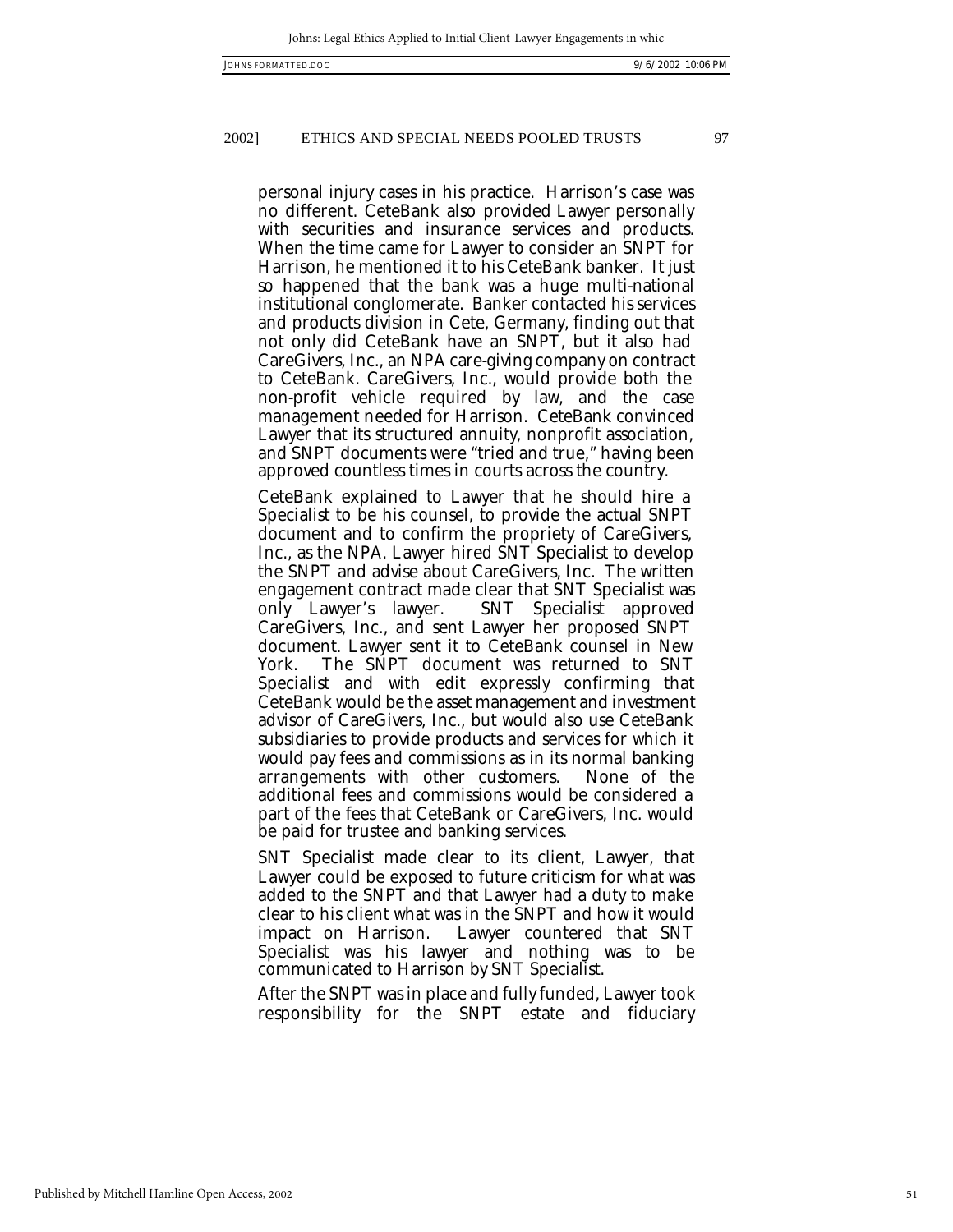administration. Nothing was in writing, except for Lawyer's form letter sent to Harrison declaring the clientlawyer relationship in the personal injury case closed.

# *(1) Conflict of Interest – Model Rule 1.7 – General Rule*

When working with SNPTs, applying the adversity component of Rule 1.7 is no less confusing than before the revisions. This is especially true since the House of Delegates rejected the E2K Commission's recommendation to require engagement letters in all client-lawyer relationships. It instead required a written contract only in those situations where the material limitation and adversity are significant.<sup>195</sup> In this case study variation, there are numerous points where clarity of relationship, as far as the client-lawyer representation is concerned, should have been confirmed in writing.<sup>196</sup> Certainly, SNT Specialist should have had a document that mandated the limitations imposed by Lawyer. When there is no oral or express written declaration of engagement that confirms who the client is, lawyers are at risk that what they have entered into does not comport with the conflicts rule.<sup>197</sup> Additionally, they will find no real support in existing authority, $198$ <sup>which is</sup>

Rule 1.5: approved an amendment to delete the requirement of a writing in Rule 1.5(b).

196*. See* Pennell, *supra* note 86, at 43. Pennell contends that the only way to answer virtually all the questions is to put them in the engagement letter. If this is done, it avoids a spillover of ancillary duties. Pennell suggests that this is the first, last and best advice on the topic. *Id*.

<sup>195</sup>*. See* Model Rules, *supra* note 95 and accompanying text. The ABA E2K Commission recommended revising Rule 1.5 by adding a requirement that a lawyer communicate fees, scope and expenses in writing. The Summary Report from the ABA cryptically explained the vote by the House of Delegates as follows:

During the August 6-7, 2001 meeting of the American Bar Association House of Delegates in Chicago, the House considered the changes to the Model Rules of Professional Conduct proposed by the Commission on Evaluation of the Rules of Professional Conduct ("Ethics 2000"). The House voted on the Rules from the Preamble through Rule 1.10 and approved all of the Commission's recommendations with the following exceptions:

<sup>197</sup>*. Cf.* Geoffrey C. Hazard, *Conflicts of Interest in Estate Planning for Husband and Wife,* 20 THE PROBATE LAWYER 15, 23 (1994), *cited in* ACTEC Commentaries, *supra* note 110, at 177 ("There are basic principles of practice that apply when concurrent representation is undertaken in any such situation . . . ."). *See also*  ACTEC, *Engagement Letters: A Guide for Practitioners, supra* note 147.

<sup>198</sup>*. See, e.g., Reports of the Special Study Committee on Professional Responsibility of the Section of Real Property, Probate and Trust Law of the American Bar Association*, 28 REAL PROP. PROB. & TR. J. 763 (1994).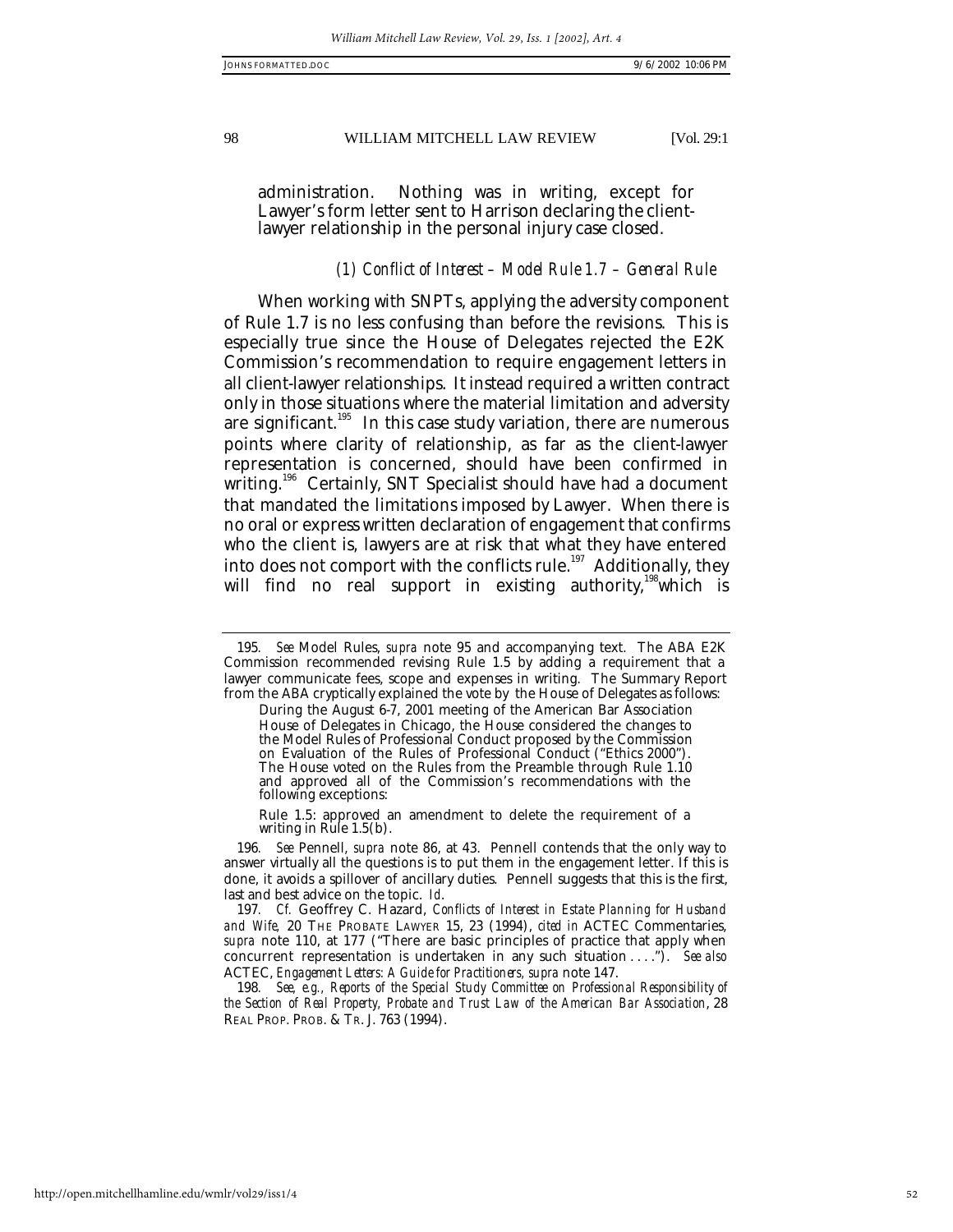inconsistent.<sup>199</sup> The only source for what limited authority is available is found in Restatement (Third) of the Law, and even then it is hard to discern what constitutes a "likely misunderstanding." <sup>200</sup>

In the last case study variation, where there is no writing, privity (not specifically ethics but contracts), nor the waiver of it, the attorney may be exposed to liability and the rights of nonparties asserting any action against the attorney must be examined. This is done on a state-by-state basis because each state addresses privity or any statutory equivalent differently.<sup>201</sup> When no relationship to the Lawyer is expressed in writing, then the "default rule" suggests that the only client of Lawyer is the fiduciary.<sup>202</sup> Here, the SNPT, Harrison, and the contingent beneficiaries of the SNPT are not actually clients within a client-lawyer relationship.<sup>20</sup>

The scope of the lawyer's fiduciary and ethical boundaries surrounding the client-lawyer relationship is expanding beyond the privity construct when specifically applied in trusts and estates and elder law practices.<sup>204</sup> Concomitant with the expanding scope of the client-lawyer relationship is the inclusion of the lawyer's fiduciary and ethical duties to those described as derivative clients, "almost clients" or non-clients.<sup>205</sup> Nowhere will these expanding boundaries of lawyering in trusts and estates and elder law have any greater impact than in a trust situation as shown in the case study variation involving Harrison, an elderly plaintiff and his family.<sup>206</sup>

205*. See* HAZARD & HODES, *supra* note 110, at 772 (identifying those who are beneficiaries in fiduciary relationships with lawyers as "almost clients").

206. The accuracy of this assertion is shown in Mieras v. DeBona, 550 N.W.2d 202 (Mich. 1996), where the American Association of Retired Persons ("AARP"), at the time numbering thirty-three million members and serving Americans age fifty and older, filed an *amicus* brief supporting judicial recognition of exceptions to the privity doctrine in the will drafting context. AARP asserted that a majority of states had already eliminated the requirement of privity in the will-drafting

<sup>199</sup>*. See* Pennell, *supra* note 86, at 43.

<sup>200</sup>*. See* RESTATEMENT (THIRD) OF THE LAW § 163 (declaring that if there will be likely misunderstanding without an engagement contract, then it is a requirement of the attorney to make clear to those who are not clients that they are not clients).

<sup>201</sup>*. See supra* note 103 and accompanying text.

<sup>202</sup>*. Id*.

<sup>203</sup>*. See* Pennell, *supra* note 86, at 45.

<sup>204.</sup> Portions of this section were published by the author in FICKETT'S THICKET*, supra* note 102. *See, e.g.*, Comment, *Arizona Appellate Decisions 1976-77, VI. Legal Profession,* 19 ARIZ. L. REV. 488, 653-671 (1977); Ronald C. Link et al*.*, *Developments Regarding the Professional Responsibility of the Estate Planning Lawyer: The Effect of the Model Rules of Professional Conduct,* 22 REAL PROP. PROB. & TR. J. (1987).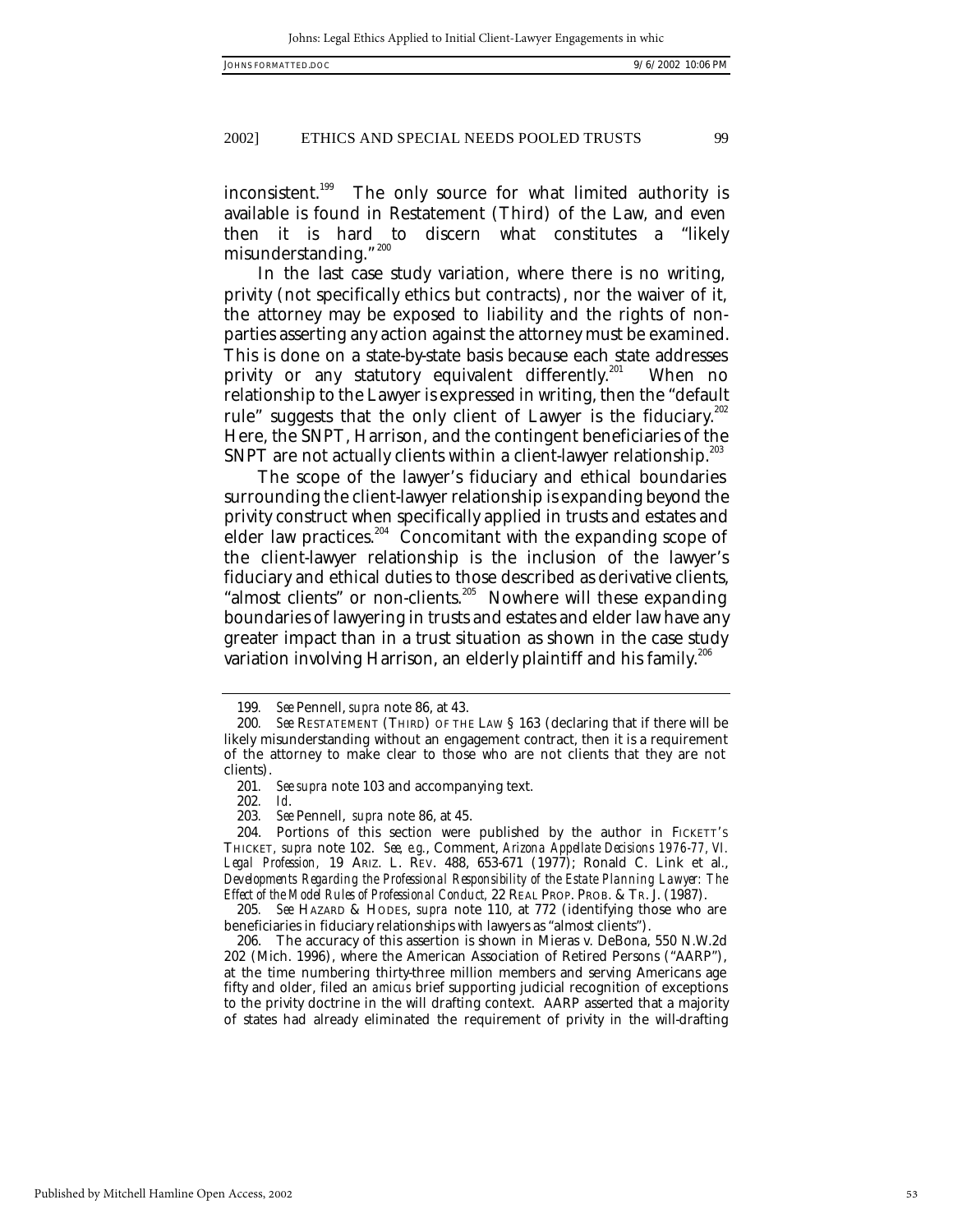That Harrison, much less his family as contingent beneficiaries, would ever be considered within the scope of Lawyer's duties is the result of pressure generated from many areas, including two that are quite visible: (1) within the legal profession, addressing the need for the legal profession to hold lawyers accountable for legal services, including those of a fiduciary nature, that harm or injure identifiable persons, or a limited class of persons, intended by the client to benefit from the lawyer's work;<sup>207</sup> and, (2) within the state courts, addressing the lawyer's duty of care beyond the lawyer's privity relationship to those, other than the client, receiving benefit from the client-lawyer relationship.<sup>208</sup>

In the context of this article older people like Harrison are growing in significant numbers. The expectations of this class of older Americans may be one reason why lawyers' scope of duties is expanding.<sup>209</sup> These older Americans are provided legal services that include a vast array of products and documents that serve third parties, and often address asset preservation options that transfer assets to achieve tax avoidance and governmental benefits. The elderly expect their legatees, beneficiaries, and intended recipients to be properly served by the legal documents that their lawyers

Mieras v. DeBona, AARP *Amicus* Brief, at 2.

207*. See* GREEN & COLEMAN, *supra* note 99, at 1001.

208*. See Report of the Special Study Committee on Professional Responsibility, Counseling the Fiduciary,* 28 REAL PROP. PROB. & TR J. 825 (1994). *See also* Ross, *supra* note 102 and accompanying text.

209*. See* 42 U.S.C. §§ 1396p(d)(4)(A)(B) and (C) (2002); *supra* text and analysis accompanying note 189.

context based on public policy concerns and recognition that the rationales underlying the requirement are inapplicable. *See* Mieras v. DeBona, AARP *Amicus* Brief, at 2-5. In the AARP *amicus* brief, statement of interest, the AARP confirmed how important the issue was to older Americans:

Older people place their trust and the well-being of themselves and their heirs in the hands of advisors, whether they are attorneys, accountants, bankers, or financial planners, with the expectation that these professionals possess the skills necessary to advise them and to implement the decisions they make in reliance on this advice. Attorneys who draft wills and who, due to their own negligence, fail to take the steps necessary to carry out their clients' wishes are in a unique situation because their clients typically are dead by the time their mistakes are discovered. Because neither the decedent nor his or her estate can seek relief, these attorneys should be held liable to the intended beneficiaries under the will, the only remaining parties truly injured by the attorney's acts or omissions. Allowing such liability is the only way to provide meaningful redress for the attorney's nowdeceased client and to deter future negligence by the attorney.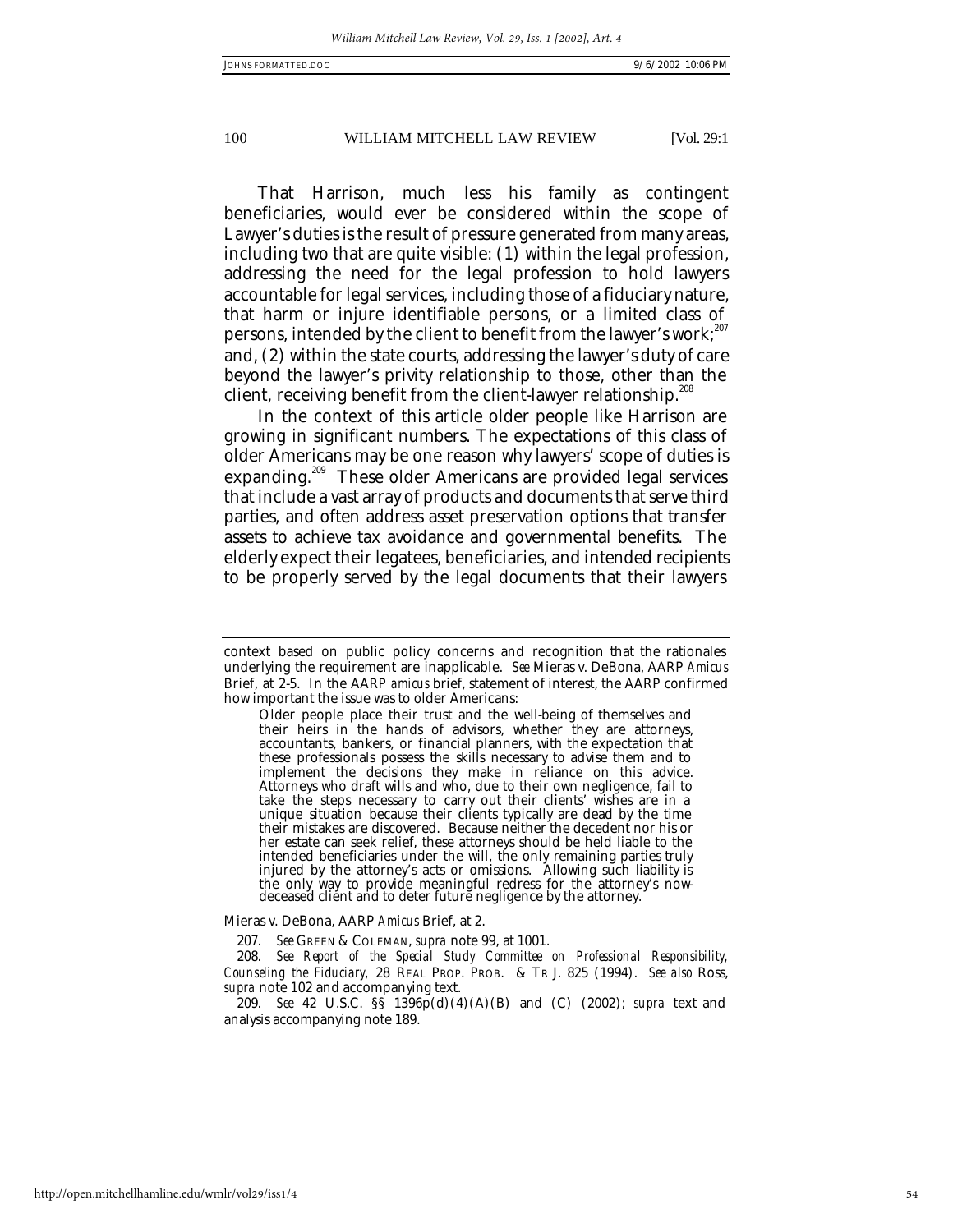$create.<sup>210</sup>$ 

Additionally, the preparation must include the incorporation into the lawyer's habit of practice the choice of a client model, identifying when it is appropriate to confirm the individual, multiple, unit, or entity as the client.<sup>211</sup> Once the model is chosen, and the client identified, lawyers should reduce client engagements to writing, explain the content, and have clients sign an acceptance. As a part of the engagement document, lawyers also should make it a habit of practice to understand how they may or may not limit liability for delivery of services, or at least make certain disclosures that the scope of their representation does not include derivative clients, almost clients or non-clients.<sup>212</sup>

There are strong opposing positions on whether expansion of lawyer fiduciary and ethical duties should eliminate the doctrine of privity.<sup>213</sup> The position opposing expansion asserts the general argument that maintaining the doctrine of privity and barring recovery by third parties is grounded in two perspectives: one that the client creating the engagement should not lose control over the lawyer and how the agreement is implemented, and the other that contracting parties should not have imposed on them an expanded burden or liability to the general public.<sup>214</sup>

The position promoting expansion asserts the general argument that eliminating the doctrine of privity and justifying recovery by third parties is grounded in theories that include negligence in tort,<sup>215</sup> breach of contract relating to third party beneficiaries,<sup>216</sup> and a "hybrid" or multi-criteria combining contract and tort.<sup>217</sup>

217*. See* Lucas v. Hamm, 364 P.2d 685, 687 (Cal. 1961), *cert. denied,* 368 U.S. 987 (1962). Examples of the opposing views were highlighted in case studies by Lawrence Fox and Christopher Gadsden in a recent issue of Probate and Property, the magazine of the Real Property Probate and Trust Section of the American Bar

<sup>210</sup>*. See* FICKETT'S THICKET, *supra* note 102 and accompanying text.

<sup>211</sup>*. See* ACTEC Commentaries, *supra* note 110, at 50-59.

<sup>212</sup>*. See Engagement Letters: A Guide for Practitioners, supra* note 147, at 9, 19.

<sup>213</sup>*. See* Christopher H. Gadsden, *Ethical Duties of Estate Planners–What Would You Do?–Keeping Client Confidence*, PROB. & PROP., 18 (Sept./Oct. 1995).

<sup>214</sup>*. See* Joan Teshima, Annotation*, What Constitutes Negligence Sufficient to Render Attorney Liable to Person Other than Immediate Client,* 61 A.L.R. 4th 464, 473- 475 (1988); Joan Teshima, Annotation, *Attorney's Liability to one Other than Immediate Client for Negligence in Connection with Legal Duties*, 61 A.L.R. 4th 615, 625, 639 (1988); Patrick Emery Longan, *Middle-Class Lawyering in the Age of Alzheimer's: The Lawyer's Duties in Representing a Fiduciary,* 70 FORDHAM L. REV. 901 (2001).

<sup>215</sup>*. See* Heyer v. Flaig, 449 P.2d 161 (Cal. 1969).

<sup>216</sup>*. See* Stowe v. Smith, 441 A.2d 81 (Conn. 1981).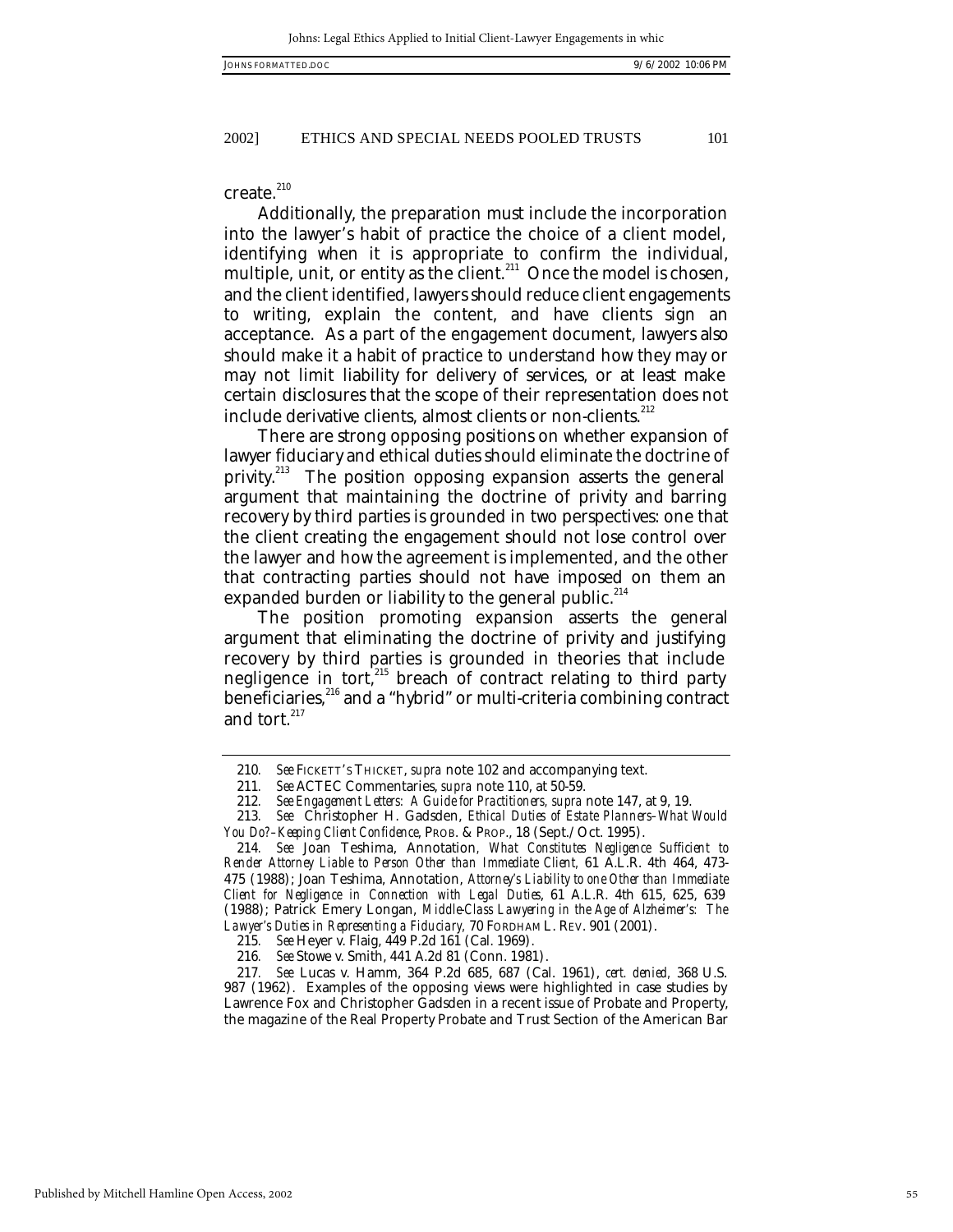The ACTEC Commentary on Model Rule 1.2 asserts the general principle that the lawyer and client are "relatively free to define the scope and objectives of representation, including the extent to which information will be shared among multiple clients and the nature and extent of the obligations that the lawyer will have to the client." $^{218}$ As far as multiple clients are concerned, the commentary describes the lawyer's responsibility to discuss with the client the functions of a personal representative, trustee or other fiduciary,<sup>219</sup> making it clear that the lawyer should discuss with the client or clients the lawyer's role in representing fiduciaries in administrative functions, including the possibility that the lawyer may owe duties to the beneficiaries with the resulting benefit in better equipping clients to select and give directions to fiduciaries.<sup>220</sup>

As part of the general rule, the commentary states that beneficiaries should be told by the lawyer that the fiduciary has engaged a lawyer and that the fiduciary is the client, explaining further that while at times beneficiaries will receive information regarding the fiduciary estate, the lawyer does not represent them, and the beneficiaries should consider retaining independent counsel to represent their interests.<sup>221</sup>

The commentary goes on to explain that when a lawyer represents a fiduciary of an estate, there should be no attempt to diminish or eliminate by agreement with the fiduciary the duties the lawyer may otherwise owe to the beneficiaries of the fiduciary estate without first giving them notice. $222$ 

The commentary acknowledges that many circumstances may

Association. *See* Gadsden, *supra* note 213; Lawrence J. Fox, *Ethical Duties of Estate Planners-*-*What Would You Do?-*-*Liability Squared,* PROB. & PROP., 19 (Sept./Oct. 1995).

<sup>218</sup>*. See* ACTEC Commentaries, *supra* note 110, at 50.

<sup>219</sup>*. Id.* at 51.

<sup>220</sup>*. Id.*

<sup>221</sup>*. Id.* at 51-52.

<sup>222</sup>*. See* ACTEC Commentaries, *supra* note 110, at 56-57 (the commentaries give an example that

without first giving notice to the beneficiaries of the fiduciary estate, a lawyer should not agree with a fiduciary not to disclose to the beneficiaries of the fiduciary estate any acts or omissions on the part of fiduciary that the lawyer would otherwise be permitted or required to disclose to the beneficiaries. In jurisdictions that permit the lawyer for a fiduciary to make such disclosures, [a] lawyer generally should not give up the opportunity to make such disclosures where the lawyer determines the disclosures are needed to protect the interests of the beneficiaries.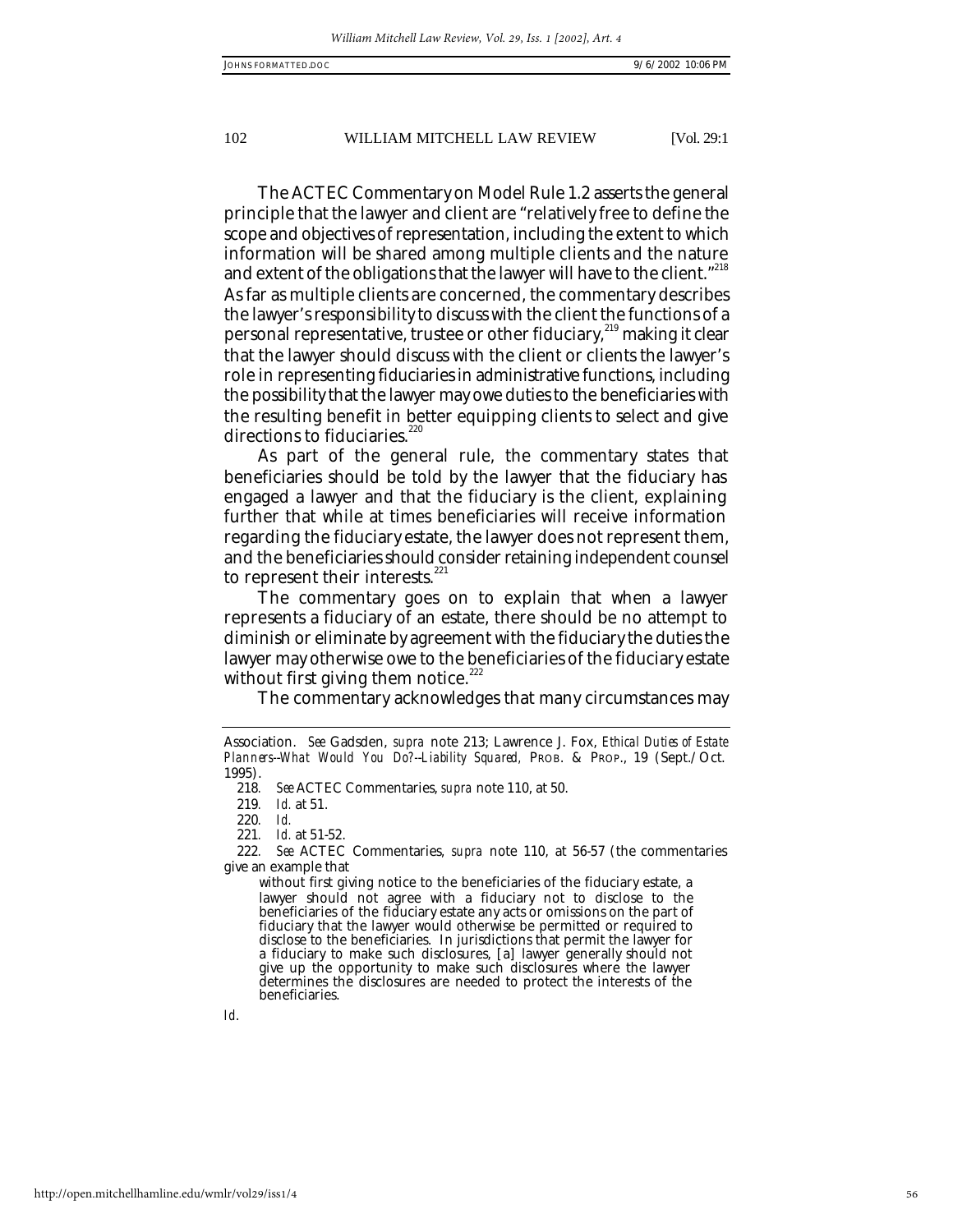vary the nature and extent of the lawyer's duties to the beneficiaries of the fiduciary estate.<sup>223</sup> Although largely restrictive in nature, it is noteworthy that the commentary declares that the lawyer for the fiduciary owes some duties to non-client beneficiaries, $224$  and at times, protection of the interests of the beneficiaries may require the affirmative action of the lawyer. The commentary makes reference to the characterization of beneficiaries as derivative or secondary clients of the lawyer for the fiduciary, $^{225}$  providing another example relating to duties to beneficiaries:

[A] lawyer who is retained by a fiduciary individually may owe few, if any, duties to the beneficiaries of the fiduciary estate other than ones the lawyer owes to other third parties. Thus, a lawyer who is retained by a fiduciary to advise the fiduciary regarding the fiduciary's defense to an action brought against the fiduciary by a beneficiary may have no duties to the beneficiaries beyond those due to other adverse parties or nonclients.

On the premise that estate planning and estate administration are fundamentally nonadversarial in nature, the commentary on Model Rule 1.7 asserts that when estate planning goals of multiple clients are not entirely consistent, it does not necessarily preclude the lawyer from representing them.<sup>227</sup> This conclusion is rationalized by the fact that "[a]dvising related clients who have somewhat different goals may be consistent with their interests and the lawyer's traditional role as a lawyer for the 'family,'" and may prove to be the most cost effective representation in achieving the objectives.<sup>228</sup>

Multiple client representation regarding related matters often involves impermissible conflicts, including ones that affect the interest of third parties, or even the lawyer's own interests. While keeping this in mind, a lawyer who continues with a representation that involves tolerable conflicts at the outset may have to respond to changing conditions that make the conflicts intolerable by ending the client-lawyer relationship subject to Model Rules 1.7 and 2.2, which address conflict of interest and intermediary representation,

<sup>223</sup>*. Id.* at 57.

<sup>224</sup>*. Id.; see also* ACTEC Commentaries, *supra* note 110, at 60-77, (providing case citations from every state and the District of Columbia omitted).

<sup>225</sup>*. Supra* note 110, at 57.

<sup>226</sup>*. Id.* at 57-58.

<sup>227</sup>*. Id.* at 154.

<sup>228</sup>*. Id.* at 150.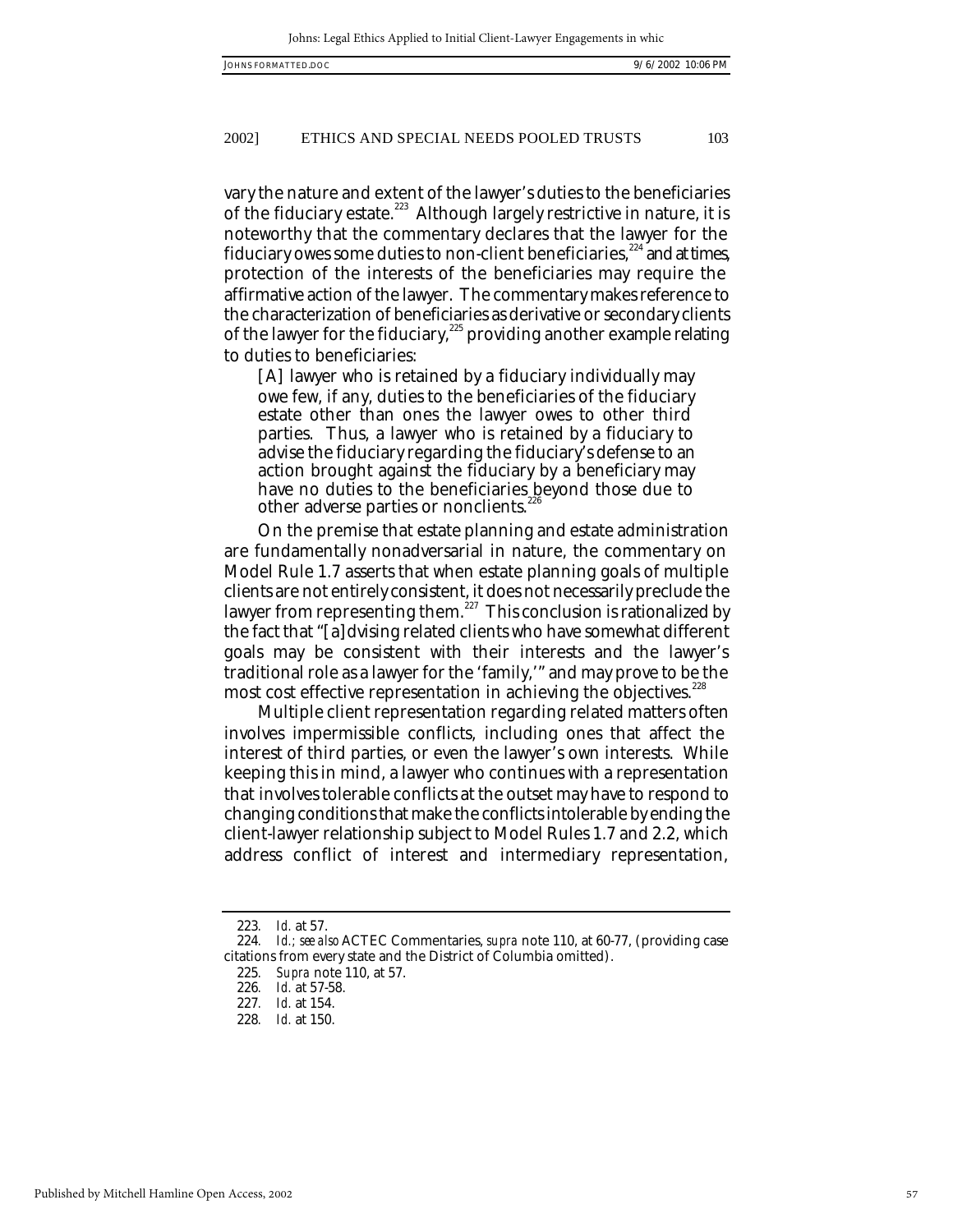respectively.<sup>229</sup> The commentary gives two additional examples related to estate planning which are used later in this article as the basis for more descriptive case studies.<sup>230</sup>

*Biakanja v. Irving*,<sup>231</sup> was the first case to make a dent in the doctrine of privity. Since then, the doctrine of privity has been

230*. Id.* at 153. Example 1.7-2 illustrates:

Lawyer (*L*) represents Trustee (*T*) as trustee of a trust created by *X*. *L* may properly represent *T* in connection with other matters that do not involve a conflict of interest, such as the preparation of a will or other personal matters not related to the trust. *L* should not charge the trust for any personal services that are performed for *T*. Moreover, in order to avoid misunderstandings, *L* should charge *T* for any substantial personal services that *L* performs for *T*.

*Id. See also,* Example 1.7-3:

Lawyer (*L*) represented Husband (*H*) and Wife (*W*) jointly with respect to estate planning matters. H died leaving a will that appointed Bank (*B*) as executor and as trustee of a trust for the benefit of *W* that meets the QTIP requirements under I.R.C. § 2056(b)(7). *L* has agreed to represent *B* and knows that *W* looks to him as her lawyer. *L* may represent both *B* and *W* if the requirements of MRPC 1.7 are met. If a serious conflict arises between *B* and *W*, *L* may be required to withdraw as counsel for *B* or *W* or both. *L* may inform *W* of her elective share, support, homestead or other rights under the local law without violating MRPC 1.9 (Conflict of Interest: Former Client). However, without the informed consent of all affected parties *L* should not represent *W* in connection with an attempt to set aside *H*'s will or to assert an elective share.

*Id.*

231. 320 P.2d 16, 18-19 (Cal. 1958). *Biakanja* is considered the leading case that rejected the privity requirement, allowing the intended beneficiary to recovery against the defendant notary public who incorrectly attested a will that was denied probate; *see also* Lucas v. Hamm*,* 364 P.2d 685, 687 (Cal. 1961), *cert. den.* 386 U.S. 987:

The determination whether in a specific case the defendant will be held liable to a third person not in privity is a matter of policy and involves the balancing of various factors, among which are the extent to which the transaction was intended to affect the plaintiff, the forseeability of harm to him, the degree of certainty that the plaintiff suffered injury, the closeness of the connection between the defendant's conduct and the injury suffered, . . . and the policy of preventing future harm.

*Id.* at 650.

<sup>229</sup>*. Id.* at 153-54. The commentary notes that in some states certain services require independent representation or otherwise may be invalidated. On the other hand, the commentary notes that if "necessary preconditions are met, a lawyer may, with informed consent of the parties, represent both parties to a transaction, such as the formation of a business enterprise, the execution of an employment agreement or a buy-sell agreement, or a joint spousal election to split gifts." *Id*. Note that Rule 2.2 has been repealed with its substance incorporated in to Comments to Rule 1.7.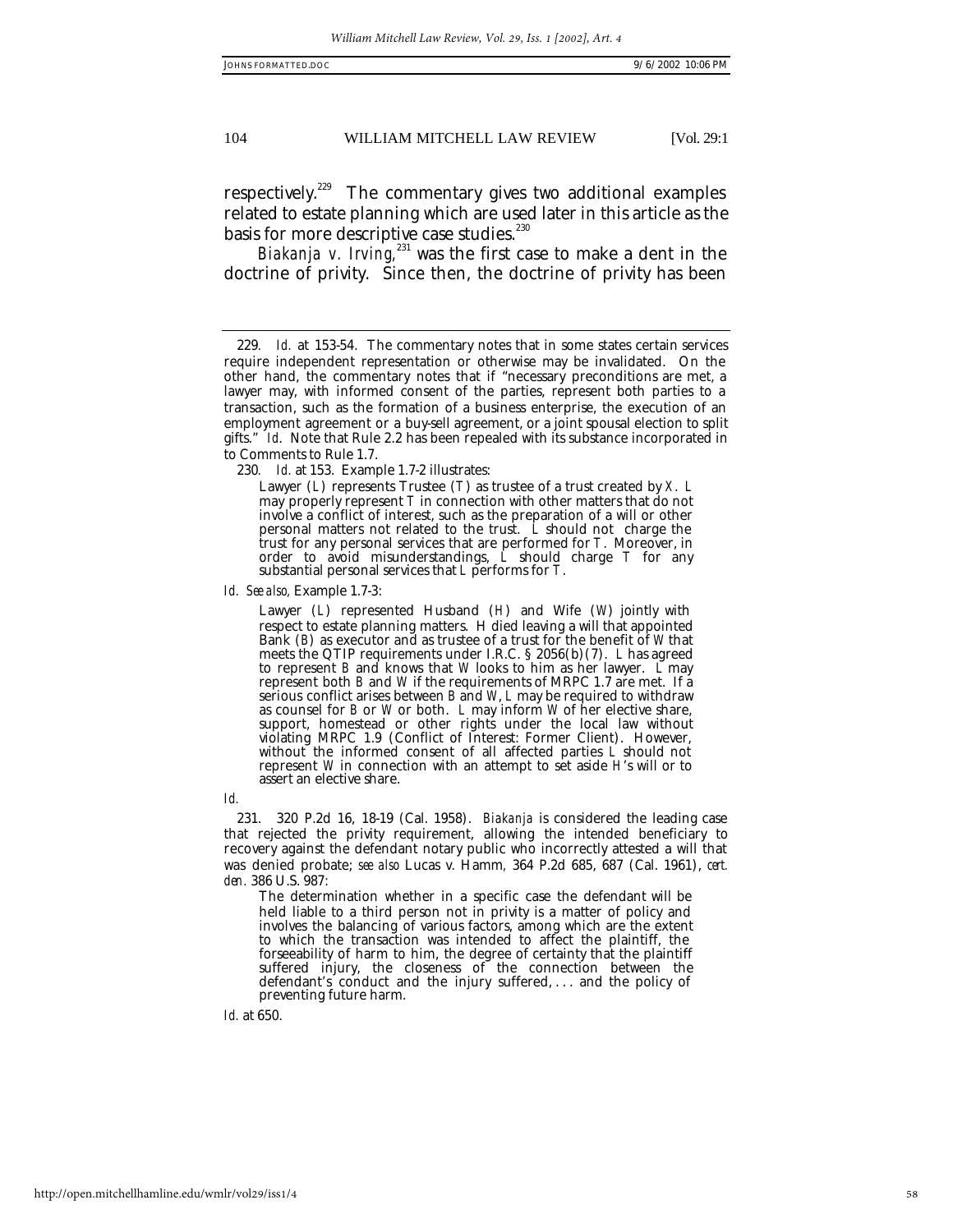thoroughly examined in many state jurisdictions.<sup>232</sup>

A majority of the jurisdictions that have addressed the privity doctrine in the context of trusts and estates have not adhered to it when examining third party, non-client malpractice, or liability against lawyers.<sup>233</sup> However, the demise of the doctrine of privity is far from complete.<sup>234</sup> While possibly moving from the doctrine of privity in the future, there are still many appellate court decisions that recognize it, even in the trusts and estates context.<sup>235</sup> The

233*. See* Barcelo v. Elliott*,* 923 S.W.2d 575, 577-578 (Tex. 1996), *citing* Lucas v. Hamm, 364 P.2d 685, 689 (Cal. 1961), *cert. denied*, 368 U.S. 987(1962); Stowe v. Smith, 441 A.2d 81, 83 (Conn. 1981); Needham v. Hamilton, 459 A.2d 1060, 1062 (D.C. 1983); DeMaris v. Asti, 426 So.2d 1153, 1154 (Fla. Dist. Ct. App. 1983); Ogle v. Fuiten, 466 N.E.2d 224, 226-27 (Ill. 1984); Walker v. Lawson, 526 N.E.2d 968, 968 (Ind. 1988); Schreiner v. Scoville, 410 N.W.2d 679, 682 (Iowa 1987*);* Pizel v. Zuspann, 795 P.2d 42, 51 (Kan. 1990); In re Killingsworth, 292 So.2d 536, 542 (La. 1973); Hale v. Groce, 744 P.2d 1289, 1292-93 (Or. 1987*);* Guy v. Liederbach, 459 A.2d 744, 751-53 (Pa. 1983); Auric v. Continental Cas. Co., 331 N.W.2d 325, 327 (Wis. 1983). *But see* Lilyhorn v. Dier, 335 N.W.2d 554, 555 (Neb. 1983); Viscardi v. Lerner, 125 A.D.2d 662, 663-64 (N.Y. App. Div. 2d Dep't 1986); Simon v. Zipperstein, 512 N.E.2d 636, 638 (Ohio 1987) (The court further explained that although several states allowed intended beneficiaries a broad cause of action, *citing* Stowe, 441 A.2d at 84; Ogle, 80 Ill.Dec. at 775, 466 N.E.2d at 227; and Hale*,* 744 P.2d at 1293, it cited other state courts limiting the class of plaintiffs to beneficiaries specifically identified in an invalid will or trust, citing Ventura County Humane Society v. Holloway, 40 Cal. App. 3d 897, 903-04 (1974); DeMaris*,* 426 So.2d at 1154; *Schreiner*, 410 N.W.2d at 683 (The court identified this case as an example of when "a cause of action ordinarily will arise only when as a direct result of the lawyer's professional negligence the testator's intent as expressed in the testamentary instruments is frustrated in whole or in part and the beneficiary's interest in the estate is either lost, diminished, or unrealized"); Kirgan v. Parks, 478 A.2d 713, 718-19 (Md. Ct. Spec. App. 1984)(holding that, if cause of action exists, it does not extend to situation where testator's intent as expressed in the will has been carried out); Ginther v. Zimmerman, 491 N.W.2d 282, 286 (Mich. Ct. App. 1992); *Guy*, 459 A.2d at 751-52.

234*. See* Bruce S. Ross, *Legal Malpractice and Estate Planning and Administration*, 18 ACTEC Notes 240-248, 250-51 (1992)(acknowledging that the "dragon of 'privity,' applied to bar a malpractice claim for the alleged negligent drafting of a testamentary instrument, has not been slain, although the cases are short on discussion of the theoretical justification for the continued application of the doctrine").

235*. See Barcelo*, 923 S.W.2d at 580 n.1 (dissenting opinion of *Cornyn*, identifying courts that still adhere to the privity doctrine, citing Williams v. Bryan*,*  Cave, McPheeters and McRoberts, 774 S.W.2d 847, 849 (Mo. Ct. App. 1989); St. Mary's Church v. Tomek, 325 N.W.2d 164, 165 (1982); Viscardi v. Lerner, 510 N.Y.S.2d 183, 185 (1986); Simon v. Zipperstein, 512 N.E.2d 636, 638 (Ohio 1987). In addition to the above referenced states of Missouri, Nebraska, New York and Ohio, the states of Washington, Trask v. Butler, 872 P.2d 1080 (Wash. 1994), Texas, *Barcelo*., 923 S.W.2d at 575, and Illinois, Rutkowski v. Hollis, 600 N.E.2d

<sup>232</sup>*. See* CHARLES W. WOLFRAM, MODERN LEGAL ETHICS*,* 154–66, 242-96 (West Pub. Co. 1986).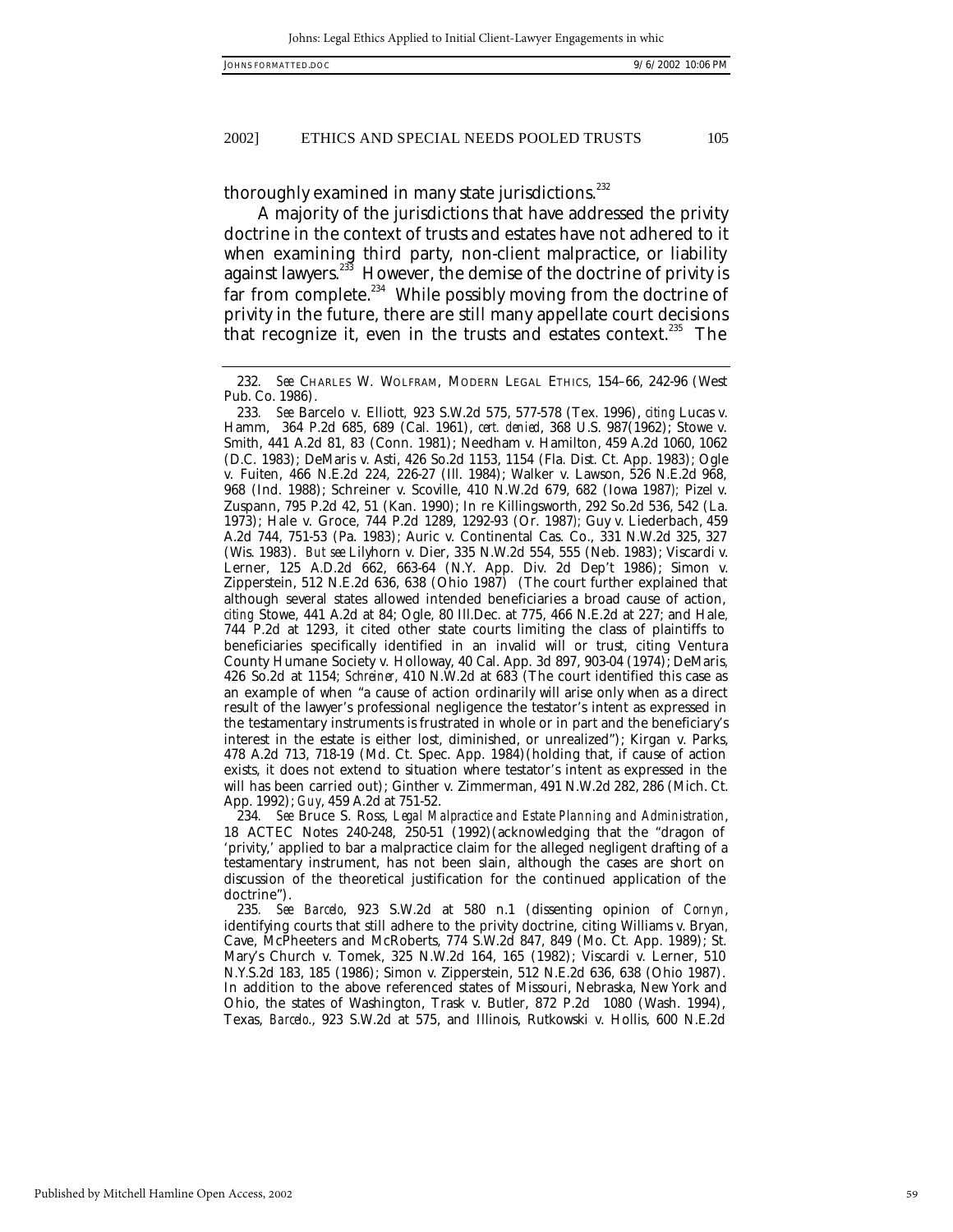Texas Supreme Court decision, *Barcelo v. Elliott*, <sup>236</sup> is an example of the retreat to the bright-line privity rule, denying a cause of action to beneficiaries of a trust whom the attorney for the settlor did not represent. However, the Michigan Supreme Court decision, *Mieras v. DeBona*,<sup>237</sup> is an example of the rejection of the doctrine of privity relating to beneficiaries of a will whom the drafting attorney never represented.

# *(2) Failure to Exercise Independent Judgment*

In the Harrison variation, the state's case law and ethics opinions will weigh greatly on Lawyer's exposure to liability coming from losses and exorbitant fees and commissions assessed not by Lawyer, but by CeteBank and the NPA, CareGivers, Inc. One final point, if Lawyer and SNT Specialist have not fully explained to Harrison's wife and children why any remainder corpus in the SNPT beyond Harrison's life goes to the NPA, CareGivers, Inc., then they may be exposed to liability if the family prevails in causes of action as derivative clients.

# *d. The NPA or Consumer Disability Advocacy Group as Client*

While the NPA is defined by federal and state law and the trust document as trustee, it usually is not. Most of the time, the NPA will be involved because of its disabled members or customers and its mission and goals of individual advocacy for the elderly.<sup>238</sup> As discussed earlier in the article, a mandatory element of the SNPT comes from the way in which federal and state laws have defined who the trustee must be.<sup>239</sup> The trustee must be a nonprofit association (NPA) serving the advocacy, case management, and care giving needs of the trust beneficiary. In the ordinary course of trust and estate development and administration, the institutional, financial or corporate trustee is the norm. Institutional trustees function within the institutional banking and trust environment, analytically focused on the corpus of the SNPT. These institutional trustees invest and manage assets, and administer the receipts and

<sup>1284 (</sup>Ill. App. Ct. 1992) are identified as states supporting the privity doctrine in the trusts and estates context.

<sup>236.</sup> *Barcelo*, 923 S.W.2d at 575.

<sup>237.</sup> 550 N.W.2d at 202.

<sup>238</sup>*. See supra* note 46.

<sup>239</sup>*. See supra* note 33.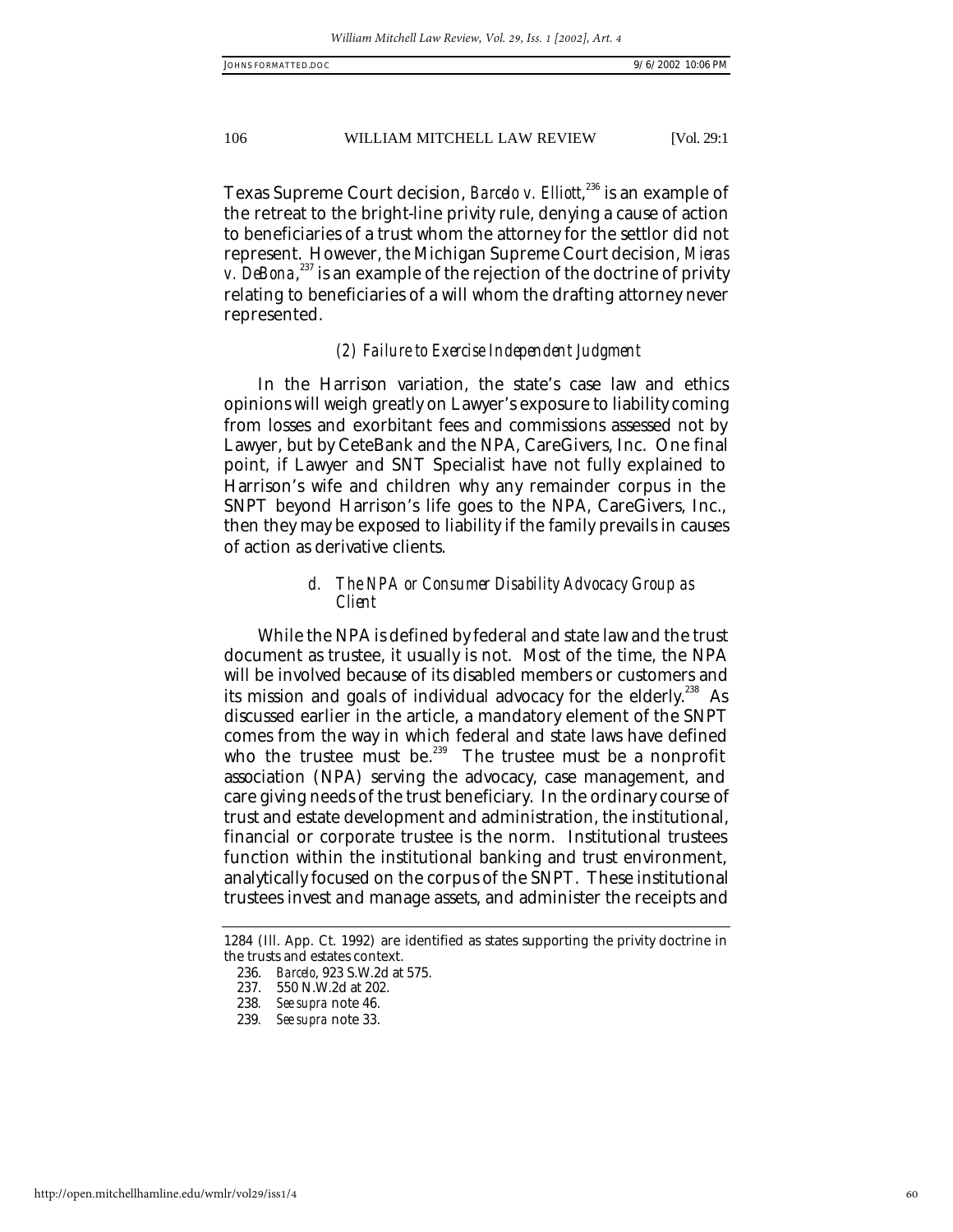disbursements of the trust through periodic accountings mandated during the life of the SNPT.

The NPA trustee is a much stranger duck. The more that it is utilized, the stranger it seems to get.<sup>240</sup> Often, the NPA has no institutional banking, trust or fiduciary alignment. However, it needs constant assistance from some financial source to handle the managed funds under trust and properly account for receipts and disbursements.<sup>241</sup> Additionally, NPAs being sought to carry trust responsibilities of SNPTs seek legal assistance from lawyers to provide them, as NPA trustees, with legal counsel for trust administration, distribution of funds, and attending to the complexities of benefits eligibility, especially when the benefits are means-tested like that of Medicaid or SSI.<sup>242</sup>

# *(1) Conflict of Interest–Model Rule 1.7–General Rule*

Using the same criteria and analysis as in earlier commentary on other relationships, several factual variations are briefly examined for the readers to carefully consider.

There are times when the SNT Specialist is the same person that has been hired by Lawyer to provide SNT documents and assist in moving the NPA into position to serve the interests of someone like Harrison. There is a potential for SNT Specialist to have her loyalties diluted between the NPA that she has assisted and worked with for decades, and Harrison. Of course, if SNT Specialist has expressly declared her client-lawyer relationship with Lawyer, then there is no direct relationship with Harrison. However, Lawyer is clearly Harrison's attorney, and if he is at all aware of the tangled relationship between SNT Specialist, the NPA, and Harrison, then what is his duty? Does he have a duty to do anything about SNT Specialist's divided loyalties? The current answer, based on the qualified assumptions above, is no. Lawyer does not have a duty to do anything about SNT Specialist's connection to the NPA because there has yet to be anything shown or asserted that would be

<sup>240.</sup> This is the author's opinion based on the only available information on those visible NPAs that are either created by groups advocating the interests of their members, *see supra* note 46, or religious groups attempting to serve parishioners and "the least of these our bretheren." *Matthew* 25:40.

<sup>241</sup>*. See supra* note 46, and accompanying text and analysis. NPAs do not have the financial experience to properly account for the investment of assets under management in the pooled umbrella construct that is mandataed by the law; *see also supra* note 33.

<sup>242</sup>*. See supra* note 46; *supra* note 33.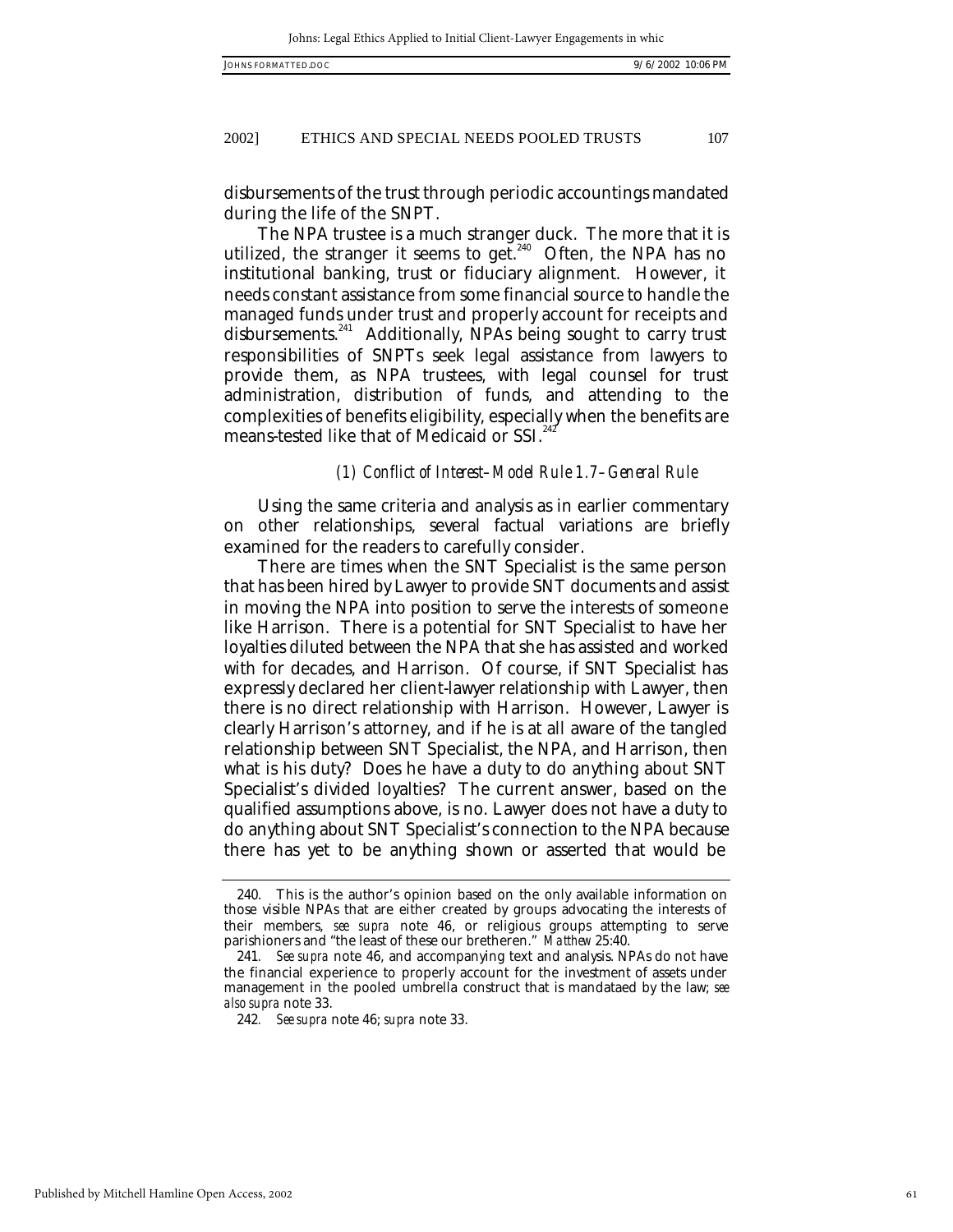considered sufficient adversity to trigger notice, disclosure, and written waiver.<sup>243</sup>

# *(2) Failure to Exercise Independent Judgment*

Again, using the same criteria and analysis as in earlier commentary on other relationships, the factual variation discussed in relation to independent judgment is examined within the context of independent judgment for the readers to carefully consider.

As in an earlier variation, assume that in her practice, SNT Specialist has had her firm habitually maintain the administration of SNTs and SNPTs. In Harrison's case, SNT Specialist's firm provides legal counseling to the NPA, Caregivers, Inc., and assists the institutional entity (CeteBank) with standard trust administrative services for both, all at a time when Harrison is no longer her client, if he ever was.

It should be obvious that SNT Specialist's loyalties might be divided between CeteBank and CareGivers. SNT Specialist must weigh potential adversity in determining whether or not CeteBank and CareGivers need to be given notice, to be provided full disclosure, and to be asked to sign acknowledgement of waivable conflicts.<sup>244</sup> It may not be so clear that SNT Specialist must also pay attention to Rule 1.9, addressing the protections of her prior client, Harrison.<sup>245</sup> If SNT Specialist has complied with Rule 1.9, having Harrison sign a written waiver, if allowed,<sup>246</sup> then what happens if something goes awry that damages Harrison? Where do the fees come from that pay for correcting the problem created by SNT Specialist, CeteBank or CareGivers? Does SNT Specialist expect to be paid for working out the damages that have befallen Harrison when the damages may have been SNT Specialist's fault?  $47^2$ 

For example, assume a variation in the facts where CeteBank used SNPT assets under management to purchase an annuity product of "Life Long Benefits", a subsidiary. Life Long Benefits presented an invoice to CareGivers for payment of the annuity. Caregivers sent the invoice to Cetebank. CeteBank verified and

<sup>243</sup>*. See supra* note 140 and accompanying text.

<sup>244</sup>*. Id*.

<sup>245</sup>*. See* 2002 Model Rules of Professional Conduct, *supra* note 96, at 44-46, Comments 8-9; *see* ACTEC Commentaries, *supra* note 110, at 201-203.

<sup>246</sup>*. Id.*

<sup>247</sup>*. See generally* Pennell, *supra* note 86.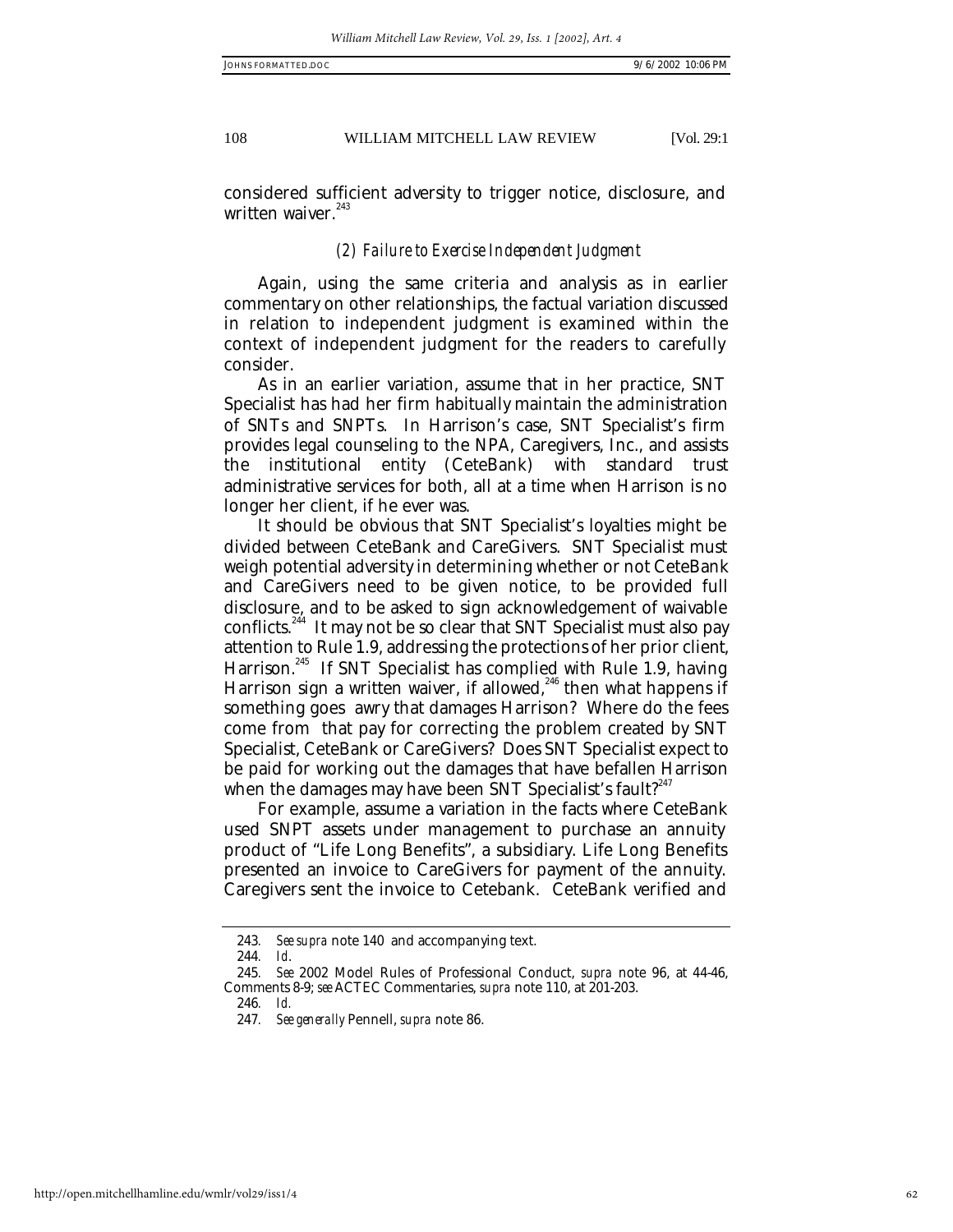paid the invoice. In addition to the invoice on the front end of the annuity, Life Long Benefits confirmed in writing to Caregivers, with a copy to SNT Specialist, that the rate of return on the annuity was variable; that it would be charging standard periodic administrative fees throughout the term of the annuity; and the annuity was life with no guaranteed period of payout certainty. Unknown to SNT Specialist, Life Long Benefits invested most of its managed funds in technology and energy stocks. Before the year was over, the annuity was worthless. That was about the time that certain accounting adjustments were made by CeteBank, and subsequently sent to SNT Specialist in the periodic statement and accounting of the corpus of the SNPT. However, SNT Specialist was off in the next big personal injury case where she was to develop another SNPT. She was not looking at what was being sent to here to be placed in the Harrison file, and neither was her staff, simply sticking the accounting in the file.

CeteBank Banker took the executive director of CareGivers and a SNT Specialist to lunch shortly after the filing of the accounting, explaining that reversals in the economy and the significant downturn in the markets would reflect badly on the corpus of the SNPT. He suggested, however, that it was going on everywhere and was unavoidable. In the same breath, CeteBank Banker begins discussing a marketing plan to help "get the word out" about the virtues of Caregivers as an NPA and the benefits of SNPTs. He explains that CeteBank is offering a very attractive equity line to fund the marketing campaign, to be used when necessary for Caregivers and SNT Specialist to cover expenses and salaries.

### *(3) Violation of Client Confidences*

Again, using the same criteria and analysis as in earlier commentary on other relationships, the factual variation discussed in relation to client confidences is examined within the context of client confidences for the readers to carefully consider.

As in an earlier variation, assume that in her practice, SNT Specialist has had her firm habitually maintain the administration of SNTs and SNPTs. In Harrison's case, SNT Specialist's firm provides legal counseling to the NPA, Caregivers, Inc., and assists the institutional entity (CeteBank) with standard trust administrative services for both, all at a time when Harrison is no longer her client, if he ever was.